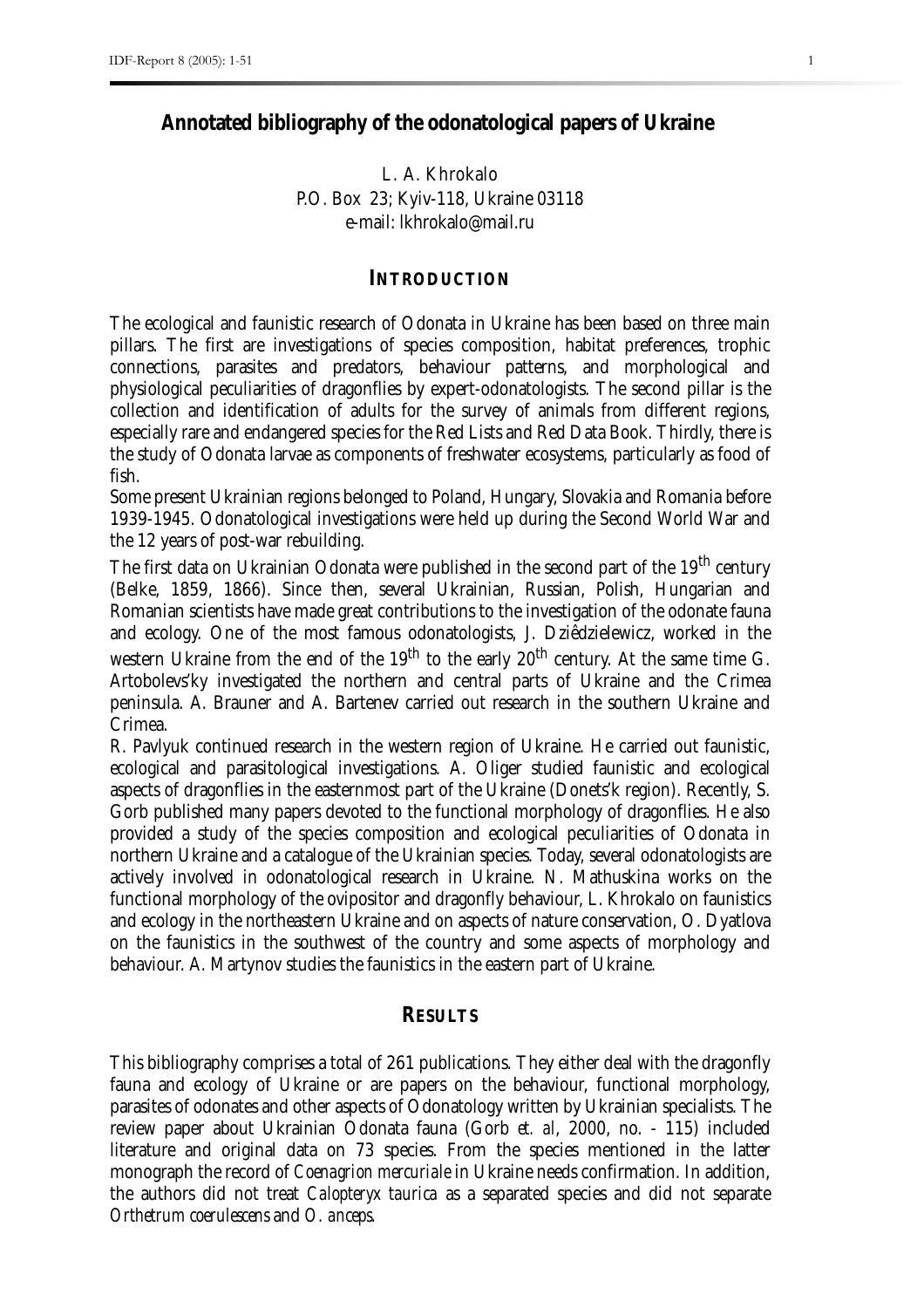The list of odonatological papers published in Ukraine and for Ukrainian territory is presented in alphabetical order. Annotation and comments on most of the publications devoted to faunistic, ecological and ethological investigations are presented. Unfortunately, several articles were not available and given without annotation. An English transcription is provided for most published titles.

# **Checklist of Ukrainian odonatological works**

1. Averin, V. G. 1915. - O massovom lete strekoz letom 1914 v Europeyskoy Rossii. (About a mass flight of dragonflies in summer 1914 in European Russia). - Byuleten' o vreditelyakh sels'kogo khozyaystva. (Bulletin on agricultural pests (Kharkiv)) 2: 1-10. (in Russian)

The peculiarities of mass flights of *Libellula quadrimaculata* (sometimes involving another species) was described for European Russia, including present Ukrainian territories (former Kyiv, Kharkiv, Podolie, Volyn' districts).

2. Artobolevsky, G. V. 1915. - Dopolnenie k faune strekoz Kryma. (Supplement to Odonata fauna of Crimea). - Entomol. Vestnik 2 (2): 113-114. (in Russian)

Three species were reported for the first time for Crimea. *Nehalennia speciosa, Erythromma viridulum, Anax imperator* were found on the west coast of the Crimea peninsula (environs of Yevpatoriya).

3. Artobolevsky, G. V. 1917a. - Zametki o strekozakh Poltavskoy gubernii. (Notes on the Odonata of the goverment of Poltava). - Materialy k poznaniyu fauny yugo-zapadnoy Rosii. (Materials to the knowledge of the fauna of Southwestern Russia) 2: 17-29. (in Russian with English subtitle)

Tventy five Odonata species were reported from Dnieper valley near Kobelyaki town (former Poltava goverment, present Poltava administrative region, NE Ukraine). The author described aberrations (phenotypic morphs) of some species. The differences between *Calopteryx splendens splendens* and *Calopteryx s. ancilla* and their taxonomic status were discussed.

4. Artobolevsky, G. V. 1917b. - Novye dannye o strekozakh okrestnostey Kieva. (Supplement to the faune of Odonata of the neighbourhood of Kiev). - Materialy k poznaniyu fauny yugo-zapadnoy Rossii. (Materials to the knowledge of the fauna of Southwestern Russia) 2: 29-34. (in Russian with English subtitle)

Data on the distribution, ecology and behaviour were presented of 11 Odonata species found in Kyiv and its environs (N Ukraine). *Leucorrhinia dubia* and *Aeshna affinis* were recorded for the first time in this area. The species composition of Odonata of the vicinity of Kyiv has been analysed.

5. Artobolevsky, G. 1917c - Dopolnenie k spisky strekoz Khersonskoy gubernii (Addition to the list of Odonata of the Cherson district). - Materialy k poznaniyu fauny yugo-zapadnoy Rosii. (Materials to the knowledge of the fauna of Southwestern Russia) 2: 58. (in Russian with English subtitle)

*Gomphus vulgatissimus* was recorded for the first time for then-Kherson district (S Ukraine). The species was found in the vicinity of Kirovohrad (now Kirovohrad administrative region, central Ukraine)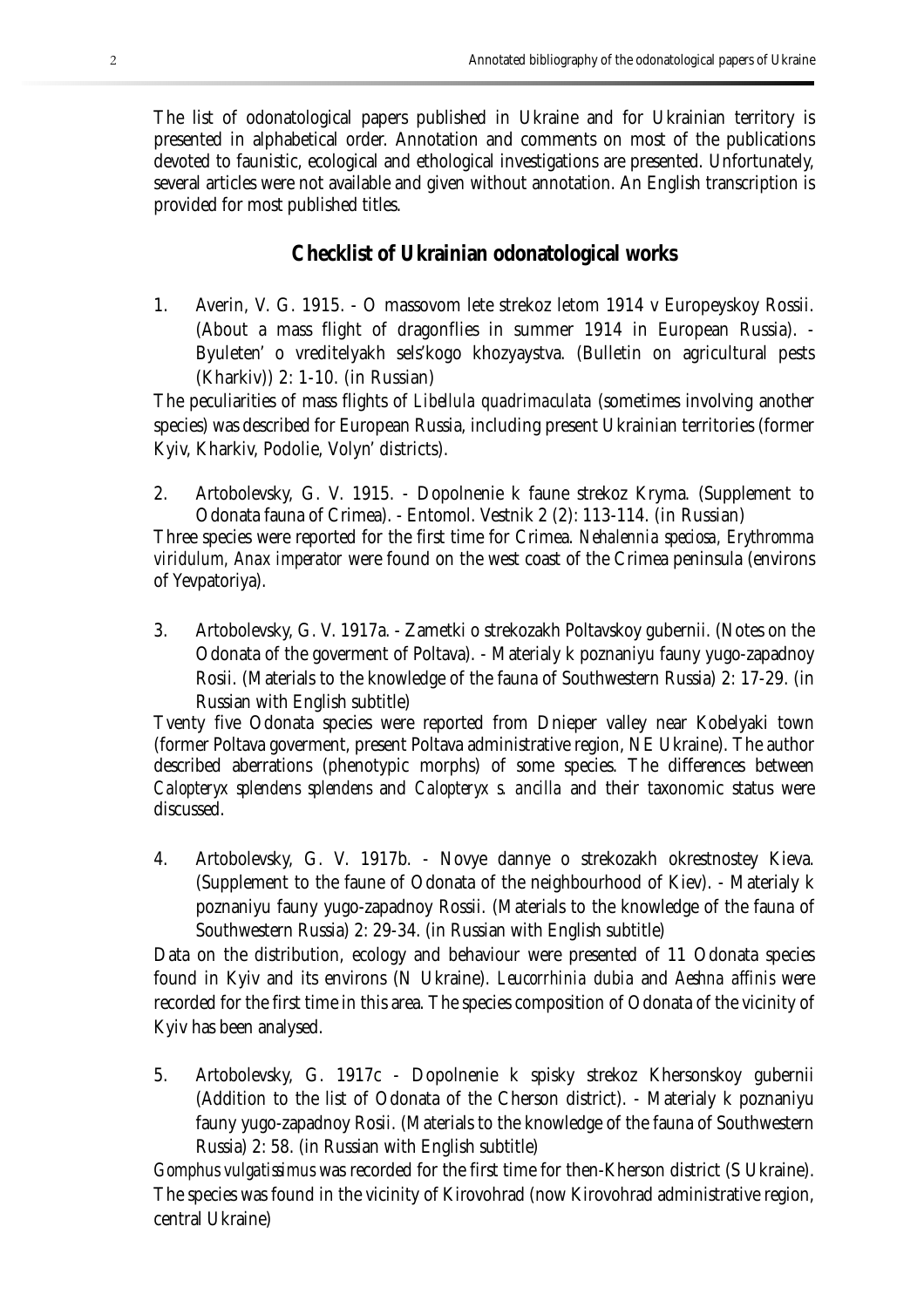6. Artobolevsky, G. 1917d. - K faune strekoz Bessarabii (To the fauna of Odonata of Bessarabia). - Materialy k poznaniyu fauny yugo-zapadnoy Rossii. (Materials to the knowledge of the fauna of Southwestern Russia) 2: 58. (in Russian with English subtitle)

*Sympetrum sanguineum* was found near the town of Akkerman (now Bilgorod-Dnistrovs'ky) so firstly recorded for Bessarabia (S Ukraine).

7. Artobolevsky, G. 1917e. - K rasprostraneniyu Orhtetrum brunneum (Fonsc.) v Europeyskoy Rossii (On the distribution of Orthetrum brunneum (Fonsc.) in European Russia). - Materialy k poznaniyu fauny yugo-zapadnoy Rosii. (Materials to the knowledge of the fauna of Southwestern Russia) 2: 58. (in Russian with English subtitle)

The distribution of *Orthetrum brunneum* in European Russia was considered. The record of *O. brunneum* in former Ekaterinoslavsk district (now Zaporizhzhya administrative region, central Ukraine) was the most northern one.

- 8. Artobolevs'ky, G. V. 1923. Do Odonatofauny Poltavschyny. (On the Odonatofauna of the Poltava district). - Ukrainian Zool. Journ. 2: 12. (in Ukrainian) *Leucorrhinia caudalis* near Yagotyn (now Kyiv administrative region, N Ukraine): One female had smoke-coloured spots on the wing margins near the pterostigma.
- 9. Artobolevs'ky, G. V. 1926. Do fauny babok (Odonata) Chernigivschyny. (On the Odonata of the district of Chernigov). - Zapysky Kyivs'kogo tovarystva pryrodoznavtsiv. (Proceedings of the Kyiv Naturalists Society ) 27 (1): 85-89. (in Ukrainian with English subtitle)

Faunistic list of 25 species published after studying material of several private collections and that of the Zoological Museum of the Ukrainian Academy of Sciences. The sites are situated in present Kyiv and Chernihiv administrative regions. Short descriptions of phenotypic morphs of some species were given. The distribution of *Sympecma paedisca* in the Palearctic was discussed.

10. Artobolevs'ky, G. V. 1927a. - Do vyvchennya babok Podillya. (Matériaux á la faune des libellules de Podolie. Materials to study of Odonata of Podolie). - Zbirnyk prats' Zool. museyu Vseukrains'koi Akademii nauk: Trudy fisiko-matematychnogo viddilu (Transactions of the Zoological Museum of the Ukrainian Academy of Sciences. Proceedings of the Physics-Mathematics Department) 7 (1): 159-162. (in Ukrainian with French summary)

A short literature review and a faunistic list of 26 species are provided for Podolie (now Vinnytsya and Odessa administrative regions). The problems of identifications of immature females of *Orthetrum cancellatum* and *O. albistylum* were discussed. The author gave a description of one male of *Calopteryx* sp.

11. Artobolevs'ky, G. V. 1927b. - Babky (Odonata) Kyivs'kykh okolyts'. (Les libellules des environs de Kyiv (Odonata). Dragonflies (Odonata) of Kyiv environs.) - Zbirnyk prats' Zool. museyu Vseukrains'koi Akademii nauk: Trudy fisiko-matematychnogo viddilu. (Transactions of the Zoological Museum of the Ukrainian Academy of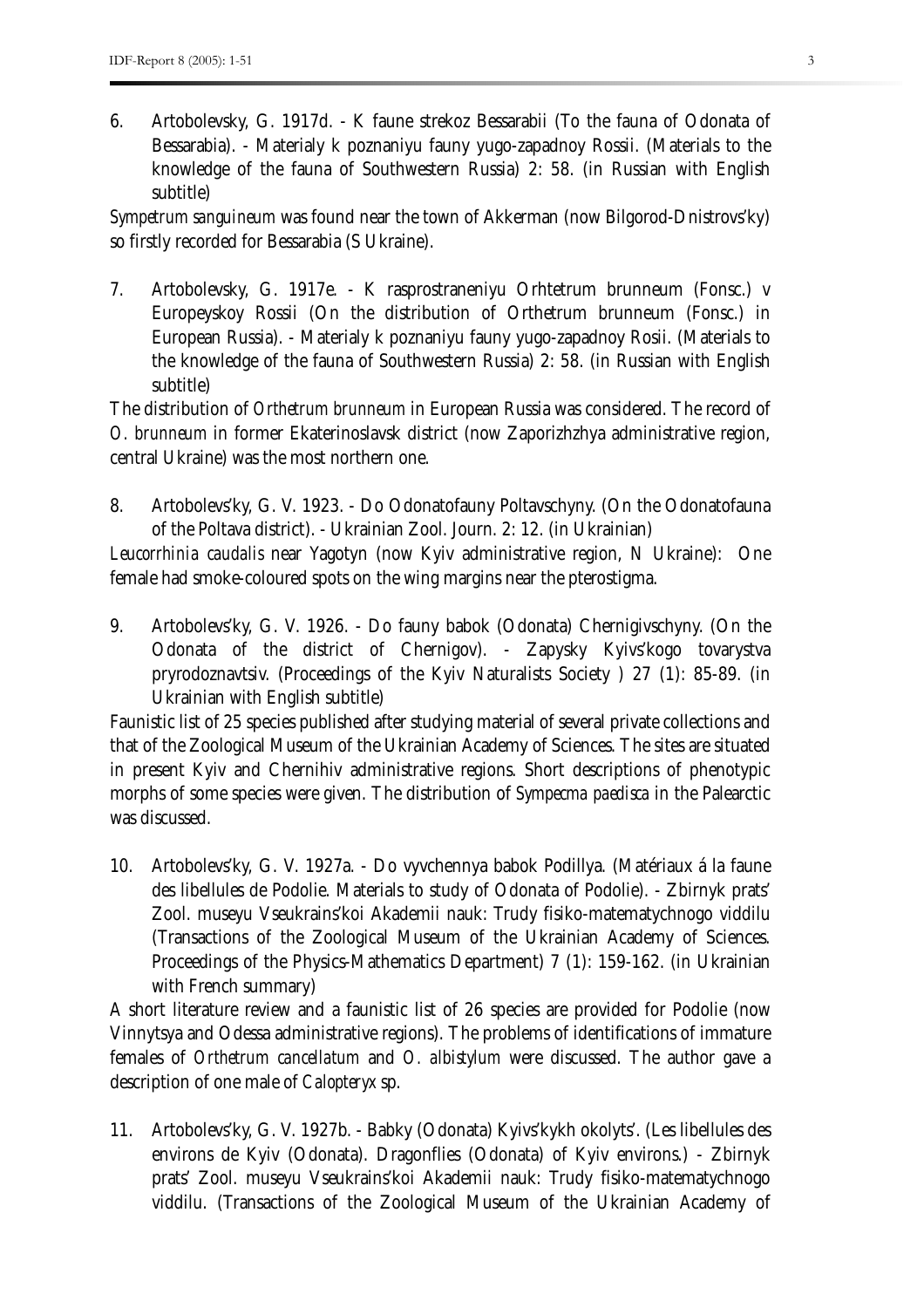Sciences. Proceedings of the Physics-Mathematics Department 7 (3): 65-118. (in Ukrainian with French summary)

In this detailed regional odonatological report for the northern and central Ukraine the author reviewed all previous literature about dragonflies of Kyiv and its surroundings. As a result of his own collections and the review of collections of several museums, 52 species were recorded for the Kyiv district. Study sites were situated in present-day Kyiv, Zhytomyr, Cherkasy administrative regions. Interesting records included those of *Calopteryx virgo, Sympecma fusca, S. paedisca, Coenagrion armatum, C. ornatum, Nehalennia speciosa, Anax parthenope, Aeshna juncea, Ophiogomphus cecilia, Orthetrum brunneum, Leucorrhinia dubia, L. rubicunda* and *Sympetrum striolatum.* Habitats, aspect of the behaviour of all recorded species and some phenotypic morphs were described. In the second part, the author analysed the flight seasonality of the species. He compared the number of species per month to those in the Moscow district. A zoogeographical analysis of Odonata fauna of Kyiv district was presented.

12. Artobolevsky, G. V. 1928. - Zametki o strekozakh Poltavskoy gubernii. (Notices sur les Odonates du gouvernement de Poltava II, III. Notes on Odonata of district of Poltava II, III.). - Zbirnyk Poltavs'kogo derzhavnogo zool. museyu im. V. G. Korolenka. (Transactions of the Poltava State V. Korolenko Museum) 1: 229-245. (in Russian with French summary)

This paper on the dragonfly fauna of the Poltava district (NE Ukraine) was an addition to the previous data set. Material was collected in the present-day Kyiv, Cherkasy, Poltava and Kharkiv administrative regions. *Libellula fulva* and *Ortetrum brunneum* were recorded for the first time for the former Poltava district. Peculiarities of the behaviour, prey, phenotypic morphs and morphological abnormalities are described for some species.

13. Artobolevs'ky, G. V. 1929a. - Notatky pro babok Poltavschyny (Notices sur les Odonates du gouvernement de Poltava. Notes on Odonata of the Poltava district). - Zbirnyk prats' Zool. museyu Vseukrains'koi Akademii nauk: Trudy fisikomatematychnogo viddilu (Transactions of the Zoological Museum of the Ukrainian Academy of Sciences. Proceedings of the Physics-Mathematics Department 13 (1): 5- 22. (in Ukrainian and French)

In the first part (in Ukrainian) 37 Odonata species are listed that were collected during two trips in 1921-1922 in the Poltava district (NE Ukraine). The material concerns the presentday Kyiv, Sumy, Cherkasy, Poltava and Kharkiv administrative regions. *Ischnura pumilio* was first recorded for the Poltava district. Two specimens of *Sympecma paedisca* with reduced projections of the humeral stripe into the thorax were described. In the second part (in French) the author reviewed odonatological studies in the Poltava district. A short history of investigations was given, 48 Odonata species were mentioned from the whole period of study. Flight seasons and relative numbers of all species were shown in tables.

14. Artobolevsky, G. V. 1929b. - Strekozy Kryma. (Les Odonates de la Crimée. Odonata of Crimea). - Byuleten' obschestva naturalistov i druzey prirody Kryma. (Proceedings of the Crimean Naturalists' Society) 11: 139-150. (in Russian with French subtitle)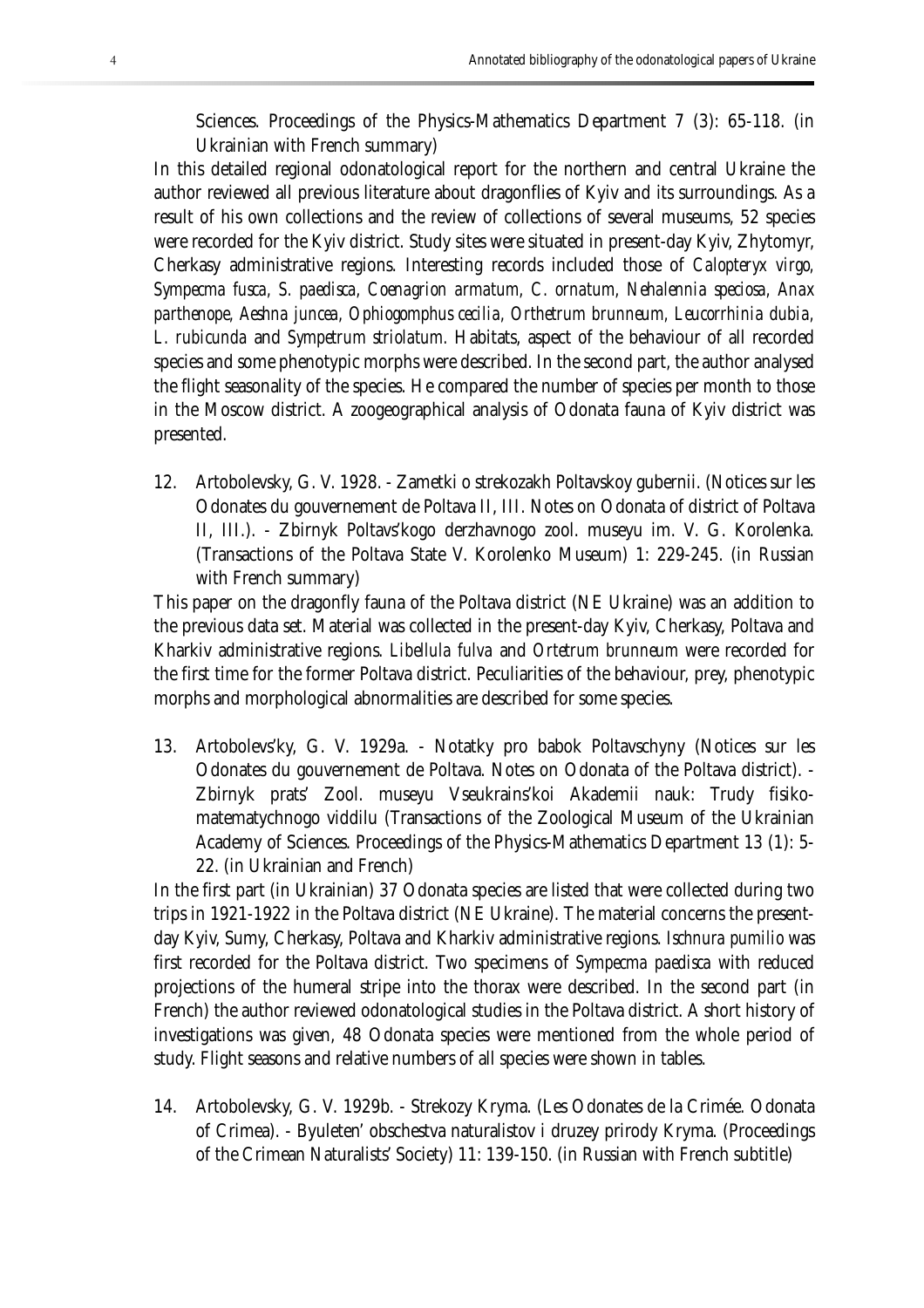This paper included a review of the odonatological investigations in Crimea and contained a faunistic list of 37 species. A zoogeographic analysis of the Odonata fauna of Crimea peninsula was presented. The new subspecies *Lestes viridis parvidens* (now: *Chalcolestes parvidens* Art.) was described.

15. Artobolevs'ky, G. V. 1929c. - Materialy do fauny babok Ukrainy (Materiaux pour la faune des Odonates de l'Ukraine. Materials to Odonata fauna of Ukraine). - Zbirnyk prats' Zool. museyu Vseukrains'koi Akademii nauk: Trudy fisiko-matematychnogo viddilu. (Transactions of the Zoological Museum of the Ukrainian Academy of Sciences. Proceedings of the Physics-Mathematics Department 13 (1): 141-146. (in Ukrainian with French summary)

Additional data for different areas of Ukraine and Moldova were presented. The author reported sites for 40 Odonata species, *Sympetrum fonscolombii* was recorded for the first time in the Kyiv region. In addition, 19 first records were presented for the former Katerynoslav district (central Ukraine).

16. Barsov, V. A. 1987. - Rasprostranenie juzhnykh elementov entomofauny v landshaftakh stepnogo Pridneprov'ya. (Distribution of southern elements of the entomofauna in Middle Prydniprov'ya landscapes). - Tez. dokl. III s'ezda Ukrainskogo Entomologicheskogo Obschestva (Kyiv, 1991). (Proceedings of the III Ukrainian Entomological Society Congress (Kyiv, 1991)): 20. (in Russian)

*Crocothemis erythraea* was found in the Dnipropetrovs'k administrative region in the valleys of the rivers Dnieper, Samara and others (N part of the Ukrainian steppe).

17. Bartenev, A. N. 1912à. - K faune strekoz Kryma. (Contributions á la Faune des Odonates de la Crimée). (On the Odonata fauna of Crimea). - Ezhegodnik Zool. museya imperatorskoy Akademii Nauk (Annals of the Zoological Museum of the Imperial Academy of Sciences) 17: 281-288. (in Russian with French subtitle)

This annotated list of 27 species from Crimea was published after reviewing the literature and the collections of the Zoological Museum of the Imperial Academy of Sciences. *Coenagrion scitulum* was recorded in Crimea for the first time. Zoogeographic analysis of Odonata fauna of Crimea peninsula showed a large number of southern Palearctic elements.

18. Bartenev, A. N. (1911) 1912b. - Palearcticheskie i vostochnoasiatskie vidy i podvidy roda *Calopteryx* (Odonata, Calopterygidae). (Palearctic and East Asian species and subspecies of the genus *Calopteryx* (Odonata, Calopterygidae)). - Raboty Laboratorii Zoologicheskogo Kabineta Imperatorskogo Varshavskago Universiteta (Transactions from the Laboratory of Zoology of the Warsaw Imperial University) 1: 63-257. (in Russian)

More than 20 morphs in the genus *Calopteryx* in the Palearctic region were described after reviewing the material of many international collections. Identification key was given. From Ukraine, *C. virgo virgo* (SE part of present Luhans'k region), *C. taurica taurica* (Crimea), C. *splendens splendens* (whole Ukraine) and *C. ancilla* (Danube delta) were recorded.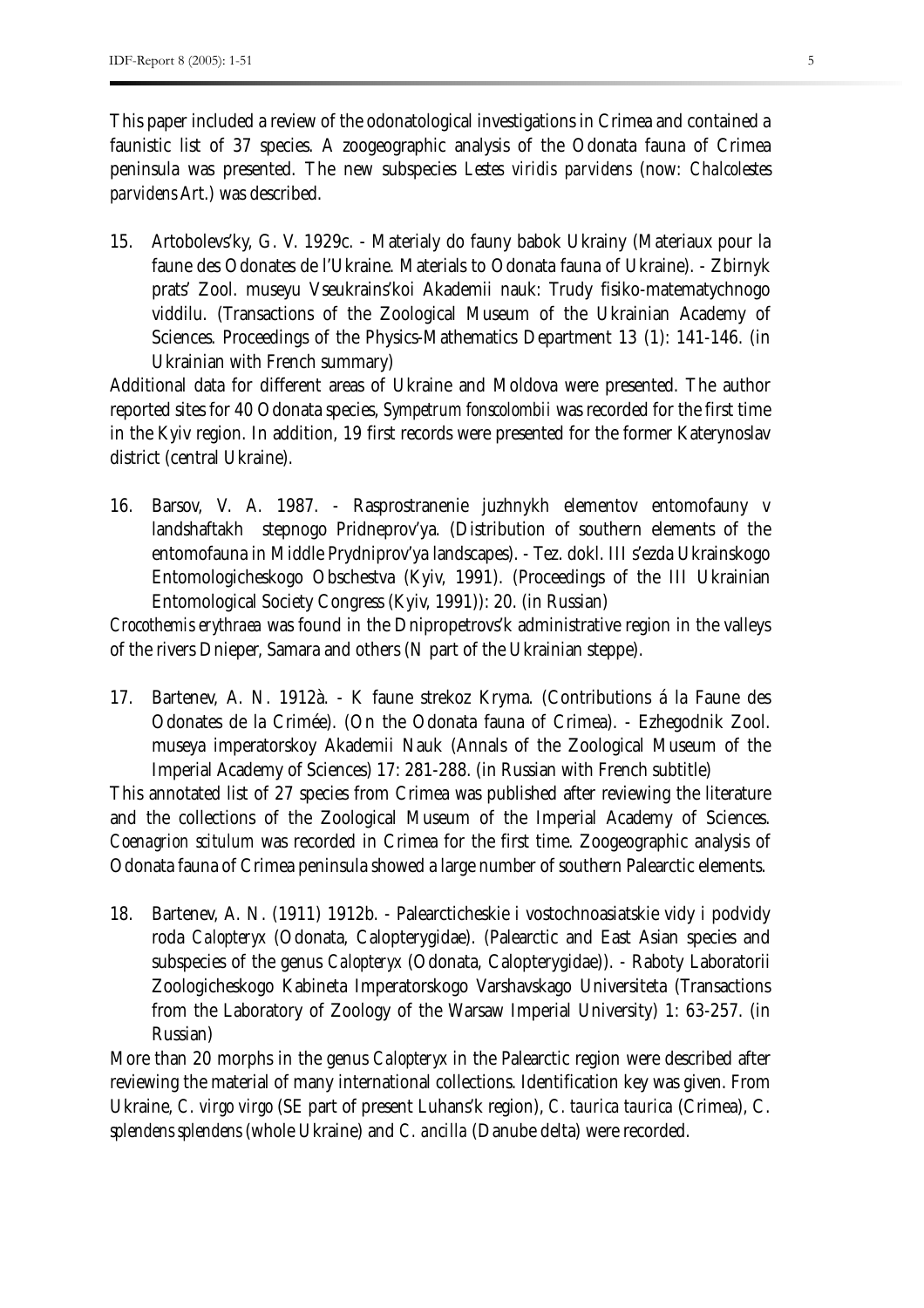19. Bartenev, A. N. 1930a. - K voprosu o zimovkakh imago strekoz (Zur Frage der Überwinterung der Imago der Odonaten. On the question of overwintering adult Odonata). - Russkiy Zoologichesky Zhurnal 10 (1): 65-92. (in Russian with German summary)

On page 65 of this paper author mentioned the case of overwintering of *Sympecma fusca* in Galician province (now L'viv region, W Ukraine) published by J. Dziêdzielewicz (1902).

20. Bartenev, A. N. 1930b. - Opyt biologicheskoy grupirovki strekoz Evropeyskoy chasti SSSR. Chast' I. (Versuch einer biologischen Gruppierung der Odonaten des Europäischen Teiles der Sowietunion. T. I. An attempt of a biological classification of the Odonata of the European part of the USSR. Part 1.). - Russkiy Zoologichesky Zhurnal 10 (4): 57-131. (in Russian with German summary)

The European Odonata, including the ones distributed in Ukraine, were classified according to their habitats, flight seasonality and biotopes preferences.

21. Bartenev, A. N. 1932. - Opyt biologicheskoy gruopirovki strekoz Evropeyskoy chasli SSSR. Chast' II. (Versuch einer biologischen Gruppierung der Odonaten des Europäischen Teiles der USSA. T. II. An attempt of a biological classification of the Odonata of the European part of the USSR. Part 2.). - Russkiy Zoologichesky Zhurnal 11 (1): 3-57. (in Russian with German summary)

This paper was the continuation of previous one (Bartenev, 1930). In the second part author summarized the results of all classifications from the first part and described the historic development of European Odonata species and genera.

22. Bartenev, A. N. & A. N. Popova 1928. - Materialy po faune strekoz Palearktiki. (Matériaux pour servir à la faune des Odonates de la région paléarctique. Materials to Odonata fauna of Palearctic). - Revue Russe d'Entomogie 22 (3-4): 235-239. (in Russian with French subtitle)

Data about Odonata from different areas of the USSR were presented based on the material of Bartenev's collections. The authors reported 4 dragonfly species for Ukraine from environs of Ismail (Danube delta, S Ukraine).

23. Beling, D. E. 1915. - Ekskursii dlya oznakomleniya s zhyzn'yu presnykh vod (Field trips aimed at the gaining knowledge of freshwater life). - Kursy po podgotovke rukovoditeley estesv. ekskursiy s det'mi v prirodu (Training courses for leaders of children's field trips into nature), Kiev: 14 (in Russian)

*Libellula fulva* and *Erythromma najas* were found in Darnytsya, near Kyiv.

24. Belke, G. 1859. - Rys historyi naturalnej Kamieñca Podolskiego. (Essay of natural history of Kamyanets-Podilsky) - Warszawa: 1-144. (in Polish)

In this survey 19 Odonata species were reported (on page 82) from the surroundings of Kam'yanets'-Podil's'kyy (Khmel' nyts'kyy administrative region, W Ukraine).

25. Belke, G. 1866. - Notice sur l'histoire naturelle du district de Radomysl Gow. de Kieff. Catalogue des animaux qui habitant le district de Radomysl. - Bull. Soc. Natur. Moscow 2: 491 - 526. (in English)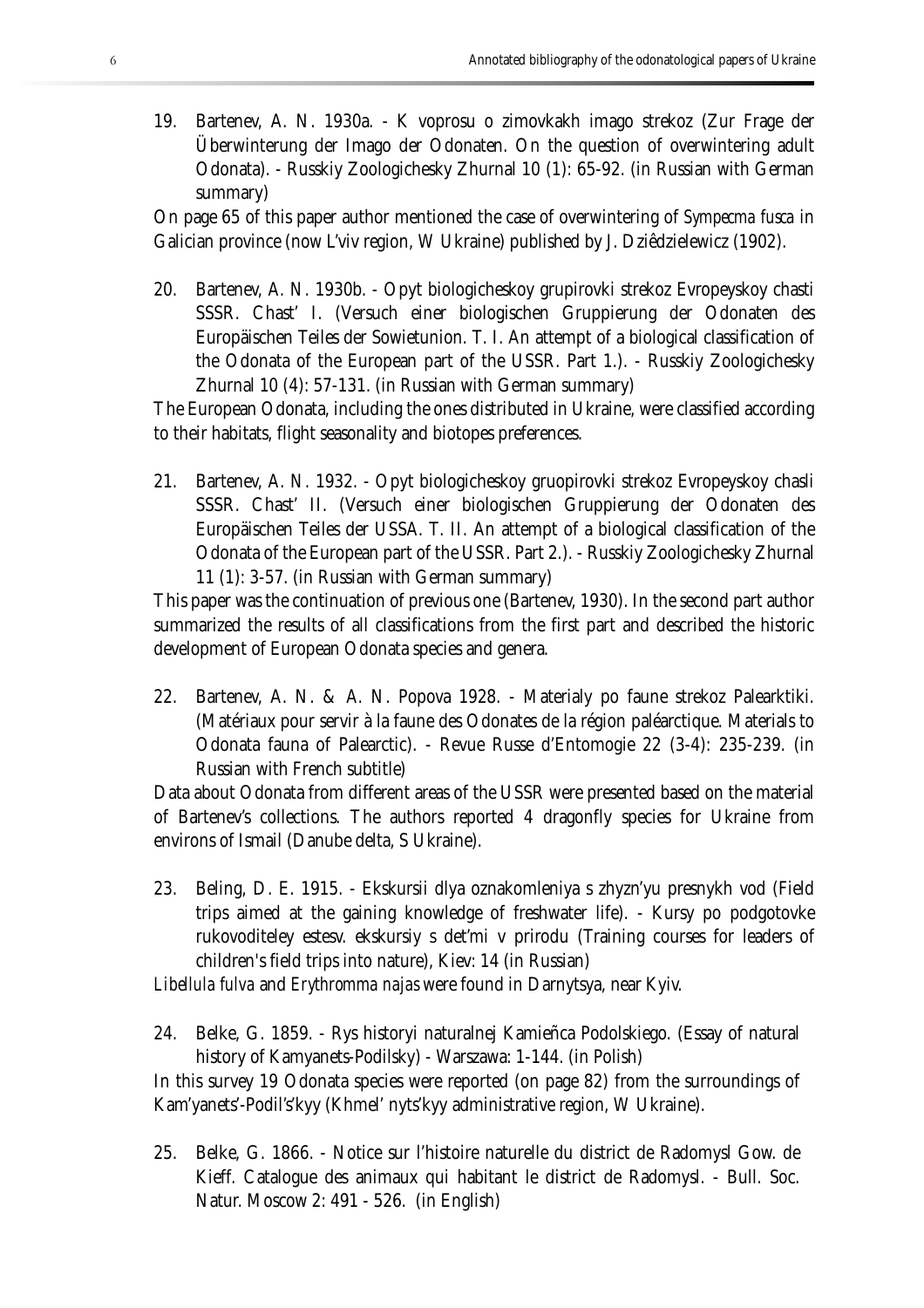This paper is the first report about dragonflies of the Kyiv district (N Ukraine). For the Radomyshl' district (now Zhytomyr administrative region) 9 Odonata species were reported.

26. Bernard, R. & H. Wildermuth, 2005. - *Nehalennia speciosa* (Charpentier, 1840) in Europe: a case of a vanishing relict (Zygoptera: Coenagrionidae). - Odonatologica 34 (4): 335-378. (in English)

Based on all available literature and unpublished data, the former and present distribution of *Nehalennia speciosa* in Europe is presented and critically analysed. Data on its occurrence in Ukraine (19 localities) is presented as well. Larger populations were recorded in W and N Ukraine in the first part of the  $20<sup>th</sup>$  century. The locality near Yevpatoriya in the south coast of Crimea (45°12'N) - the southernmost in Europe - was discovered in 1994. The last record in Ukraine was a single specimen collected in the Chernihiv region, NE Ukraine in 1993.

27. Beutler, H. 1984. - Eine neue Unterart von Libellula depressa L., 1758 auf der Halbinsel Krim (UdSSR) (Insecta, Odonata, Libellulidae). - Faunistische Abhandlungen des Staatlichen Museums für Tierkunde, Dresden 12 (6): 55-58. (in German with English summary)

*Libellula depressa taurica* ssp. nov. is described and illustrated. The male holotype was collected at Lawrowoe Frunzenskoye (South Crimea, Ukraine). The differences to the nominate subspecies are the shape of abdomen, body colour patterns and the membranula of forewings. The status of the newly described subspecies was discussed.

28. Bezvali, V. 1932. - Odonata de Besarabie. - Bul. Muz. Nat. De Istorie Naturala din Chisinau 4: 68-69. (in Roumanian)

This annotated list of Odonata from former Bessarabia (modern Moldova and some regions of Ukraine) reported 27 species from the present-day Ukrainian part. These include 3 species from the Chernivtsi and 24 from the Odessa regions, among them *Coenagrion ornatum, Leucorrhinia pectoralis, L. caudalis.* The author also indicated *Nehalennia atrinuchalis* Selys, 1876. This species is a synonym of *Paracercion hieroglyphicum* (Brauer, 1865). However, *P. hieroglyphicum* is an East Asian species and probably not correctly identified.

29. Brauner, A. 1902. - Zametki o strekozakh Khersonskoy gubernii i Kryma. (Remarques sur les libellules du gouvernement de Kherson et la partie septentrionale de la Crimée. Notes on Odonata of Kherson district and Crimea). - Zapiski Novorossiyskogo Obschestva Estestvoispytateley (Transactions of the Novorossiya Naturalists' Society) 24 (2): 75-102. (in Russian with French subtitle)

From all the available literature of European Russia a zoogeographic review is presented of the distribution of dragonfly species in the vegetation zones from the taiga to the southern steppe. Faunistic lists with notes on flight season are also presented for species of southern Ukraine: Kherson district (38 species) and Crimea (13 species). As a result, *Anax parthenope*, *Orthetrum brunneum*, and *Crocothemis erythraea* were recorded for the first time for European Russia.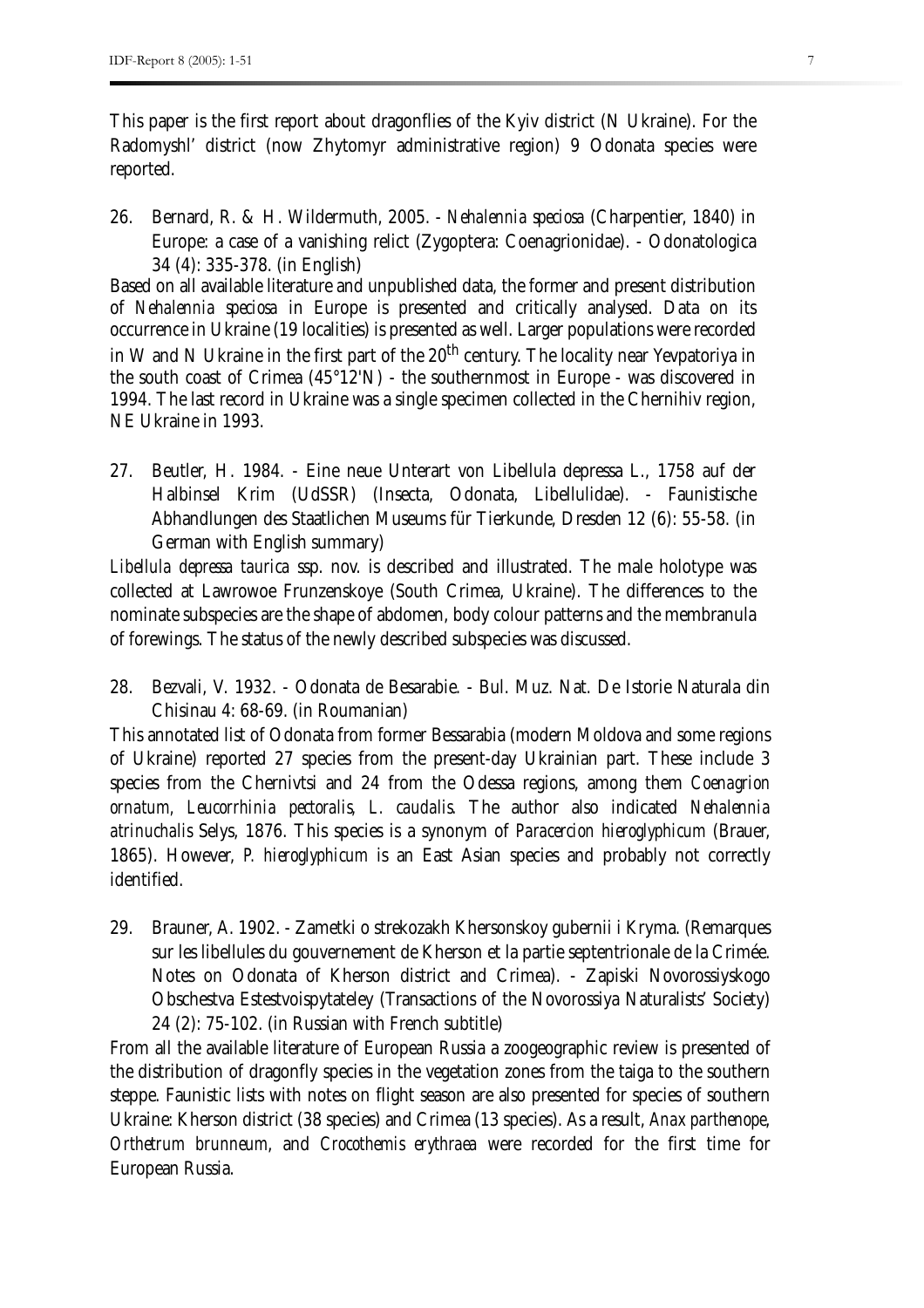30. Brauner, A. 1903. - Zametki o strekozakh (Odonata). (Notes on dragonflies (Odonata)). - Revue Russe d'Entomologie 3 (2): 89-91. (in Russian)

The author reported a list of species collected in Arkhangel'sk district, in Caucasia, Crimea and the Danube delta. Four species were found near Izmail (Danube delta, S Ukraine), 8 in Crimea.

31. Brauner, A. 1910. - Materialy po entomologicheskoy faune Bessarabii. Zametka o strekozakh Bessarabii. (Materialien zur der entomologischen Fauna Bessarabiens. Odonata. Materials on entomologic fauna of Bessarabia. Notes on Odonata of Bessarabia). - Trudy Bessarabskogo Obschestva Estestvoispytateley (Transactions of Bessarabia Naturalists' Society) 2 (1): 3-5. (in Russian with German subtitle)

Out of 21 species found in Bessarabia, 13 records concern present-day Ukrainian territory (12 from Chernivtsi region and 1 from Odessa region, SW Ukraine). The rare *Cordulegaster annulatus* was found at two sites in the Khotyn district in Chernivtsi region.

32. Buczyñski P., A. Zawal & E. Filipiuk, 2002. - Neue Nachweise von *Orthetrum albistylum* in Nordpolen: Erweitert sich sein Verbreitungsgebiet in Mitteleuropa? (Odonata, Libellulidae). - Libellula 21 (1/2): 15-24. (in German)

The authors cited the records of *Orthetrum albistylum* in Ukraine by Sheshurak & Padalko (1996), Gorb et al. (2000) and Khrokalo (2000). A map of Ukraine was presented with several administrative regions: Volyns'ka, L'viv, Ivano-Frankivs'k, Chernivtsi, Zakarpats'ka region (west), Kyiv, Chernihiv, Sumy regions (north and northern east), Cherkasy, Poltava (central part), Donets'k (east), Odessa, Kherson regions and Crimea (south).

33. Burbach, K. & M. Winterholler, 1997. - Die Invasion von *Hemianax ephippiger*  (Burmeister) in Mittel- und Nordeuropa 1995-1996 (Anisoptera: Aeshidae). - Libellula 16(1-2): 33-59. (in German)

In this paper authors compiled the literature records of *Anax ephippiger* in Europe. On the page 40 they cited the data of its record in N Ukraine (Gorb, 1996a) and SW Ukraine (Gorb & Ermolenko, 1996).

34. Charleman, E. V. 1914. - Massovyi perelet chetyrekhpyatnistykh strekoz v okrestnostyakh Kieva (Mass migration of *Libellula quadrimaculata* in the vicinity of Kiev). - Journal "Lyubitel' prirody" (Nature-lover) 6: 186-189. (in Russian with English subtitle).

Notes on the behaviour of an aggregation of *Libellula quadrimaculata* observed near Kyiv (N Ukraine) were reported.

35. Charleman, E. V. & G. V. Artobolevs'ky, 1915. - Materyaly k faune strekoz okrestnostey Kieva (The dragonflies of the vicinity of Kiev). - Materialy k poznaniyu fauny yugo-zapadnoy Rossii (Materials to the study of fauna of Southweastern Russia) 1: 1-25. (in Russian with English subtitle).

An annotated list of 41 species is presented from Kyiv and its surroundings (N Ukraine) based on own collections and literature data. Phenotypic morphs, behaviour and ecological aspects were described for some species.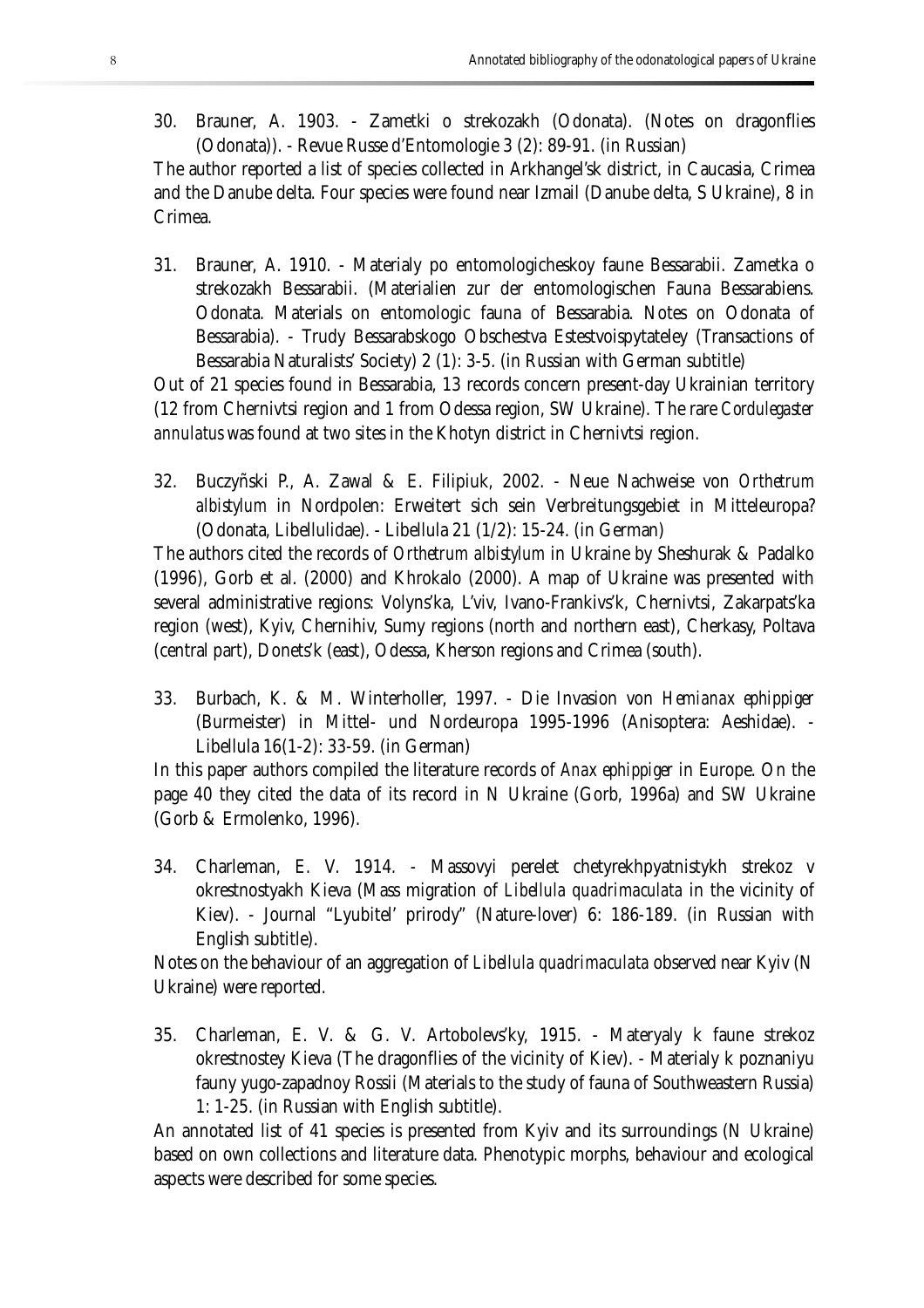36. Cherny, O. S. 2005. - Obzor okhranyaemykh nasekomykh Ukrainskoy chasti del'ty Dunaya (A review or protected insects of Ukrainian Danube delta). - Zbirnyk naukovykh prats' za materialamy konferentsii "Ridkisni ta znykayuchi vydy komakh i kontseptsii Chervonoi Knygy Ukrainy" (Trans. of conference "Rare end endangered insect species and conceptions of Red Data book of Ukraine"): 127-134. (in Russian with Ukrainian and English summary).

This annotated list of 8 rare Odonata species from Ukrainian Danube delta (SW Ukraine) is based on literature and original data.

37. Czachorowski, S. & P. Buczynski, 1998. - Preliminary evaluation of the specificity of aquatic insects of Polesie based on dragonflies (Odonata) and caddis flies (Tricoptera). - Tezisy dokladov. Mezhdunarodnoy nauchnoy konferentsii Souremennye problemy izucheniya, ispol'zovaniya i okhrany prirodnykh kompleksov Poles'ya. Sektsiya 3: Sokhranenie landshchaftnogo i biologicheskogo razanoobraziya Poles'ya (Abstracts of the International Scientific Conference "Recent problems of study, utilization and protection of nature of Polesie". Section 3: Conservation of landscape and biology diversity of Polesie), Minsk: 204. (in English)

The authors mention that 31 Odonata species were found in the Ukrainian part of Polesie.

38. Dobey, V & S. Bondarchuk, 1998. - Fenologiya rivnokrylykh babok (Odonata, Zygoptera) v umovakh Zakarpats'koi nuzovyny (Phenology of damselflies (Odonata, Zygoptera) on the Transcarpatian lowland). - Naukovy visnyk Uzhgorods'kogo universytetu. Seria biologia. (Scientific bulletin of Uzhgorod University. Biology) 5: 137 (in Ukrainian with English summury)

Between 1994 and 1997 faunistic and ecological investigations on damselflies of the Transcarpatian lowland were made. The authors reported the flight season of 19 species and concluded that flight of most Zygoptera species began in May and finished in August.

39. Duz', S. L., V. F. Mikityuk, S. F. Uzhevskaya, A. V. Chernyavsky, V. Ya. Gribov, I. V. Maltsev & O. A. Samoylenko, 2005. - Okhranyaemye nasekomye Odesskoy oblasti (Protected insects of Odessa region). - Zbirnyk naukovykh prats' za materialamy konferentsii "Ridkisni ta znykayuchi vydy komakh i kontseptsii Chervonoi Knygy Ukrainy" (Transactions of the conference "Rare end endangered insect species and conceptions of Red Data book of Ukraine"): 27-31. (in Russian with Ukrainian and English summary)

General information on records of 68 insect species protected by the Red Data Book of Ukraine, the Bern Convention, and the IUCN is presented from the Odessa region (SW Ukraine). *Calopteryx virgo, Gomphus flavipes, Anax imperator* were recorded here.

40. Dyatlova, E. S. 2004. - Polimorphism okraski i vozrastnaya struktura populyatsii *Ischnura elegans* (V. d. Linden, 1823) (Insecta, Odonata). (Coloration polymorphism and age structure in *Ischnura elegans* (V. d. Linden, 1823) population (Insecta, Odonata)). - Materialy naukovo-pract. conf. "Prypodnychi nauky na mezhi stolit' " Do 70 richcha pryrodnycho-geographichnogo facultetu NDPU (Transactions of the scientific-practical conference "Natural sciences at the border of centuries" to the 70<sup>th</sup> anniversary of natural-geography faculty NNPU) Nizhyn, 2004: 33 (in Russian)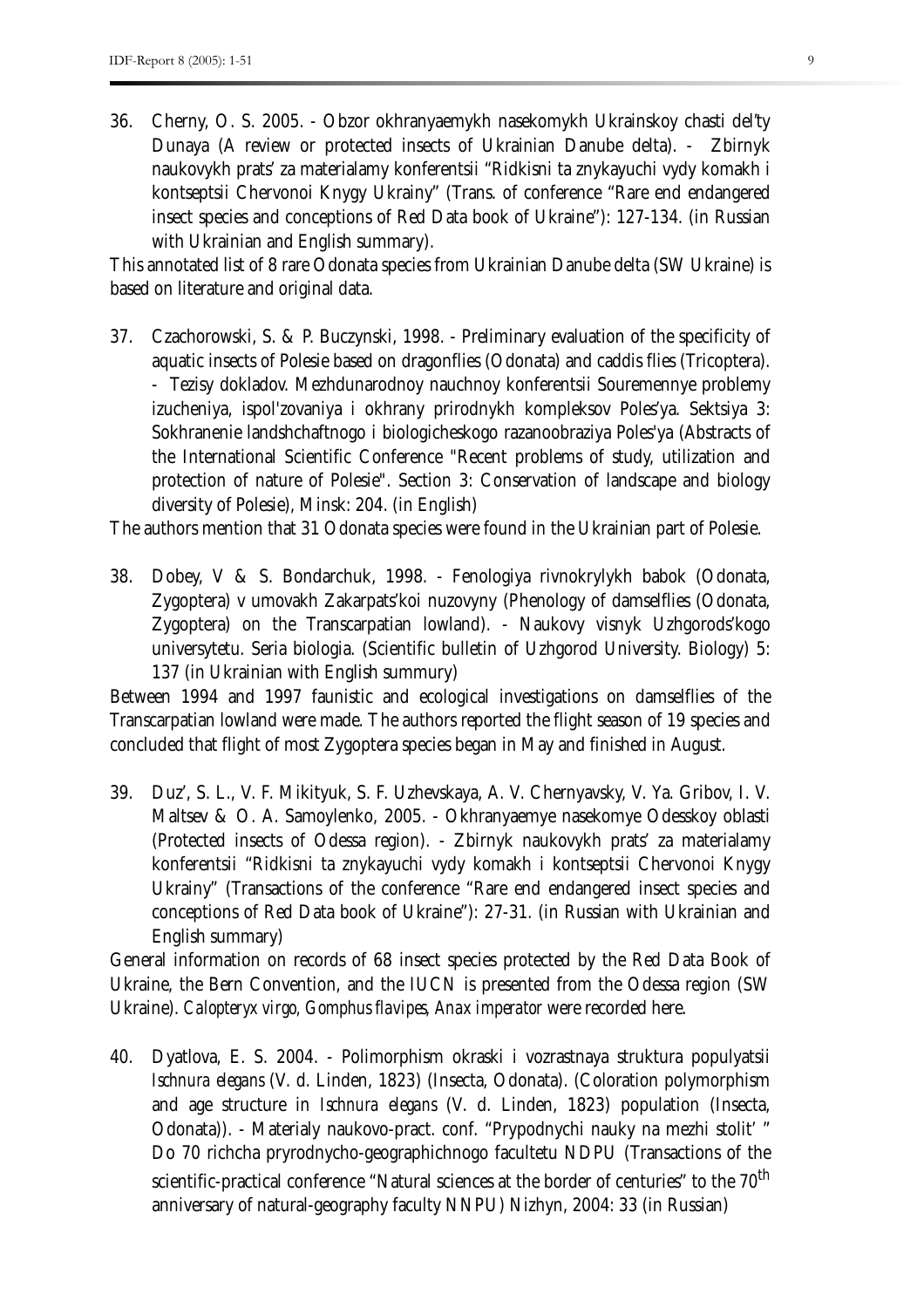Two colour morphs of *Ischnura elegans* females, the "andromorph" one and *infuscans* occurred in the study area (Odessa region, SW Ukraine). Juvenile adults dominated up to mid-June, andromorphs dominated among mature females during the peak of adult numbers, *infuscans* females occurred more frequently in the second part of summer when population sizes decreased.

41. Dyatlova, E. S. 2004. - Structura polimorphnoi populyatsii *Ischnura elegans* (V. d. Linden, 1823) (Insecta, Odonata) z ponyzzya Khadzhibejs'kogo lymanu. (Structure of polimorphic population *Ischnura elegans* (V. d. Linden, 1823) (Insecta, Odonata) from lowland of Khadzhybejsky firth).- "Suchasni problemy zoologichnoi nauky". Materialy Vseukrainskoi naukovoi Conferensii "Naukovi chytannya, prysvyacheni 170-richchu zasnuvannya kafedry zoologii ta 100-richchu z dnya narodzhennya professora O. B. Kistyakivs'kogo" ("Up-to-date problems of zoology science". Transactions of the All-Ukrainian scientific conference "Scientific lectures devoted to the 170<sup>th</sup> anniversary of the foundation of the Zoology department and the 100<sup>th</sup> anniversary of Prof. O. B. Kistyakivs'ky's birthday) Kyiv-Kaniv, 2004: 52-54. (in Russian)

Colour polymorphism and age structure of an *Ischnura elegans* population were studied in the Odessa region (SW Ukraine). The temporal succession of adult colour morphs during maturation was presented. The significance of female polymorphism for reproductive strategies of males was discussed.

42. Dyatlova, E. S. 2004. - The first record of *Coenagrion scitulum* (Odonata, Coenagrionidae) in the south-western part of Ukraine. - Vestnik zoologii 38 (5): 10. (in English)

This short note contains data on a record of *Coenagrion scitulum* in Ukraine. Previous reliable literature data on distribution of this species in Ukraine were the records in Crimea and Kherson region in Dnieper delta. The author found one male and one female in the coastal part of Odessa (NW part of the Black Sea) in June 2004.

43. Dyatlova, E. S. 2004. - New records of *Cercion lindeni* (Odonata, Coenagrionidae) in the basins of lower Danube, Dniestr and Dnieper rivers in the South of Ukraine. - Vestnik zoologii 38 (5): 10. (in English)

New records of *Cercion lindenii* were presented from SW and S Ukraine. Previous investigators found this species in Ukrainian Danube delta only. This note reported new record of this species in the Danube delta and the lower Dniestr (Odessa region) and Dnieper rivers (Kherson region) in June-August 2003-2004. She observed single specimens and tandems.

44. Dyatlova, O. 2004. - Specific features of intra specicies variability of the damselfly *Ischnura elegans* (v. d. Linden) in lower Danube. - Abstracts of the 2<sup>nd</sup> Regional Odonatological Symposium, the 29th Symposium of the Coleopterological Section of the Polish Entomological Society, 3<sup>rd</sup> Trichopterological Seminar, Urszulin (Poland): 13 (in English).

*Ischnura elegans* were collected from populations on the banks of different natural reservoirs in the middle of July 2003. The age distribution, sex ratio and female colour polymorphism was estimated for three pre-Danube lakes (SW Ukraine). Remote populations differed from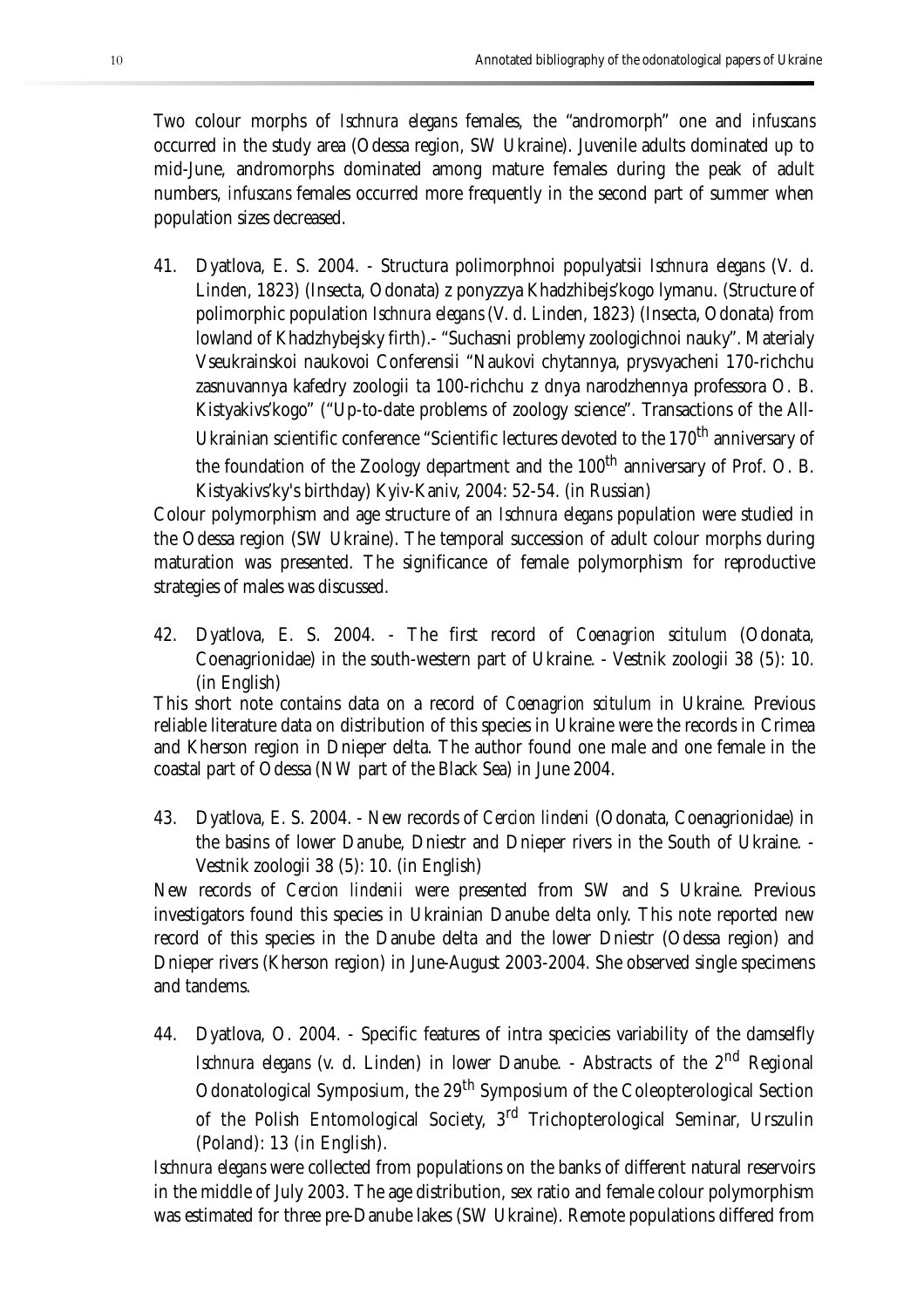spatially more close population.

45. Dyatlova, E. S. 2005a. - Novye svedeniya o faune strekoz (Insecta, Odonata) Pridunayskogo regiona. (New data on Odonata fauna of Danube region). - "Sovremennye problemy zoologii i ecologii". Materialy mezhdunarodnoy conferensii, posvyaschennoy 140-letiyu osnovaniya Odesskogo natsional'nogo universiteta im. I. I. Mechnikova, kafedry zoologii ONU, Zoologicheskogo museya ONU i 120 godovschine so dnya rozhdeniya prof. I. I. Puzanova. ("Present problems of zoology and ecology". Transactions of the International conference devoted to the 140<sup>th</sup> anniversary of the Odessa State University (ONU) "I. I. Mechnikov", Zoology Department of the ONU, the Zoological Museum of the ONU and the 120<sup>th</sup> anniversary of the birth of Prof. I. I. Pusanov) Odessa, 2005: 81-84. (in Russian)

The paper contains annotated list of 24 Odonata species collected in the lower Danube region during 2003-2004. Two species, *Gomphus flavipes* and *Sympetrum vulgatum,* were recorded for the first time from the Ukrainian part of the Danube delta. The rare *Ñercion lindeni* and *Calopteryx splendens ancilla* were also found.

46. Dyatlova, E. S. 2005b. - Novye svedeniya o faune strekoz (Odonata) Odessy i ee okrestnostey (New data on Odonata fauna of Odessa and its environs). - Zagal'na i prykladna entomologiya v Ukraini. Tezy dopovidey naukovoi entomologichnoi konferentsii prysvyachenoi pam'yati chlena-correspondenta NAN Ukraynu professora V. G. Dolina (General and applied entomology in Ukraine. Transactions of the scientific entomological conference devoted to the memory of Prof. V. G. Dolin) L'viv: 79-81. (in Russian)

A short historic review of the odonatological investigation of Odessa and its surroundings (SW Ukraine) was presented. An annotated list of 37 species collected by the author in this region during 2003-2004 contained 14 that were newly discovered for Odessa and its surroundings: *Lestes dryas* first for the Odessa region, *Coenagrion scitulum* and *Orthetrum coerulescens anceps* for the SE Ukraine.

47. Dyatlova, E. S. 2005c. - Novye nakhodki strekozy *Libellula fulva* (Mueller) (Odonata, Libellulidae) v okrestnostyakh g. Odessy (New records of the dragonfly *Libellula fulva*  (Mueller) (Odonata, Libellulidae) in the vicinities of the city of Odessa). - Zbirnyk naukovykh prats' za materialamy konferentsii "Ridkisni ta znykayuchi vydy komakh i kontseptsii Chervonoi Knygy Ukrainy" (Transactions of the conference "Rare end endangered insect species and conceptions of Red Data book of Ukraine"): 31-34. (in Russian with Ukrainian and English summary)

The author suggests that *Libellula fulva* is not a numerous species within the bounds of extensive natural habitat. Presently the habitats of *L. fulva* in SW Ukraine are under threat from human activities. The author proposes to include this species into the regional Red List.

48. Dyatlova, E. S. & V. F. Mikityuk, 2003. - Analiz razmernykh kharacteristic i anomaliy zhilkovaniya kryl'ev Dunajskoy populyutsii strekoz *Calopteryx splendens* Harr. (Analysis of dimensional characteristics and anomalies in wing venation of damselflies *Calopteryx splendens* Harr. from Danube population). - Fauna, voprosy ekologii,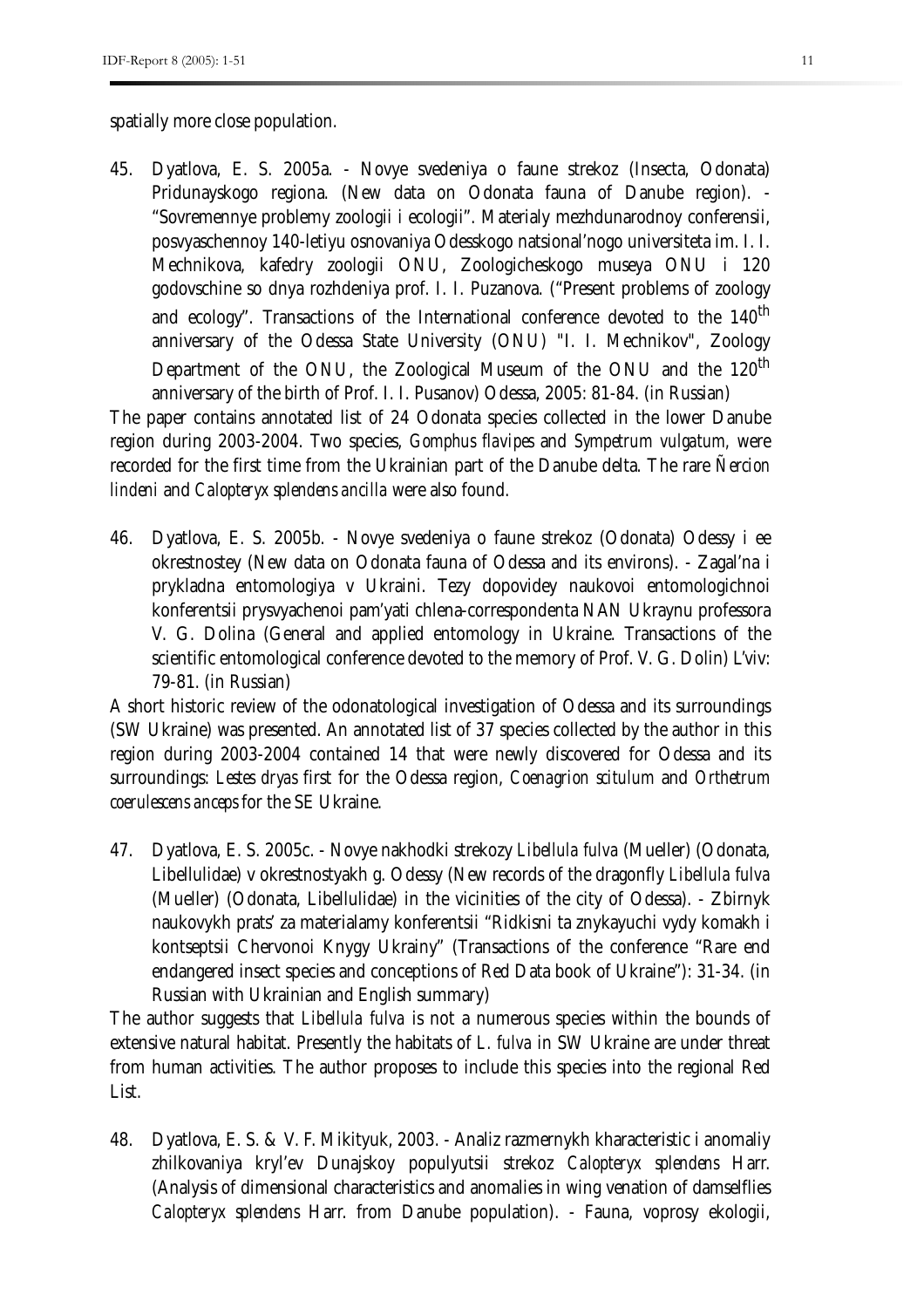morphologii I evolyutsii amphibioticheskikh i vodnykh nasecomykh Rosii. II Vserossiyskiy symposium po amphibioticheskim i vodnym nasecomym (Fauna, problems of ecology, morphology and evolution of amphibiotic and aquatic insects in Russia. II All-Russian symposium on amphibiotic and aquatic insects) Voronezh 15- 17 September 2003: 34-40. (in Russian)

Correlation analyses between wing size and anomalies in wing venation were carried out in *Calopteryx splendens* from a Danube population (SW Ukraine). The distribution of venation anomalies such as crotches, incomplete veins and "bridges" indicated the contingency of their origin. A quantitative analysis of wing venation in 12 areas of the fore- and hindwings showed few significant correlations in venation anomalies between the right and left sides. However, anomalies were more frequent in costal than subcostal sectors. The authors compared their results with those from several territories in Russia.

49. Dyga, A. K., I. P. Lubyanov & V. I. Zolotareva, 1975. - Macrofauna obrastany gidrotekhnicheskikh sooruzhenyna Zaporozhskom vodokhranilische (Macrofauna of periphyton on hydroengineering construction in Zaporszhskoe reservoir). - Tekhnicheskaya hydrobiologiya (Technical hydrobiology) Dnepropetrovsk: 27-39. (In Russian)

Larvae of *Coenagrion scitulum* and *C. concinnum* were reported as components of the periphyton biocoenosis. The authors probably mis-identified *C. concinnum*.

50. Dziêdzielewicz, J. 1867. - Wykaz owadów siatkoskrzyd<sup>3</sup>ych (Neuroptera). -Sprawozdanie Komisyi fizyograficznéj 1: 158-165. (in Polish)

Data of insect records from some territories formerly belonging to Poland were presented, including sites situated in modern Ukraine in L'viv, Ivano-Frankivs'k and Volyns'ka administrative regions (W Ukraine). 48 Odonata species were reported for the Ukrainian part. *Nehalennia speciosa, Aeshna viridis, Ae. juncea* were noted as interesting. The author also presented phenological data.

- 51. Dziêdzielewicz, J. 1877. Wykaz Prasiatnic i Sieciarec na porzeczach Prutu po Ko<sup>3</sup>omyjê i Bystrzycy Nadworniañskiej. - Pamiêtnic Towarz. Tatr.: 68-69. (in Polish)
- 52. Dziêdzielewicz, J. 1883. Sieciywki (Neuroptera) zebrane v okolicach Ko<sup>3</sup>omyi i nad Dniestrem w r. 1882. - Sprawozdanie Komisyi fizyograficznéj 17: 244-252. (in Polish)

Annotated list of 13 species from Kolomyya environs, Prut river valley (Ivano-Frankivs'k region, W Ukraine) collected in spring-summer 1882 was reported. Phenology data of these species were also presented.

53. Dziêdzielewicz, J. 1884. - Sieciywki (Neuroptera) i Prasiatnice (Pseudoneuroptera) zebrane na Pokuciu w ciagy lata 1883. - Sprawozdanie Komisyi fizyograficznéj PAU. 18: 225-229. (in Polish)

16 species were collected from Kolomyya environs, Prut river walley (Ivano-Frankivs'k region, W Ukraine) and their flight periods reported.

54. Dziêdzielewicz, J. 1891. - Przegl<sup>1</sup>d fauny krajowej owadów siatkoskrzyd<sup>3</sup>ych (Neuroptera, Pseudoneuroptera). - Sprawozdanie Komisyi fizyograficznéj 26: 26-151.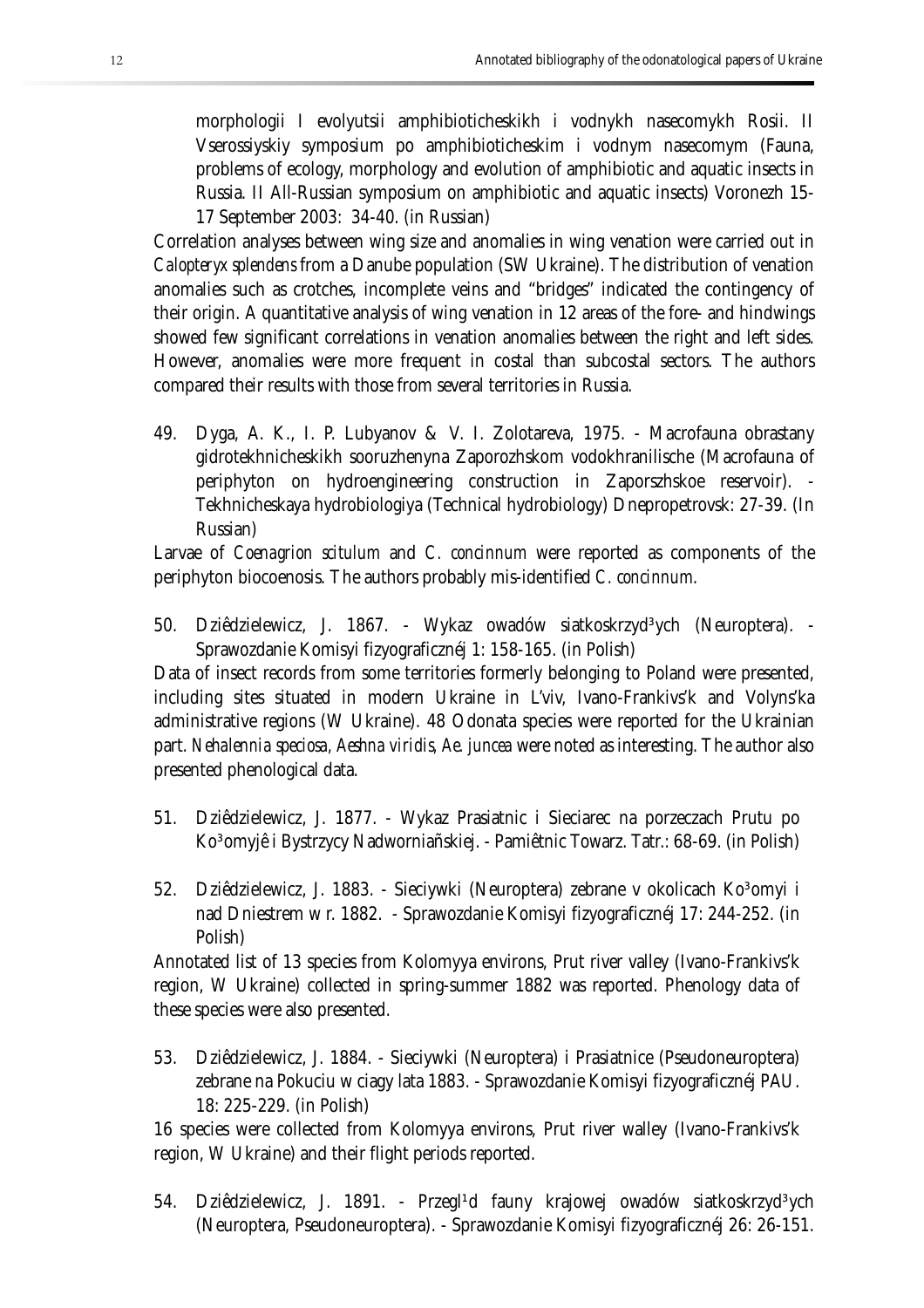#### (in Polish)

Among other insect taxa found in Galicia (formerly Poland) a list of Odonata was provided together with information on morphologically diagnostic features, distribution records and flight periods. Some territories of these investigations belong to present-day Ukraine. 32 species were reported from present-day Volyns'ka region including the rare *Aeshna viridis*, *Ophiogomphus cecilia,* 51 from present-day L'viv region including *Coenagrion armatum*, *Nehalennia speciosa*, *Chalcolestes viridis*, *Aeshna juncea* and *Aeshna viridis*; 43 species from present-day Ivano-Frankivs'k region including the rare *Pyrrhosoma nymphula*, *Cordulagaster bidentata, Ophiogomphus cecilia* and *Somatochlora alpestris,* and 35 species from Ternopil' region.

55. Dziêdzielewicz, J. 1902. - WaŸki Galicyi i przylsg<sup>3</sup>ych krajyw Polskich (Odonata Haliciae). - Rozprawy i wiadomoœci z Muz. im. Dzieduszyckich Lwowie. 5: 1-176. (in Polish)

This resumptive paper consisted of 12 parts, summarising data on the morphology of adults, larvae and eggs and other biological aspects of Odonata. The ecological situation of former Polish Galitsiya is given. This territory included some present western Ukraine territories in the Volyns'ka, L'viv, Ivano-Frankivs'k, Ternopil' regions. This paper also included a key for adults with figures of some species and a short key for larval identification to the genus. The greatest part of this paper comprised detailed morphology descriptions of adults of 76 Odonata species and information on their distribution in the Palearctic region and Polish territories. More than 50 species were collected in places that belong to present Ukrainian territory. Dziêdzielewicz firstly described the phenotypic morphs of *Libellula quadrimaculata* ab. *ovilacea, L. fulva* ab*. fulvissima, L. f.* ab*. binervosa, Sympetrum depressiusculum* ab. *nubila, S. flaveolum* ab*. interpunctata, Leucorrhinia rubicunda* ab*. rubrodorsalis, Somatochlora metallica* ab*. montana, S. flavomaculata* ab*. flaveolata, Ophiogomphus serpentines* ab*. flavissima, Calopteryx virgo violacea, Sympecma fusca* ab. *aestiva*.

56. Dziêdzielewicz, J. 1905. - Sieciarki (Neuroptera genuina) i Prasiatnice (Archiptera) zebrane w cigu lat 1902 i 1903. - Sprawozdanie Komisyi fizyograficznéj 38: 104- 125. (in Polish)

Fifteen Odonata species were collected from places of recent L'viv and Ivano-Frankivs'k regions of W Ukraine in 1902 and 1903. As interesting record concerned *Cordulegaster bidentata* in stream at the flank of Khomiak Mountain (Ivano- Frankivs'k region).

57. Dziêdzielewicz, J. 1919. - Owady siatkoskrzyd<sup>3</sup>owate ziem Poiski (Insecta neuropteroidea Poloniae terratum). - Rozprawy I wiadomoœci z Muzeum im. Dzieduszyckich 3 (3-4): 105-168 (in Polish)

In this paper data of previous investigations on the distribution of some insects in the territory of former Poland are summarised. Several sites of investigations and their biotopes are described from the Carpathian Mountains, submountains regions and lowlands with waterbodies. 58 Odonata species were reported for present Ukrainian territories (Volyns'ka, L'viv, Ivano-Frankivs'k and Ternopil' regions) including the first record of *Somatochlora alpestris* from the Ukrainian Carpathian Mountains. Phenological data and records of different morphs (variations) of some species were also given.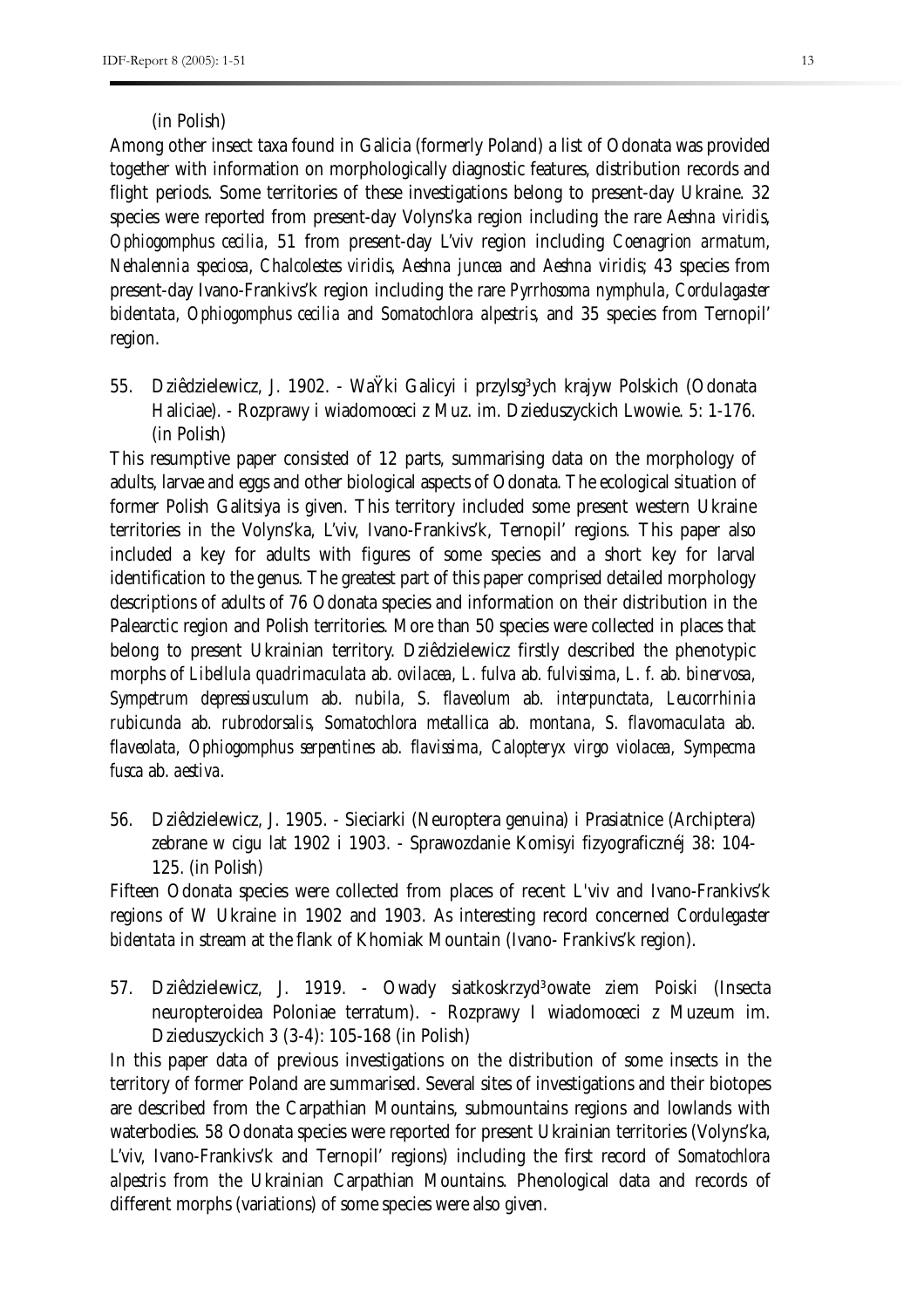- 58. Frantsevich, L. I. 1982. Vsaimodeyslvie opticheskikh kluchevykh stimulov, vysyvayuschikh u strekoz ataku i begstvo. (Interaction of visual dominant stimuli producing attack and escape in dragonflies) - Zhurnal evolutsionnoy biochimii i phiziologii (Journal of evolutionary biochemistry and physiology) 18 (2): 150-154. (in Russian with English summary)
- 59. Frantsevich, L. I. & P. A. Mokrushov. 1974. Otvety neyronov vysokochastotnykh detektorov dvizheniya u lichinok strekozy na dvizhenie odinichnykh ob'ectov. (Neuronal response of high-frequency detectors of Odonata larvae on movement of single objects. - Neirofisiology (Neurophysiology) 6 (1): 68-74. (in Russian with English summary)
- 60. Frantsevich, L. I. & P. A. Mokrushov, 1990. Behavioural choice of conspecific mates in closley related dragonfly species. - In: F. G. Gribakin et al. (Eds.). Sensory systems and communication in arthropodes. Birkhäuser, Basel-Boston-Berlin: 142 - 147. (in English)
- 61. Fursov, V. N. 1984. K isucheniyu fauny i biologii khal'tsid (Hymenoptera, Chalcidoidea) - parasitov yaits vodnykh nasekomykh (Towards the study of fauna and biology of Chalcidoidea - parasites of eggs of water insects). - Materialy IX s'ezda Vsesoyuznogo entomologicheskogo obshestva, Kiev. (Proceedings of the IX meeting of All-Union Entomological Society, Kiev) 2: 214. (in Russian)
- 62. Fursov, V. N. 2005. Aquatic egg-parasitoids (Hymenoptera) of dragonflies and other arthropods: unique life and flight under water. - Abstracts of the  $4<sup>th</sup>$  WDA Symposium of Odonatology, Pontevedra (Spain). - 54. (in English).
- 63. Fursov V. N. & V. V. Kostyukov, 1987. Novye vidy roda Tetrastichus (Hymenoptera, Eulophidae) - parasity yaits strekoz i zhukov-plavuntsov (New species of the genus Tetrastichus (Hymenoptera, Eulophidae), egg parasites of damselflies and dragonflies and of predaceous diving beetles. - Zoologichesky zhurnal 66 (2): 217-228. (in Russian with English summary)

Four new species are described of *Tetrastichus* wasps parasitising Zygoptera, Anisoptera and diving beetles (Dytiscidae). Ukrainian Odonata are not mentioned but *T. rimskykorsakovi* was collected from Zygoptera eggs found in the Voronesh nature reserve.

64. Fudakowski, J. 1930. - *Sympycna paedisca* Brau. und *Somatochlora arctica* Zett., für Polen neue Libellen-Arten. - Fragmenta faun. Muz. Zool. Podonici (Warszawa) 1: 193-195. (in German)

*Sympecma paedisca* was found at the Seret river near the village Bilczu Zlotem (Bil'che Zolotoe). Today this place belongs to Borshiv district, Ternopil' region (W Ukraine).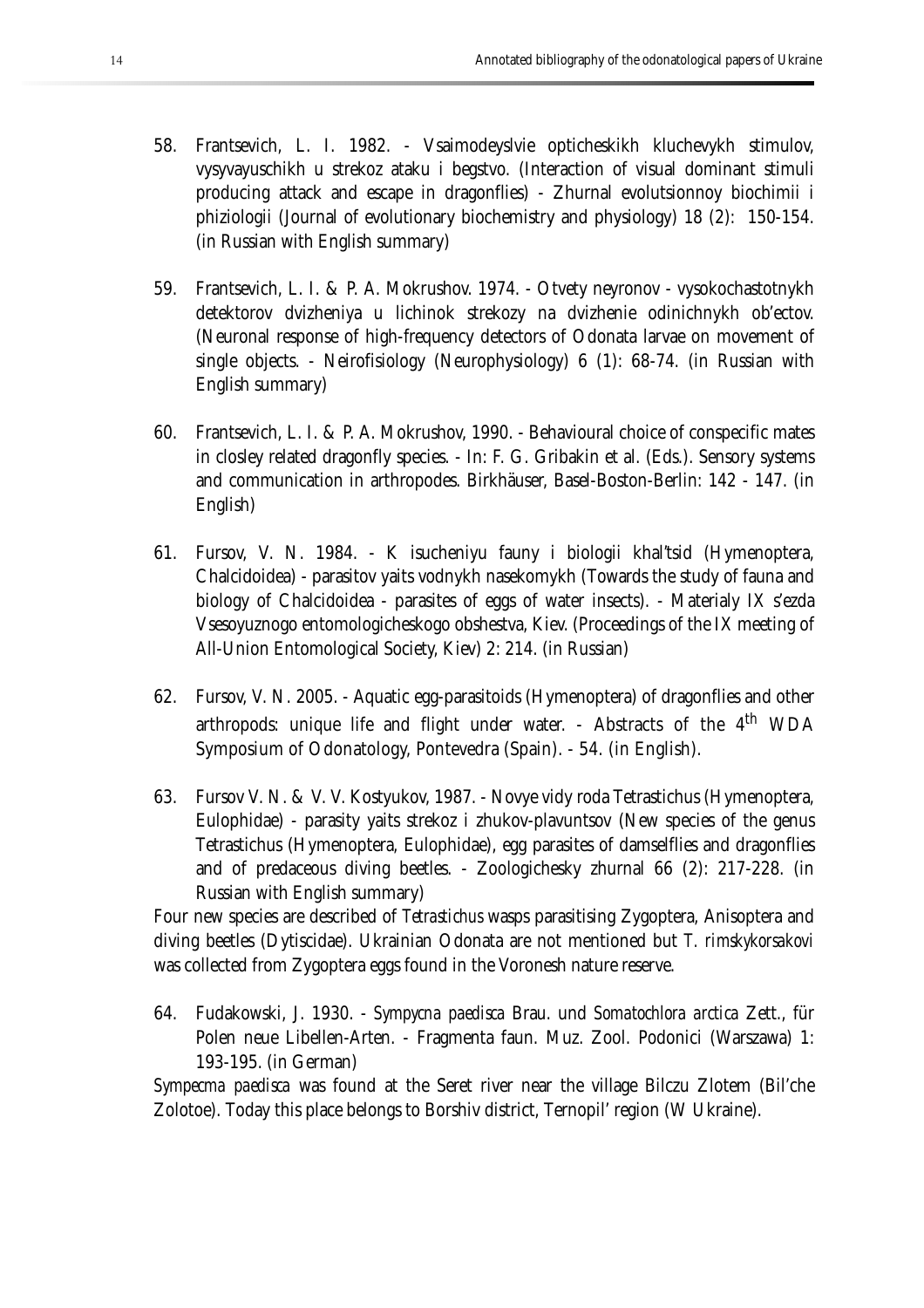65. Fudakowski, J. 1932a. - Nowe przyczynki do fauny wa¿ek Polski. - Fragmenta faun. Muz. Zool. Podonici (Warszawa) 1 (15): 389-401. (in Polish with German summary)

An annotated list of records of 17 Odonata species from L'viv region, 26 from the Ivano-Frankivs'k and Ternopol' regions and 3 from the Volyns'ka region of W Ukraine.

66. Fudakowski, J. 1932b. - Przyczynek do fauny ważek Wo<sup>3</sup>ynia. (Beitrag zur Odonaten-Fauna von Wolyn. (Ost-Polen). Notes on Odonata fauna of Wolyn. (Eastern Poland)). - Fragmenta faunistica Muz. Zool. Podonici (Warszawa) 1 (15): 402-403. (in Polish with German subtitle)

Annotated list of 22 species was presented collected from Wolyn Polissya (present Volyn' and Rivne administrative regions of Ukraine) in August 1928.

67. Fudakowski, J. 1935. - Wa¿ki (Odonata). - In: Przyzynek do znajomoœci fauny Czarnohory (Notes on fauna Chornohory). - Rozprawy i Sprawozdania Instytutu Badawczego Lasow Panstwowych w Warszawie 8: 58-62. (in Polish with French summary)

*Lestes dryas, Aeschna juncea, Ae. mixta, Somatochlora alpestris, Sympetrum vulgatum, S. flaveolum, Leucorrhinia dubia* were revealed as mountain species with places of larval development in waterbodies in Chornohory on highs above 1000 m a.s.l. Their habitats in Chornohory were compared to those in the Tatra Mountains and the Alps.

68. Gnelytsya V. A. & L. A. Khrokalo, 1988. - Zamitky pro faunu babok okolyts' Vakalivs'kogo zoostatsionaru. (Notes on Odonata fauna from Vakalivshyna zoology station). - Vakalivschina. Do 30-richcha biologichnogo statsionaru Sums'kogo pedinstytutu. Zbirnyk naukovykh prats'. (Vakalivschyna. Toward the 30<sup>th</sup> anniversary of the Biological station of the Sumy Pedagogical Institute. Collection of scientific works): 37-40 (in Ukrainian)

26 Odonata species are reported from the environs of Vakalivschyna village of the Sumy region (NE Ukraine). Comments are made on their abundance and behaviour.

- 69. Gorb, S. M. 1988. Morphologia sistemy fiksatsii golovy u ravnokrylykh strekoz (Morphology of head arrester system in damselflies). - Problemy sovremennoy biologii. Trudy 19 nauchnoy conferencii molodykh uchenykh biologicheskogo faculteta MGU (Problems of modern Biology. Transactions of the 19th scientific Conference of young scientists of the the biological faculty of the Moscow State University MSU) Moscow (1988) 1: 133-117. (in Russian) (deposited in the All-Russian Scientific Institute of Scientific and Technical Information 24.08.88 .- N 6710 -Â88)
- 70. Gorb, S. M. 1989. Litayuchi drakony (Flying dragons). Journal "Ridna pryroda" (Native nature) 3: 32+1. (in Ukrainian)

This popular scientific paper presents the morphology, biology and behaviour of dragonflies for a broad audience of readers.

71. Gorb, S. N. 1990a. - Strekozy ozera Supoy i ego okrestnostey (Kievskaya obl.) (The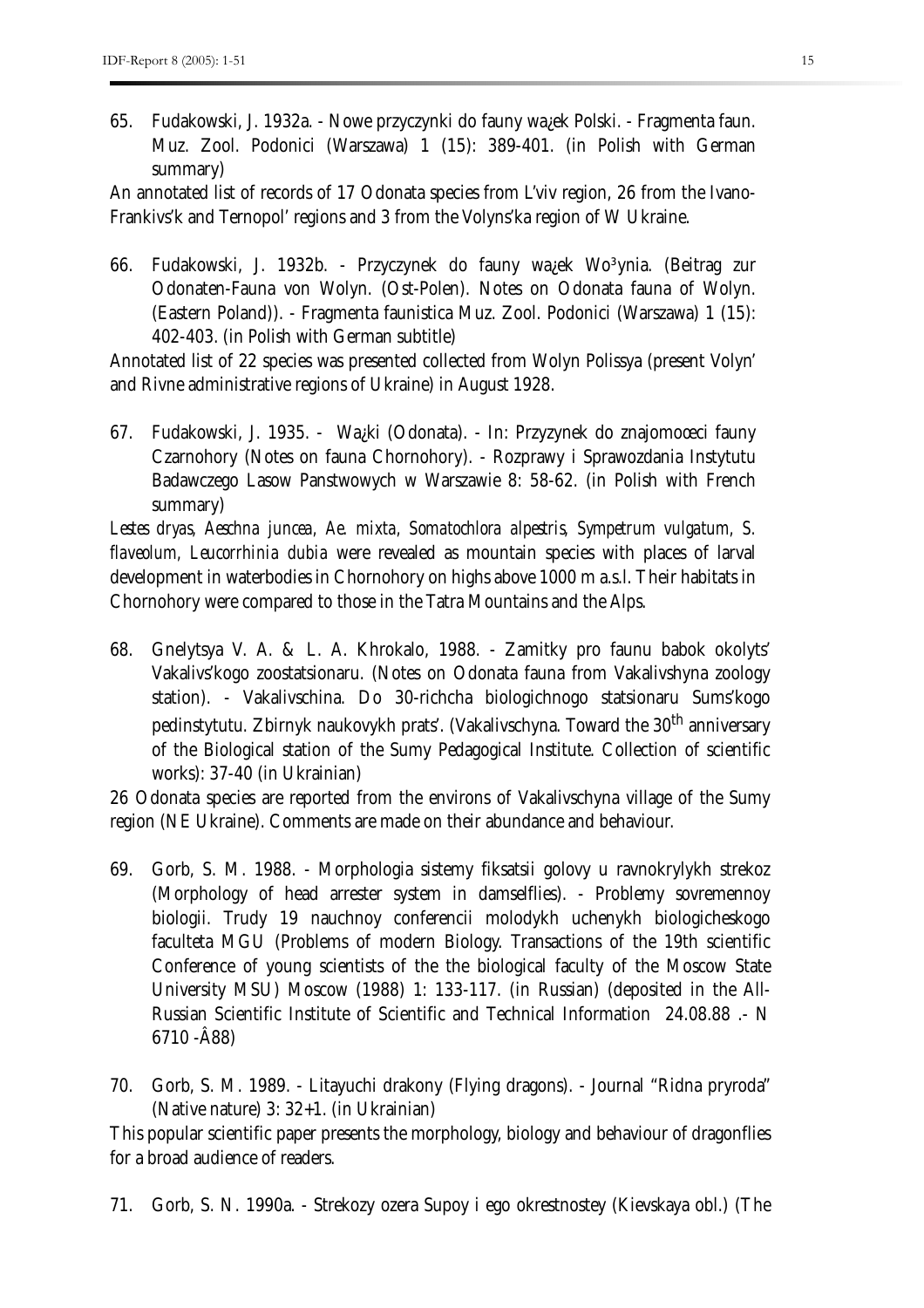dragonflies of lake Supoy and its neighbourhood (Kiev distr.)). - Latvijas Entomologs 33: 31-36. (in Russian with English summary)

A list of 27 Odonata species collected in the surroundings of the town Jagotyn (Kyiv region) during 1983-1988. Seven species were rare and 12 massive. The author also presented the data of his observation on the behaviour of some dragonflies.

- 72. Gorb, S. N. 1990b. Microscul'ptura sistemy ficsatsii golovy u strekoz v scaniruyuschen elektronnom microscope (Microsculpture of the head arrester system in dragonflies examined by scanning electron microscope). - Zoologichesky Zhurnal 69 (2): 148-154. (in Russian with English summary)
- 73. Gorb, S. N. 1990c. Vneshnyaya morphologiya sistemy fiksatsii golovy u strekoz hadsemeystva Calopterygoidea (Odonata, Zygoptera) (External morphology of of the head arrester system in dragonflies of superfamily Calopterygoidea (Odonata, Zygoptera). - Zoologichesky Zhurnal 69 (11): 37-45. (in Russian with English summary)
- 74. Gorb, S. N. 1990d. Vnutrennyaya morphologiya sistemy fixsatsii golovy u strekozy *Erythromma najas* Hansemann (Zygoptera, Coenagrionidae) (Internal morphology of the head arrester in the dragonfly *Erythromma najas* Hansemann (Zygoptera, Coenagrionidae). - Vestnik Zoologii 6: 59-62. (in Russian with English summary)
- 75. Gorb, S. 1991a. Strekozy Goloseevskikh ozer (Kiev) (The dragonflies of Golosejevskie lakes (Kiev)). - Latvijas Entomologs 34: 96-102. (in Russian with English summary)

Annotated list of 26 species that inhabited the system of ponds in the forestry-park Golosiivo named Goloseevskie lakes in Kyiv. *Leucorrhinia albifrons* were firstly recorded for Kyiv region and Middle Dnieper. The author explained the diversity of species and ecological forms in the city by the diversity of biotopes.

76. Gorb, S. 1991b. - The dragonfly *Cordulegaster boltoni* Donovan, 1807 (Odonata: Cordulegastridae) in the Ukraine. - Acta hydroentomologica latvica 1: 24-27. (in English)

The author collected one male of *Cordulegaster boltoni* in the stream of a pine forest near Irpin' town, village Moshchun (Kyiv region, N Ukraine). This was the second record of this rare species in Ukraine. Descriptions of the site and morphological features (with figures) were given.

77. Gorb, S. N. 1991c. - Strekozy (Odonata) Kanevskogo zapovednika i ego okrestnostey I (Dragonflies (Odonata) of Kaniv Reserve and it's environs). - Problemy obschey i molekulyarnoy biologii (Problems of General and Molecular biology) 9: 48-51. (in Russian)

The author reported preliminary annotated list of 13 Odonata species from Kaniv Natural Reserve (Cherkasy region, central Ukraine). This was the first report of the Odonata fauna for this reserve. The author described habitats, flight seasonality, behaviour and morphological peculiarities of several species.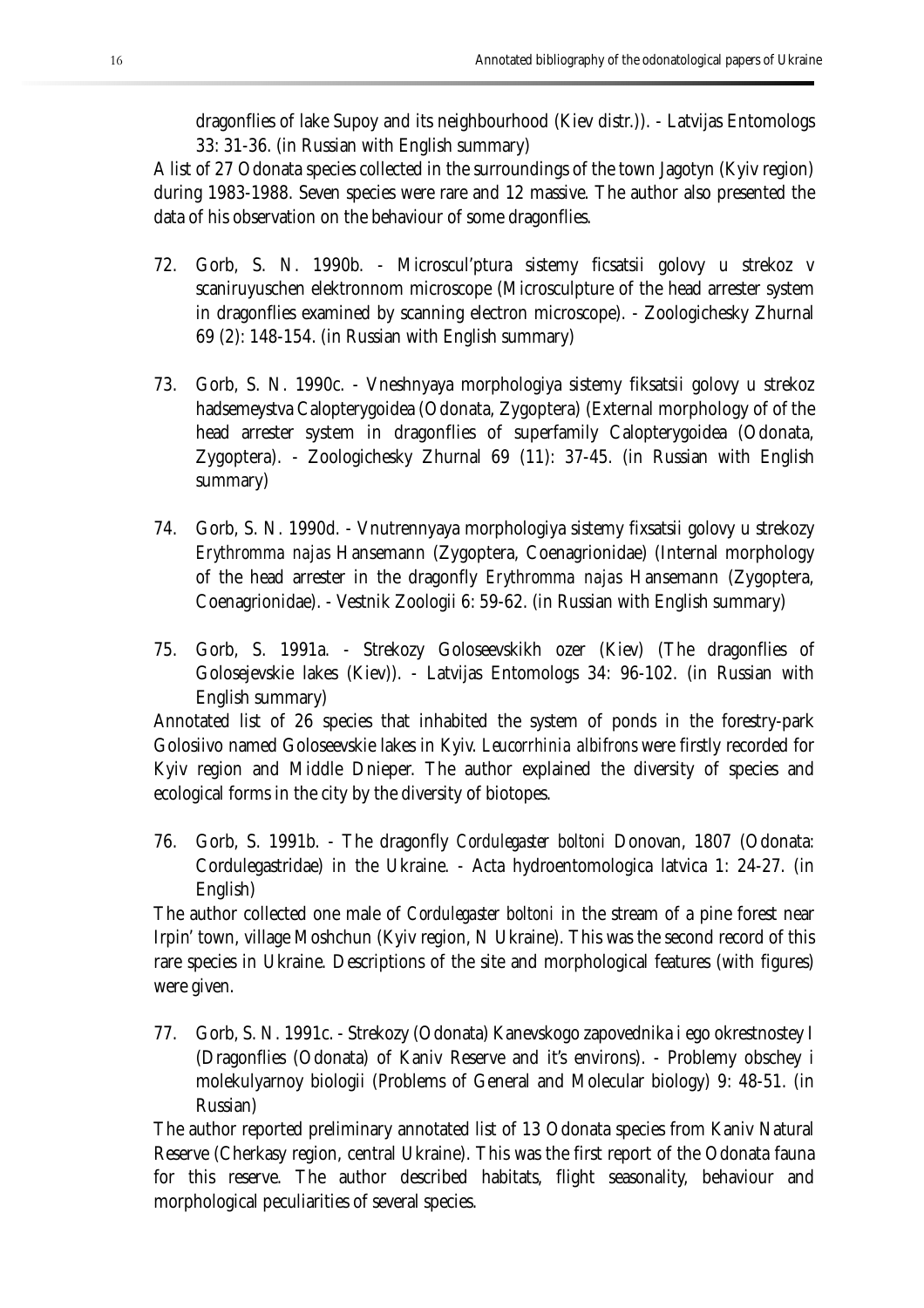- 78. Gorb, S. N. 1991d. Sencily v sisteme arretira u strekoz (Odonata) (Sensillae in arrester system in dragonflies (Odonata)). - Vestnik zoologii 1: 61-68. (in Russian with English summary)
- 79. Gorb, S. N. 1991e. Reflexy fixatsii golovy pri polete u strekoz (Odonata) (Reflexes of head fixation system on flying in dragonflies). - Jurnal evolyutsionnoy biokhimii I phisiologii (Journal of evolutionary biochemistry and physiology) 27 (4): 472-478.
- 80. Gorb, S. N. 1991f. Funkstional'naya morphologiya sistemy arretira u strekoz (Functional morphology of arrester system in dragonflies). - Autoreferat of Ph. D. Thesis of Biological sciences, Kyiv: 1-14. (in Russian with English and Ukrainian summaries)
- 81. Gorb, S. N. 1991g. Faunistische Untersuchungen der Libellen (Odonata) eines Kanew-Reservats an der Mitteldnieper.- Abstr. Pap. 4th Europ. Congr. Ent., 13. Internationales Symposium der Entomofaunistik in Mittel-Europa, Gödöllö, published by Hung. Nat. Hist. Mus., Budapest: 68. (in German)

This is a short report about Odonata species occured in Kaniv Natural Reserve (Cherkasy region, central Ukraine). The author stressed the records of such species as *Calopteryx splendens*, *Sympecma fusca*, *Coenagrion ornatum*, *Gomphus vulgatissimus* and *Leucorrhinia pectoralis*.

82. Gorb, S. 1992a. - Strekoza *Hemianax ephippiger* Burmeister (Odonata, Aeshnidae) na Ukraine (The dragonfly *Hemianax ephippiger* Burmeister (Odonata, Aeshnidae) in the Ukraine. - Acta hydroentomologica latvica 2: 18-21. (in Russian with English summary)

The author reported the record of *Anax ephippiger* from a lake near L'viv (W Ukraine) in August 1989. This was the first record of this species for Ukraine. The reasons of its appearance there were discussed. The biotope and dynamics of emergence (altogether 207 exuviae were collected) were described. A list of other 19 dragonfly species inhabiting this lake was added.

83. Gorb, S. M. 1992b. - Babky (Odonata) Kanivs'kogo zapovidnyka ta jogo okolyts'. II (Dragonflies (Odonata) of Kaniv Reserve and it's environs. II). - Problemy zagal'noi ta molekuliarnoi biologii (Problems of General and Molecular Biology) 10: 11-13. (in Ukrainian)

In this resumptive paper (part II) about the Odonata fauna of Kaniv Natural Reserve 16 species belonging to 8 families were reported. Out of those, 8 species were firstly recorded for the Kaniv reserve and 7 for the Cherkasy region. The collection sites, phenology, morphology and behavior features were described.

84. Gorb, S. 1992c. - An experimental study of the refusal display in the damselfly *Platycnemis pennipes* (Pall.) (Zygoptera: Platycnemiidae). - Odonatologica 21 (3): 299- 307. (in English)

The behaviour of *Platycnemis pennipes* females in tandem, during oviposition, and of juvenile females was studied in field experiments. The refusal display has several successive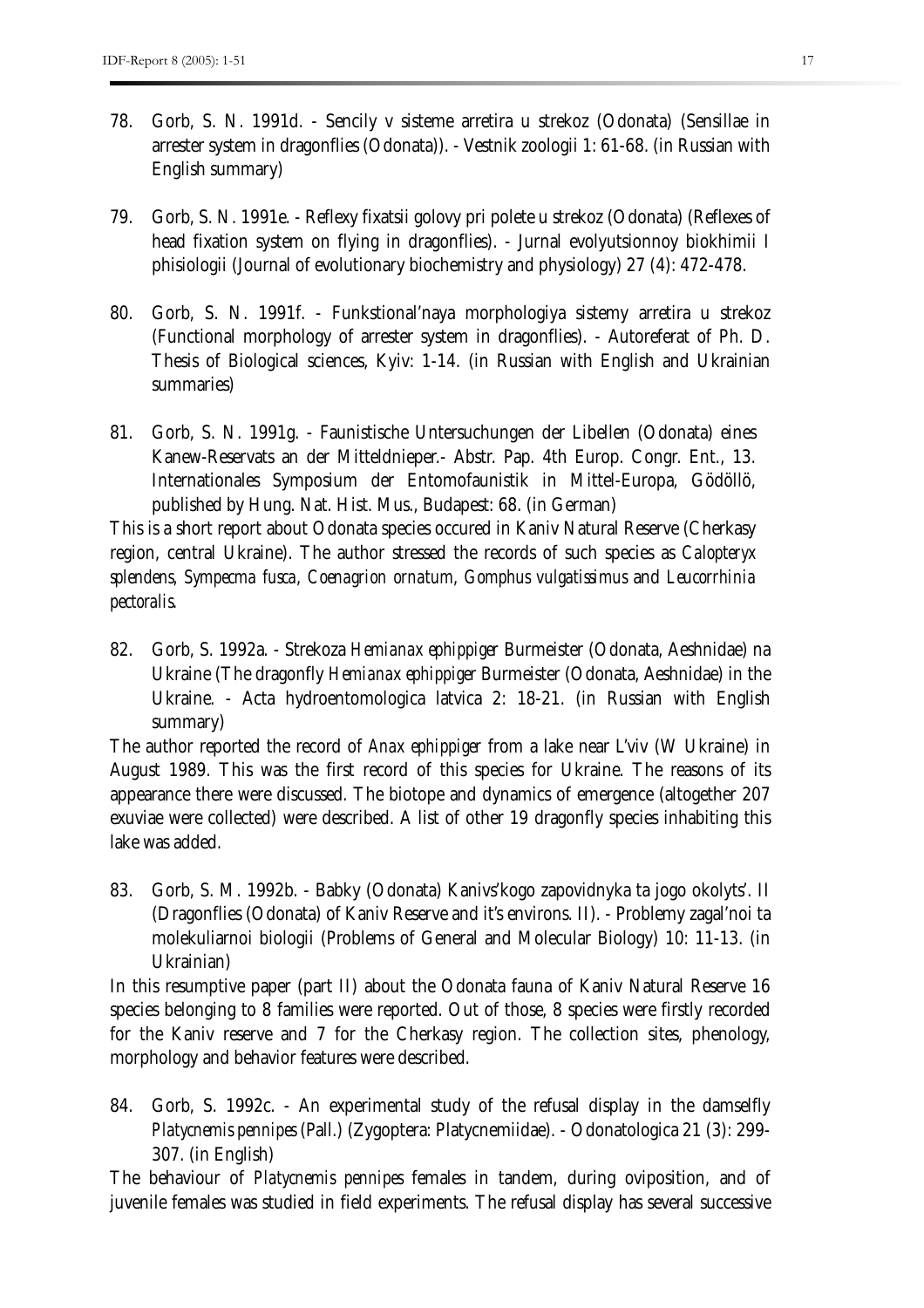states that depend on the male's persistence. The responses of *P. pennipes* males to the refusal display by females were studied by means of 11 models, which differed in the presence and position of the abdomen. It is concluded that in the natural environment threat refusal display probably decreases the frequency of homosexual contacts and leads to an economy of male time and energy.

85. Gorb, S. 1993a. - Functional morphology of Odonata: brief summary of my research plans. - Selysia 22 (2): 13. (in English)

The author gave the information about his research plans. He studied the functional morphology and sensory projection of sensilles of *Sympecma annulata* endophytic ovipositor complex; the head fixation system (arrester system) in Odonata of different systematic groups. The author reported general results of his work and asked the odonatological community for financial support of his research.

- 86. Gorb, S. N. 1993b. The skeleton-muscle organization of the head fixation system in odonates and its evolutionary implications: a comparative study. - Annals of the Journal of the Specialist Group for Systematic and Phylogenetic Odonatology 1: 3-20. (in English).
- 87. Gorb, S. N. 1994a. Central progection of Ovipositor Organs in the Damselfly, *Sympecma annulata* (Zygoptera, Lestidae). - Journal of Morphology 220: 139-146. (in English)
- 88. Gorb, S. 1994b. Some observations on the behaviour of *Sympecma annulata* Selys (Zygoptera: Lestidae) in autumn in Central Ukraine. - Argia 6 (1-2): 15.

The author observed *Sympecma paedisca* before hibernation near small lakes in Kyiv region (N Ukraine) during warm days in October-November 1992-1993. Peculiarities of camouflage colouration in males and females, behaviour and foraging activity were described. As roosts they prefer *Calamagrostis epigeios.* Neither territoriality, no sexual behaviour in males or females were observed.

- 89. Gorb, S. N. 1994c. Female perching behaviour in *Sympetrum sanguineum* (Müller) at feeding places (Anisoptera, Libellulidae). - Odonatologica 23: 341-353. (in English) In field observations and experiments the sequence of occupation of perches by females, the occupation duration and changes of perches by individuals at feeding sites were studied. The behavioral strategy of *S. sanguineum* females at places of feeding was compared with the behaviour of territorial males at mating sites.
- 90. Gorb, S. N. 1994d. Damselfly ovipositor leaves: microsculpture of surfaces moving eggs and neuroanatomy of central projections of sensilla. - Abstracts of Papers of the 1st Odonatological Symposium of the Alps-Adriatic region. Maribor, 3-7 July, Slovenia: 20. (in English)
- 91. Gorb, S. N. 1995a. Scanning electron microscopy of pruinosity in Odonata. Odonatologica 24: 225-228. (in English)

The structure of the supracuticular pigment of *Mnais pruinosa* (Calopterygidae), *Bayadera indica* (Euphaeidae), *Lestes sponsa* (Lestidae), *Libellula depressa, Orthetrum albistylum, O.*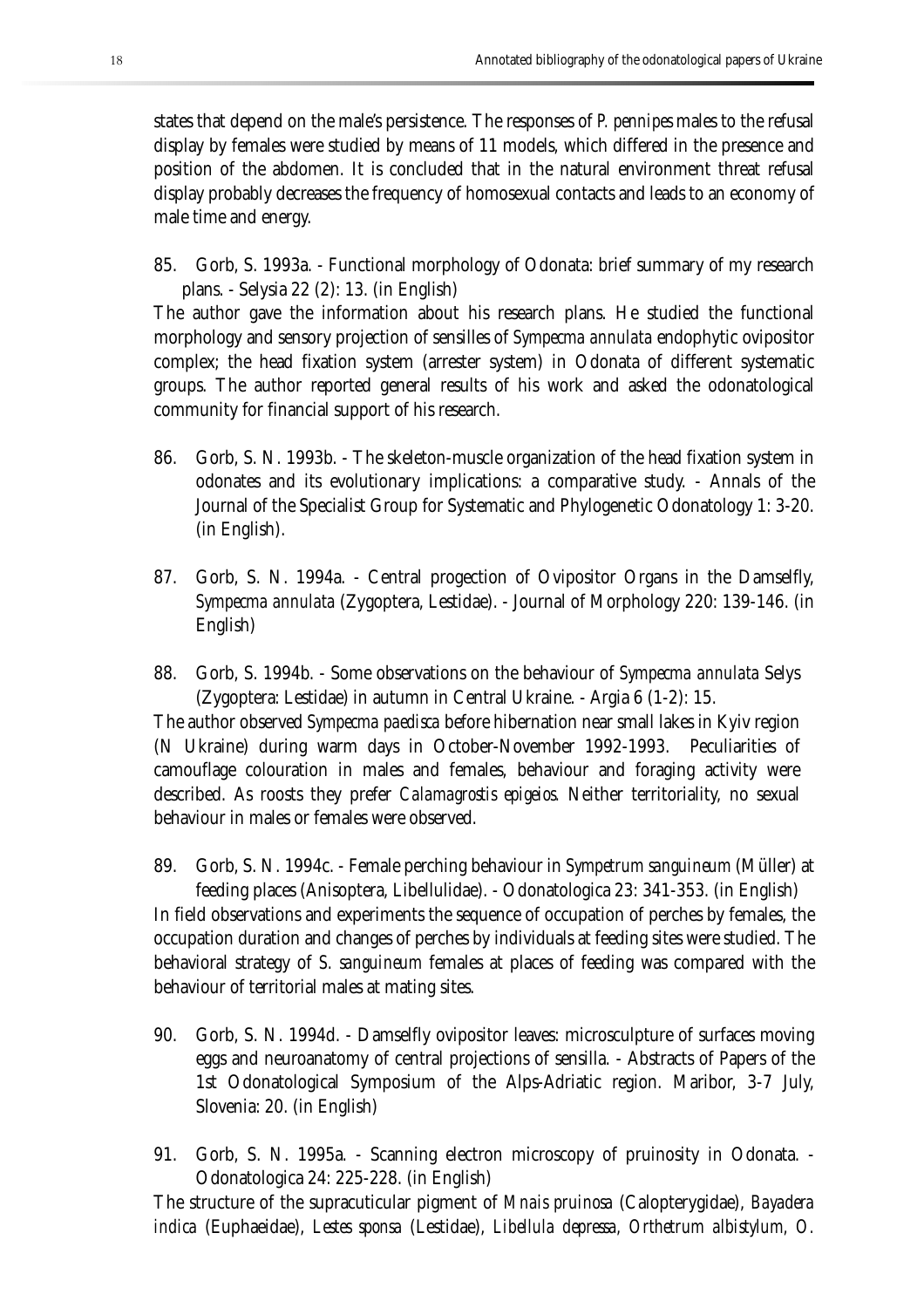*anceps, O. cancellatum* and *O. triangulare* (Libellulidae) were examined using scanning electron microscopy. Differences in the microstructure of the pruinescent colouration result from some morphological and (or) biochemical differences between the groups.

92. Gorb, S.N. 1995b. - Precopulatory and tandem directional activity of *Sympetrum sanguineum* (Müller) males at the places of pairing (Anisoptera: Libellulidae). Odonatologica 24 (3): 341-345. (in English)

In the field experiments the directional activities of perching males and males after seizure of females were studied using dry female model specimens attached to fishing-rods. The majority of perching males (46.5%) were directed toward the bank of lake. Males facing toward the bank or parallel to it responded to the female model more often with tandem reaction than males facing away from the bank. 52% of males flew towards the bank after seizure of the female model. Nearly 8% of the males which captured female models tried to oviposit with them, usually after unsuccessful attempts of the male to mate. The author concluded that males of *S. sanguineum* played the leading role in oviposition behaviour.

- 93. Gorb, S. N. 1995c. The dragonfly head arrester: A sensory organ connected to flight reflexes.- Proc. 23rd Göttingen Neurobiology Conference, Stuttgart, New York: Georg Thieme Verlag: 193. (in English)
- 94. Gorb, S. 1996a. A new record of *Hemianax ephippiger* (Burm.) from central Ukraine (Anisoptera: Aeshnidae). - Notul. odonatol. 4 (7): 123. (in English)

The author revealed the second record of *Anax ephippiger* in Ukraine. In May-June 1995 he observed 2 territorial males and a tandem at a temporary pond near the town of Yagotyn (104 km E of Kyiv). This seems to be the northeasternmost record of this species.

95. Gorb, S. 1996b. - Initial stage of tandem contact in *Platycnemis pennipes* (Pallas) (Zygoptera: Platycnemiidae). - Odonatologica 25 (4): 371-376. (in English)

The behaviour of the males during the initial stage of tandem contact was photo-and videorecorded in experiments with females models in their natural habitats. The male holds the female at the dorso-posterior edge of her head with his mouthparts, and at the lateral walls of the pronotum with the fore legs. The geometrical centre of the triangle of the male points of support is situated along the longitudinal body axis in the region of the female mesostigmal plate. It is suggested that the initial stage of tandem contact provides the tactile orientation for the subsequent tandem formation.

96. Gorb, S. N. 1996c. - Design of the insect unguitractor apparatus. - Journal of Morphology 230: 219-230. (in English)

97. Gorb, S. 1996d. - Odonatology in Ukraine. - Selysia 24(1): 9. (in English) The author presented information on present scientists and students (Dr. R. Pavlyuk, Dr. V. Fursov, Prof. Dr. Ermolenko, N. Matushkina, V. Nesterova) and the subjects of their odonatological investigation in Ukraine. The results of his own odonatological studies were presented as well.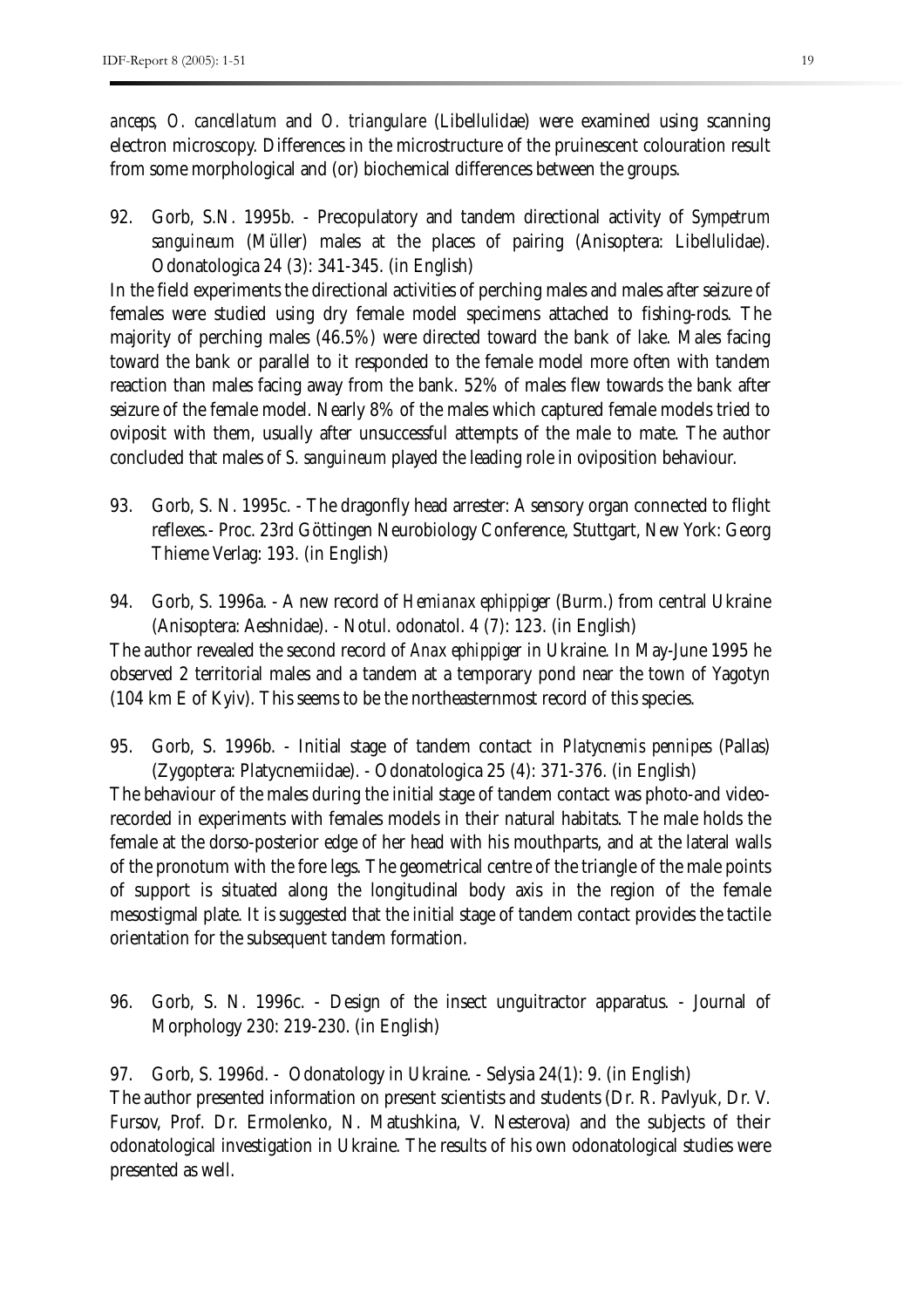98. Gorb, S. N. 1997a. - Morphological cues in mate and species recognition by males of coenagrionoid damselflies. - IDF Report 1(2): 6-10. (in English)

The main goal of this project was to investigate the relative role of morphological cues in mate recognition in damselflies with female polymorphism. Experiments with *Ischura elegans*  females of different color morphs were revealed, that 1) males were unable to recognize models presented above them; 2) violet and blue female model were more attractive than brown and grey ones; 3) males could distinguish andromorph females from males. The author also reported the refusal display by *Platycnemis pennipes* females on male mating attempts: the abdomen is raised o at angles of 45° and 90°.

- 99. Gorb, S. N. 1997b. Ultrastructural architecture of the microtrichia of the insect cuticle. - Journal of Morphology 234: 1-10. (in English)
- 100. Gorb, S. N. 1997c. Porous channels in the cuticle of the head-arrester system in dragonflies (Insecta: Odonata). - Microscopy Research and Technology 37 (5/6): 583- 591. (in English)
- 101. Gorb, S. N. 1998a.- Functional morphology of the head-arrester system in Odonata. Zoologica 148: 1-132. (in English)
- 102. Gorb, S. N. 1998b. Visual Cues in Mate Recognition by Males of the Damselfly *Coenagrion puella* (L.) (Odonata: Coenagrionidae). - Journal of Insect Behavior 11: 73-92. (in English)

The role of visual cues in male-female discrimination was studied using four types of model: (1) bodies of intact insects, (2) models of painted males, (3) models of malefemale chimerae, and (4) models of female body parts. The results indicated that *C. puella* males could distinguish males from female visually by morphological structures and coloration pattern. Step by step elimination of male colouration pattern led to an increase in the tandem response rate. A female model painted as male repelled males as did intact male models. The absence of either the head or the thorax slightly decreased the number of tandem formations. Models without both the head and the thorax were not recognized as a mate. Abdomen thickness larger than that of a normal female decreased the attractiveness of the model. Using principal component analysis, it was shown that models repelling males usually were those containing an intact male abdomen or a female abdomen painted with blue.

- 103. Gorb, S. N. 1998c. Origin and pathway of the epidermal secretion in the damselfly head-arresting system (Insecta: Odo-nata). - Journal of Insect Physiology 44: 1053-1061. (in English)
- 104. Gorb, S. N. 1999a. Serial elastic elements in the damselfly wing: mobile vein joints contain resilin. - Naturwissenschaften 86: 552-555. (in English)
- 105. Gorb, S. N. 1999b. Visual cues in mate recognition in the damselfly *Ischnura elegans*  Vander Linden (Zygoptera: Coenagrionidae). - International Journal of Odonatology 2: 83-93. (in English)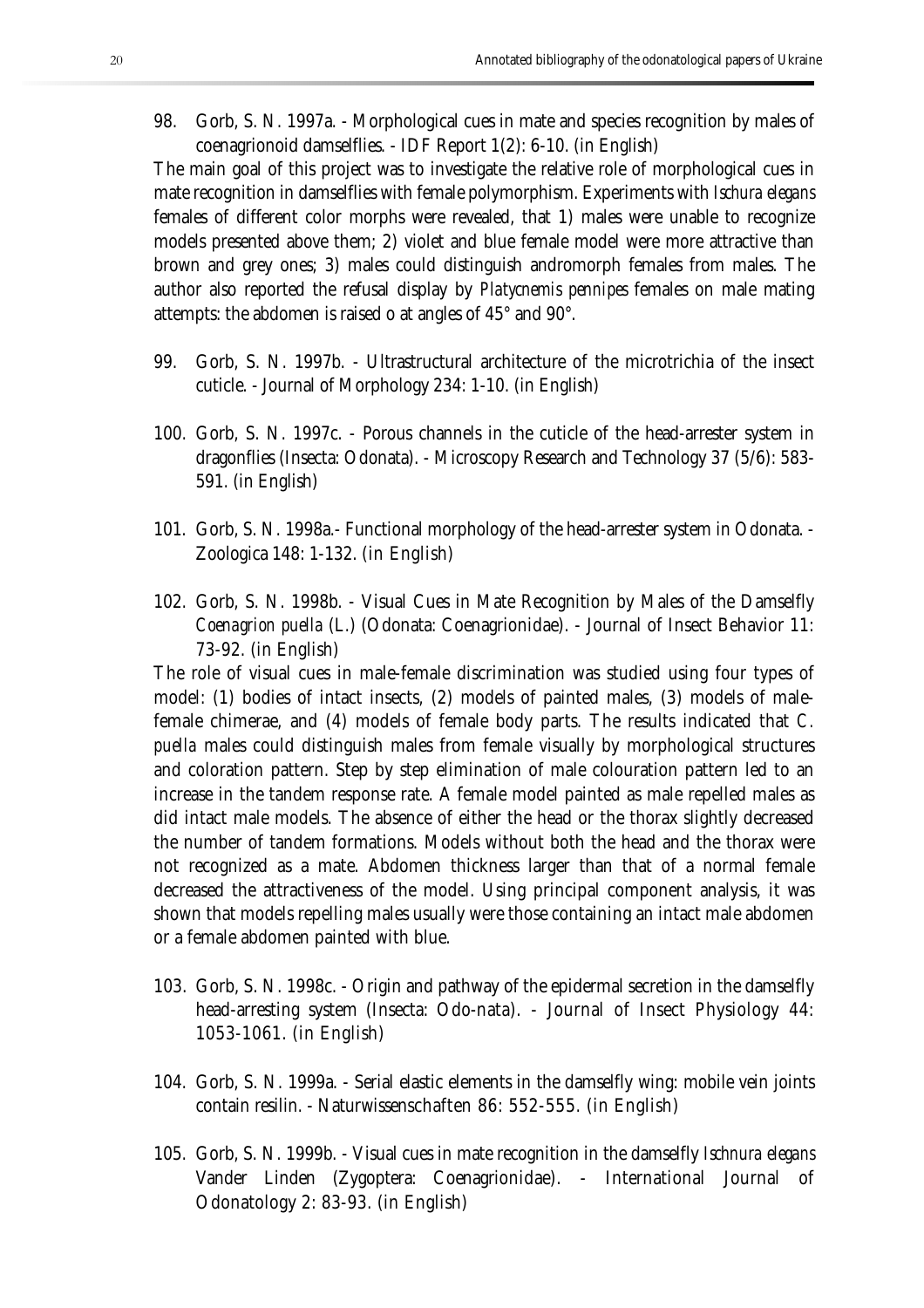This paper experimentally tested male responses to female and male models. At a lake near Jagotin town (Kyiv region, N Ukraine) the following *I. elegans* female morphs occurred: andromorphs and *violacea* together constituted 99.8% and *infuscans-obsoleta* - 0.2 %. All colour forms of females regularly occurred in copula with males; but males preferred the *violacea* and andromorphs. The role of different visual cues in mate recognition was discussed.

- 106. Gorb, S. N. 1999c. Evolution of the dragonfly head-arresting system. Proceedings of the Royal Society of London B 266: 525-535. (in English)
- 107. Gorb, S. N. 2000a. Ultrastructure of the neck membrane in dragonflies (Odonata). - Journal of Zoology, London 250: 479-494. (in English)
- 108. Gorb, S. N. 2000b. Resilin-based rubber-like elastic elements in the insect wing: an overview. - Polyurethane Engineering. Automobilbau und Bauwesen, edited by VDI-Gesellschaft Kunststofftechnik Verein Deutscher Ingenieure, Düsseldorf: 21-34. (in English)

The elastic elements of wings structure of freshly killed damselflies, beetles and earwigs were studied using bright-field light microscopy, fluorescence- and scanning electron microscopy. The author hopes that rubber-like wing joints of insects will inspire aircraft engineers as well as material scientists for further studies and mimetics of biological materials.

109. Gorb, S & V. Ermolenko, 1996. - Odonata from "Dunajskie Plavni" nature reserve, Danube delta, Odessa province, SW Ukraine. - Notulae odonatologicae 4 (8): 126- 127. (in English)

Twenty five Odonata species were reported. The record of *Anax ephippiger* was the third one for Ukraine. *Chalcolestes parvidens* originally described from Crimea was found here too (second record for Ukraine). The scarce earlier data on the regional occurrence of *Cercion lindenii* were confirmed.

- 110. Gorb, S. N., W. Frese, & U. Schwarz, 2000. Was Libellen zu Flugkünstlern macht. Spektrum der Wissenschaft (Juli): 12-13. (in German)
- 111. Gorb, S. & E. Gorb, 1993. Mapping of Odonata in the eastern part of Kiev Province (Ukraine): a first trial. - Selysia. 22 (2): 13. (in English)

Preliminary data for mapping the Odonata distribution in Kyiv region were given. The area studied had 4100  $\mathrm{km}^2$  and included four district of the region. One or two sites were selected from each  $10 \times 10$  km of the territory. 25 Odonata species from 50 sites have been found. The finds of *Sympetrum meridionale*, *Aeshna juncea* and *Ae. viridis* were particularly interesting. The authors planned to publish the complete data of this research in journal Acta Hydroentomologica Latvica.

112. Gorb, S., A. Kesel, and J. Berger, 2000. - Microsculpture of the wing surface in Odonata: evidence for cuticular wax covering. - Arthropod Structure and Development 29: 129-135. (in English)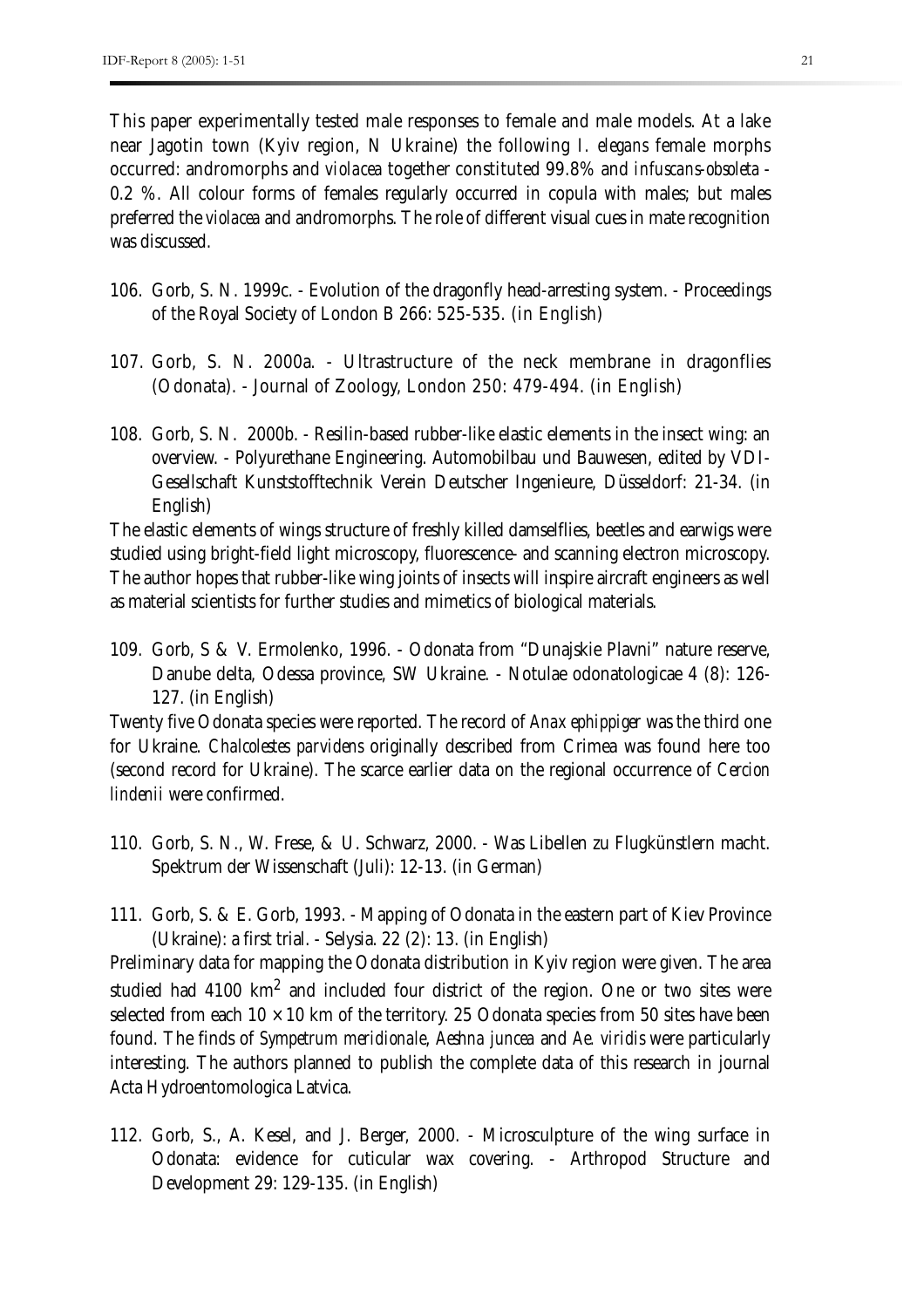In this paper the nature of the wing covering was studied using acoustic microscopy, scanning- and transmission electron microscopy followed by variety of chemical treatments. It was shown that wing microsculptures are not cuticular outgrowth, but a wax covering, which is similar to pruinosity, which has been previously described in several Odonata taxa. Data from scanning acoustic microscopy revealed that scratches on the wax covering had a different material density from the surrounding material. Various functions of the wax covering were discussed.

- 113. Gorb, S. N. & M. Lindeboom. 1999. Functional morphology of Odonata: new information and perspectives. - Proceedings of the First European Dragonfly Workshop. From individual behaviour to population dynamics - dragonflies as models, Anonymous Technische Universität Braunschweig: 14. (in English)
- 114. Gorb, S. N. & R. S. Pavlyuk [as Pavljuk], 1993. Periody lyota strekoz v tsentral'nykh i zapadnykh oblastyakh Ukrainy (Periods of Odonata flying in the Central and Western regions of Ukraine). - Vestnik zoologii 3: 50-59. (in Russian with English summary)

In this paper original and literature data of fifty and eighty years of phenological records on the flight seasonality of Odonata were compared for the central and western parts of Ukraine, respectively. All species were divided into six seasonal groups. Data on distribution in the time (by months) of the quantity of species in adult were given.

115. Gorb, S. N., R. S. Pavlyuk [as Pavljuk] & Z. D. Spuris, 2000. - Babky (Odonata) Ukrainy: faunistychniy oglyag (Odonata of Ukraine: a faunistic overview). - Vestnik zoologii, supl. 15: 3-155. (in Ukrainian with English summary)

This monograph summarises the results of study of the Odonata fauna in Ukraine. Using original and literature data the authors created and analysed a database containing 4635 records of 73 species. In adition to a comprehensive list of Odonata species, this paper contains some general information on Odonata morphology, biology, flight periods, and the history of studies of the Odonata fauna and ecology in Ukraine. Identification key and numerous illustrations of morphological details gave the possibility to species identification.

- 116. Gorb, S. N. and V. L. Popov, 2002. Probabilistic fasteners with parabolic elements: biological system, artificial model and theoretical considerations. - Philosophical Transactions of the Royal Society of London A: Mathematical, Physical and Engineering Sciences 360: 221-226. (in English)
- 117. Grigorovich, I. A. 1995. Phytophil'nye gruppirovki bespozvonochnych yst'evoy oblasti Dnestra (Phytophilous groups of invertebrates in Dnestr delta). - Disertatsia na soiskanie k.b.n. 03.00.18 (PhD thesis on biology specialization 03.99.18 - hydrobiology). Kyiv: 1-216 (in Russian)

The larvae of 15 Odonata species were found among water vegetation in different parts of Dnestr delta (lower Dnestr, waterbodies in the floodlands, Dnestrovsky liman) SE Ukraine. The author suggested the records of *Coenagrion hastulatum* (it may be mistake in identification) and *Gomphus flavipes* as interesting. These two species were firstly recorded for Odessa region (SW Ukraine).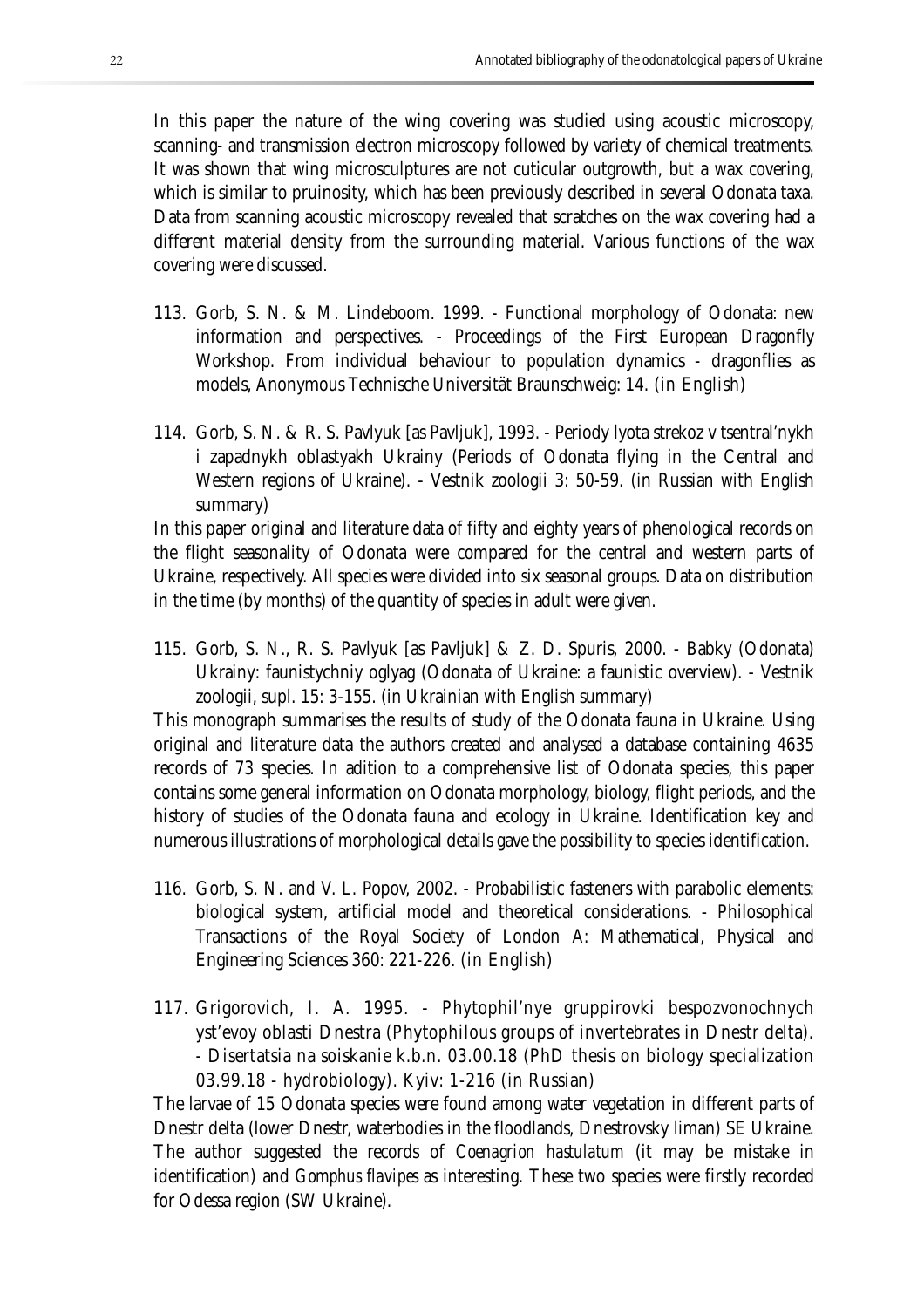- 118. Hrabar, S. [1905-1906]. Ung és Ugocsa magyék szitakötö faunája. Rovartani Lapok: 101-103. (in Hungarian)
- 119. Hrabar, A. 1933. Vazky Pidkarpats'koi Rusy (Odonata Carpathorossica). Pidkarpats'ka Rus' (Forecarpathian Russia) 10: 34-38. (in Ukrainian with English subtitle)
- 120. Ivanov, P. 1876. Materialy dlya entomologii Kharkovskoy gubernii. Opisanie strekoz okrestnostey g. Kupyanska (Materials for the entomology of Kharkov district. Description of dragonflies of Kupyansk sity). - Trudy obschestva ispytateley prirody Khar'kovskogo Universiteta (Transactions of the Nature investigators society of Kharkov University) 10: 51-168. (in Russian)

This paper was the first identification key of 56 Odonata species published in Russian. The author gave a morphological description of adults with original figures. Beside that, the list of 36 Odonata species was reported from the surroundings of Kupyansk in the Kharkov district (E Ukraine), *Brachytron pratensis, Erythromma viridulum, Ischnura pumilio* and *Coenagrion ornatum* were firstly recorded for the Russian Empire. The author also gave results of ecology and phenology observation for all recorded species.

- 121. Jäkle, B., H. Schwarz, U. Schwarz and S. Gorb, 2003. Resilin in insect flight systems. - Technische Biologie und Bionik. 6. Bionik - Kongress, Saarbrücken 2002, edited by A. Wisser and W. Nachtigall. Biona Report 16. Mainz: Akademie der Wissenschaften und der Literatur: 188-189. (in English)
- 122. Kaftannikova, O. G. 1975. Bezpozvonochnye kanalov SSSR (Invertebrates of the canals of the USSR), Naukova Dumka, Kiev: 1-164. (in Russian)

Larval *Platycnemis pennipes* and *Gomphus vulgatissumus* were recorded in the Dnieper - Kryvyy Rih Canal (S Ukraine) in summer 1965-1966.

123. Kapelyukh Ya. I. 1999. - Ridkisni chervonoknyzhni komakhy zapovidnyka "Medobory" Ternopil'skoi oblasti (Rare insects of "Medobory" natural reserve, Ternopil' region). - Vestnik Zoologii 33(3): 20. (in Ukainian) *Calopteryx virgo* was reported from the valley of the Zbruch and from others small rivers in

"Medobory" natural reserve (Ternopil' region, W Ukraine)

124. Khrokalo, L. A. 1999. - Terra incognita - Komakhy Chervonoi Knygy Ukrainy (Terra incognita - insects of Red Book of Ukraine). - Suchasna ecologiya i problemy stalogo rozvytku suspil'stva. Naukoviy visnyk Ukrains'kogo derzhavnogo lisotekhnichnogo universytetu. (Modern ecology and problems of a stable society development. Scientific news of Ukrainian Forestry engineering University) 9 (8): 124-127. (in Ukrainian with English summary)

The author reported about some problems in estimating the status of insects for their inclusion in the Red Data Book of Ukraine and used some Odonata species included in Red Data Book of Ukraine (1994) as examples.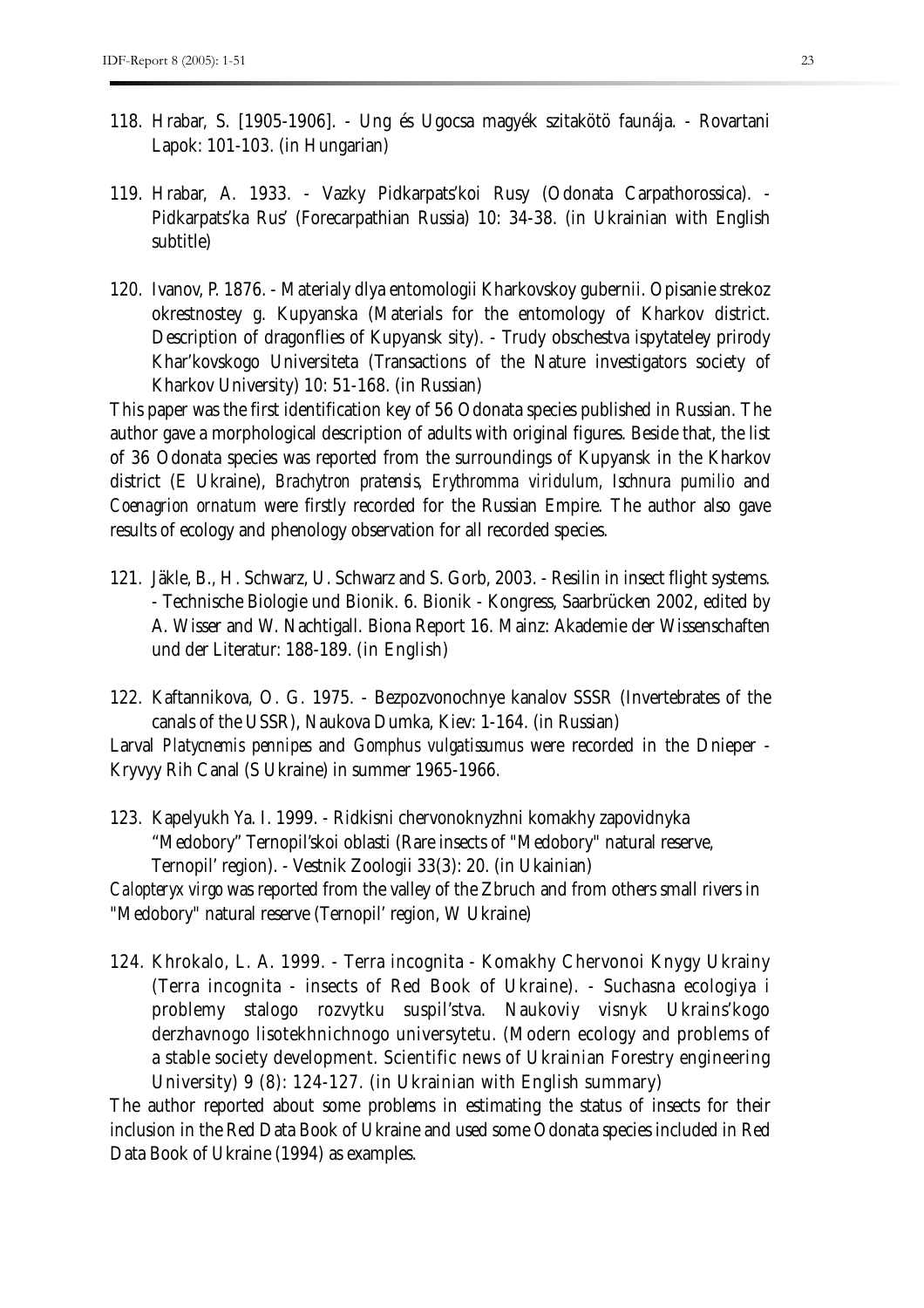125. Khrokalo, L. A. 2000. - Faunistychny oglyad babok (Insecta, Odonata) Sumschyny (Faunistic review of dragonflies (Insecta, Odonata) from Sumy region). - Visnyk Kyivs'kogo Natsional'nogo Universytetu imeni Tarasa Shevchenka. (Bulletin of Kyiv National Taras Shevchenko University) 31: 36-37 (in Ukrainian with English summary)

The history of faunistic odonatological investigations of the Sumy region (NE Ukraine) was reported. Thirty six Odonata species were collected by the author of this paper in this region during 1995-1997, 14 of them were first records. Some notes on the abundance and phenology of species were given.

126. Khrokalo, L. A. 2000. - Babky (Insecta, Odonata) Sums'koi oblasti (The dragonflies (Insecta, Odonata) of Sumy region). - Tezy dopovidey. Respublicans'ka entomologichna konferenciya, prisvyachena 50 richnutsi zasnuvannya Ukrains'kogo entomologichnogo tovarystva. (Abstracts of the Republic`s Entomological conference devoted 50 anniversary of foundation of Ukrainian Entomology Society), Nizhyn: 134. (in Ukrainian)

The author reported 44 species of Odonata from different sites in the Sumy region (NE Ukraine). Data on the habitat distribution of Odonata larvae of 17 species were presented as well.

127. Khrokalo, L. A. 2000. - Babky (Insecta, Odonata) Sums'koi oblasti (The dragonflies (Insecta, Odonata) of Sumy region). - Isvestiya Khar'kovskogo entomologicheskogo obschestva (The Kharkov Entomological Society Gazette) 8 (2): 55-56 (in Ukrainian with English summary)

44 Odonata species were collected from different places of Sumy region (NE Ukraine). The odonate fauna of this territory consisted of 45 species according to all literature and original data. The record of *Crocothemis erythraea* was the most northern point in Ukraine. Original data on habitat distribution of Odonata larvae of 17 species were presented as well.

128. Khrokalo, L. A. 2001. - Biotopichny rozpodil lychynok babok (Insecta: Odonata) deyakykh regioniv Ukrainy (The biotopical distribution of dragonflies larvae (Insecta: Odonata) in some region of Ukraine). - Uchenye zapiski TNU. (Scientific reports of Taurichesky National University) 14 (1): 183-186. (in Ukrainian with Russian and English summary)

The distribution of the larvae of 36 Odonata species among 7 types of waterbodies from NE Ukraine was studied. The similarity of biotopes of the larval populations was analysed using the Soerensen coefficient and cluster analysis. Some data on biotopic distribution of Odonata larvae in Carpathian Mountain (Chernivtsi region, W Ukraine) were presented as well.

129. Khrokalo, L. A. 2001. - Special composition and some ecological features of dragonflies from the Northeastern Ukraine. - Abstracts of 2<sup>nd</sup> WDA International Symposium of Odonatology, Cällivare (Sweden): 28-29. (in English)

Fourty-nine species were recorded from the northeastern part of Ukraine (Sumy, Chernihiv and part of Kyiv administrative region) during 1996-2001, 14 of them were first records for the Sumy region and one species for the Kyiv region. Analysis of the biotopic distribution of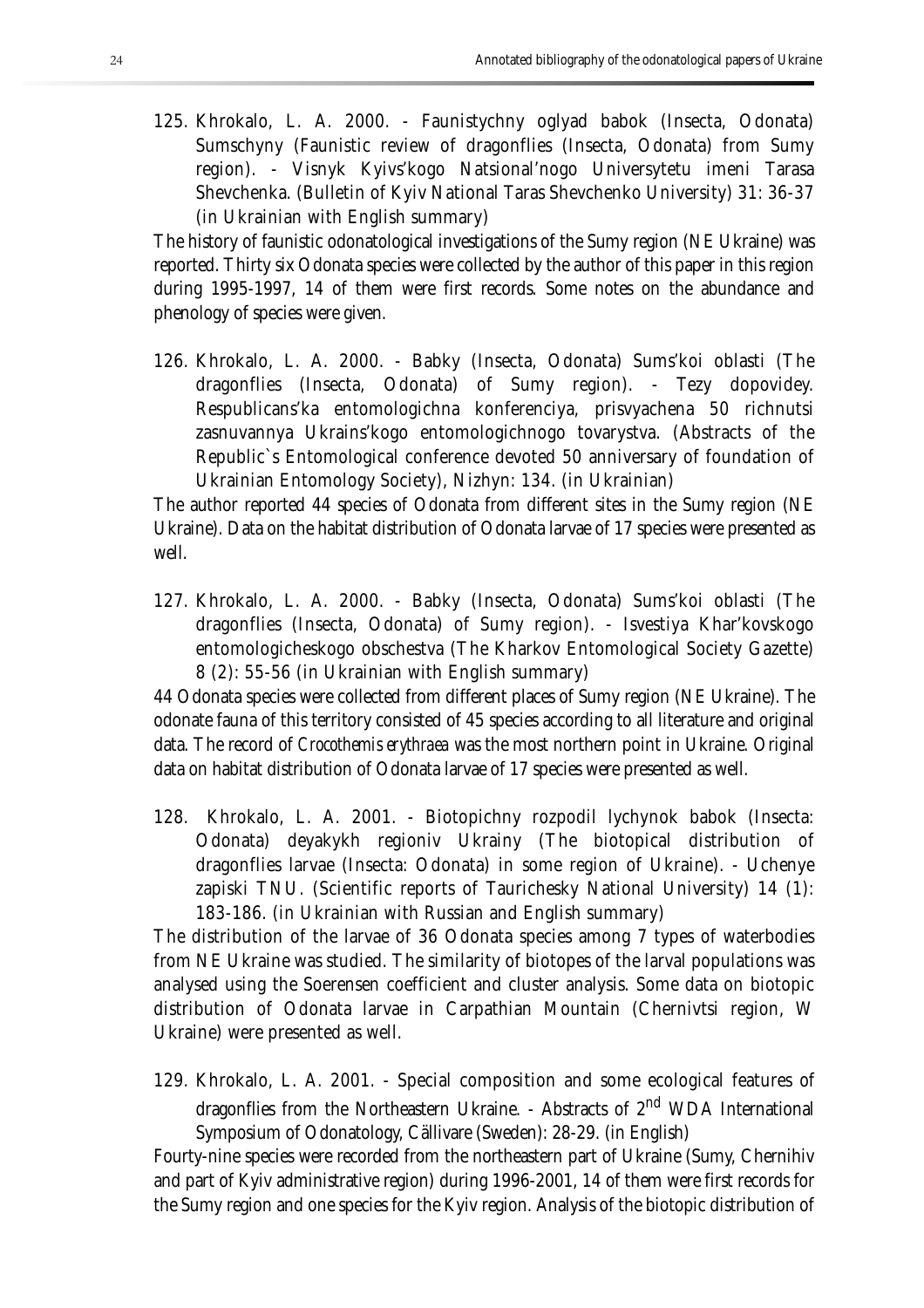larvae in different kinds of waterbodies was made (lakes, ponds, pools and dystrophic waterbodies). The highest species diversity (17 spp.) was found in lakes formed in old river beds.

130. Khrokalo, L. 2001. - Vid reaktyvnogo rukhu do strimrogo poliotu. (From reactive movement to fast flying). - Magazine "Kraina znan' " (Country of knowledges) 1-2: 28-31 (in Ukainian)

This popular paper informs about biology, interesting aspects of behavior and paleontology of dragonflies. This article was written for a broad audience.

131. Khrokalo, L. A. 2004. - Dragonflies (*Odonata*) of Desnyans'ko-Starogutsky National natural park (Ukraine). -Abstracts of the 2<sup>nd</sup> Krajove Odonatological Symposium, the 29th Symposium of the Coleopterological Section of the Polish Entomological

Society, 3rd Trichopterological Seminar, Urszulin (Poland): 2004: 28 (in English) Twenty two Odonata species was collected in Desnyans'ko-Starogutsky National Nature Park and its environs (NE Ukraine near Russian border). Among them were *Leucorrhinia pectoralis* included in the list of rare and endangered species of the Bern Convention, and *Calopteryx virgo*, entered in the Ukrainian Red Data Book (1994). *Somatochlora metallica, Leucorrhinia dubia, L. rubicunda, Sympetrum pedemontanum* which were quite rare species in the whole of Ukraine were also reported. Places of larval development were small rivers, mesotrophyc bogs, small diggy ponds and puddles.

132. Khrokalo, L. A. 2004. - Dragonflies (Insecta, Odonata) of Desnyans'ko-Starogutsky National Nature Park and its environs. - Zapovidna sprava v Ukraini. (Nature Reserves in Ukraine) 10 (1-2): 84-86. (in English)

Annotated list of 22 Odonata species collected in Desnyans'ko-Starogutsky National Nature Park and its environs (outmost NE Ukraine near Russian border). Five species were quite rare, 6 rare, 8 common and 3 species frequent. The author also found *Leucorrhinia pectoralis,* included in the list of rare and endangered species of Bern conventions, and *Calopteryx virgo,* entered in Ukrainian Red Data Book (1994). *Somatochlora metallica, Leucorrhinia dubia, L. rubicunda, Sympetrum pedemontanum* which were quite rare species in the whole of Ukraine were also reported. Places of larval development were small rivers, mesotrophyc bogs, small diggy ponds and puddles.

133. Khrokalo, L. A. 2004. - Vydovy sklad ta ecologichni osoblyvosti babok pivnichnogo skhodu Ukrainy (Special composition and ecological peculiarities of dragonflies (Insecta, Odonata of the northeastern Ukraine). - Autoreferat of Ph. D. thesis of Biological sciences, Kyiv: 1-19. (in Russian with English and Ukrainian summaries)

This work contained the result of first exhaustive study of the dragonflies of NE Ukraine. Fifty six Odonata species were recorded among them *Chalcolestes parvidens* and *Sympetrum depressiusculum*. The northernmost point of occurrence in the Ukraine was established for *Crocothemis erythraea*, and the easternmost for *Sympetrum pedemontanum*. All species were divided into six seasonal groups by terms of flying periods and peculiarities of life cycles.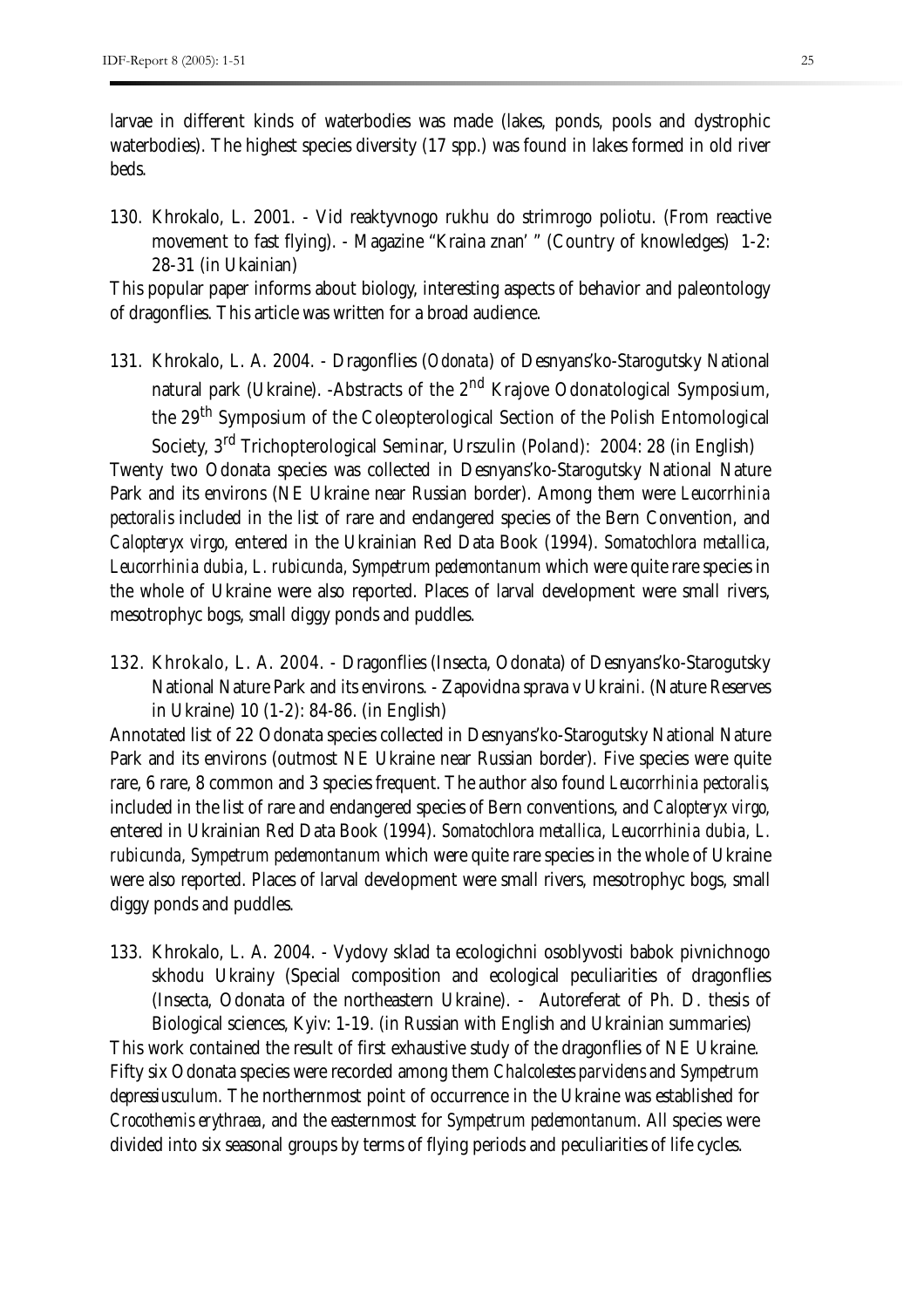More precise definitions of the terms of flying periods in Ukraine were given for 12 species. The habitat distribution of larvae from 43 species on waterbodies of 18 types was studied. Most species were eurytopic, a smaller number stenotopic. Changes to the list of the dragonflies in Red Data book of Ukraine have been proposed.

134. Khrokalo L. A. 2005. - Babky (Insecta, Odonata) Chervonoi knygy Ukrainy. (Dragonflies (Insecta, Odonata) of Ukrainian Red Data book). - Zbirnyk naukovykh prats' za materialamy konferentsii "Ridkisni ta znykayuchi vydy komakh i kontseptsii Chervonoi Knygy Ukrainy" (Trans. of conference "Rare end endangered insects species and conceptions of Red Data book of Ukraine"): 124-127 (in Ukrainian with Russian and English summary)

The author proposed some changes in the list of the Odonata species in Red Data book of Ukraine (1994). The finding of *Coenagrion mercuriale* in Ukraine was not established and thus this species must been excluded from the Red Data book. *Calopteryx virgo* and *Anax imperator* must be excluded too, because no risk of extinction of these species in the wild now or in the near future is expected. Five new candidates are suggested to be included into the next edition of the Red Data book of Ukraine: *Nehalennia speciosa, Coenagrion lunulatum, Ophiogomphus ñecilia, Cordulegaster bidentata, Leucorrhinia albifrons*.

135. Khrokalo L. A. 2005. - Babky (Insecta, Odonata) vnutrishikh vodoym m. Kyeva (Dragonflies (Insecta, Odonata) of inner waterbodies of Kyiv). - Ecologichny stan vodoym m. Kyeva (Ecological conditions of the Kyiv waterbodies), Kyiv, Fitosotsiocenter: 61-67. (in Ukrainian with Russian summary)

The species compositions and distribution of dragonflies within inner waterbodies of Kyiv subjected SCE "Pleso" (lake Didorivs'ke, lake Synye, lake Verbne, lake Red'kine, lakes of Partisan Gloria Park) was investigated during April - October 2004. 38 species were recorded and their adult phenology and larval habitats reported. Recommendations are made for the preservation and re-establishment of the biodiversity of waterbodies of inner Kyiv.

136. Khrokalo L. A. & E.V. Davydenko, 2002. - Notes on dragonflies (Insecta: Odonata) of Dnipropetrovsk region. - Ecologiya ta noosferologiya. (Ecology and Noospherology) 11 (1-2): 91-93. (in English with Russian and Ukrainian summaries)

The history of odonatological investigation in the Dnipropetrovs'k region (central part of steppe kraine) was described. As a result of collections by the authors in August 2000, 14 species was reported from Andriyvka (Novomoskovs'k district, Dnipropetrovs'k region), 6 for the first time. This increased the number of species of the Dnipropetrovs'k region to 21.

137. Khrokalo, L. A. & N. O. Matushkina, 1999. - Babky (Insecta: Odonata) Kanivs'kogo prydniprov'ya. (Dragonflies (Insecta, Odonata) of Kaniv Dnieper district). - Isvestiya Khar'kovskogo entomologicheskogo obschestva (The Kharkov Entomological society gazette) 7 (2): 27-31(in Ukrainian with English summary)

Thirty dragonfly species was collected from Kaniv Dnieper district (Cherkasy region, central Ukraine) in 1999, 8 for the first time for the Kaniv Nature Reservation and its surroundings, 7 firstly for the Cherkasy region. Data on the larval habitat distribution of 13 species were given.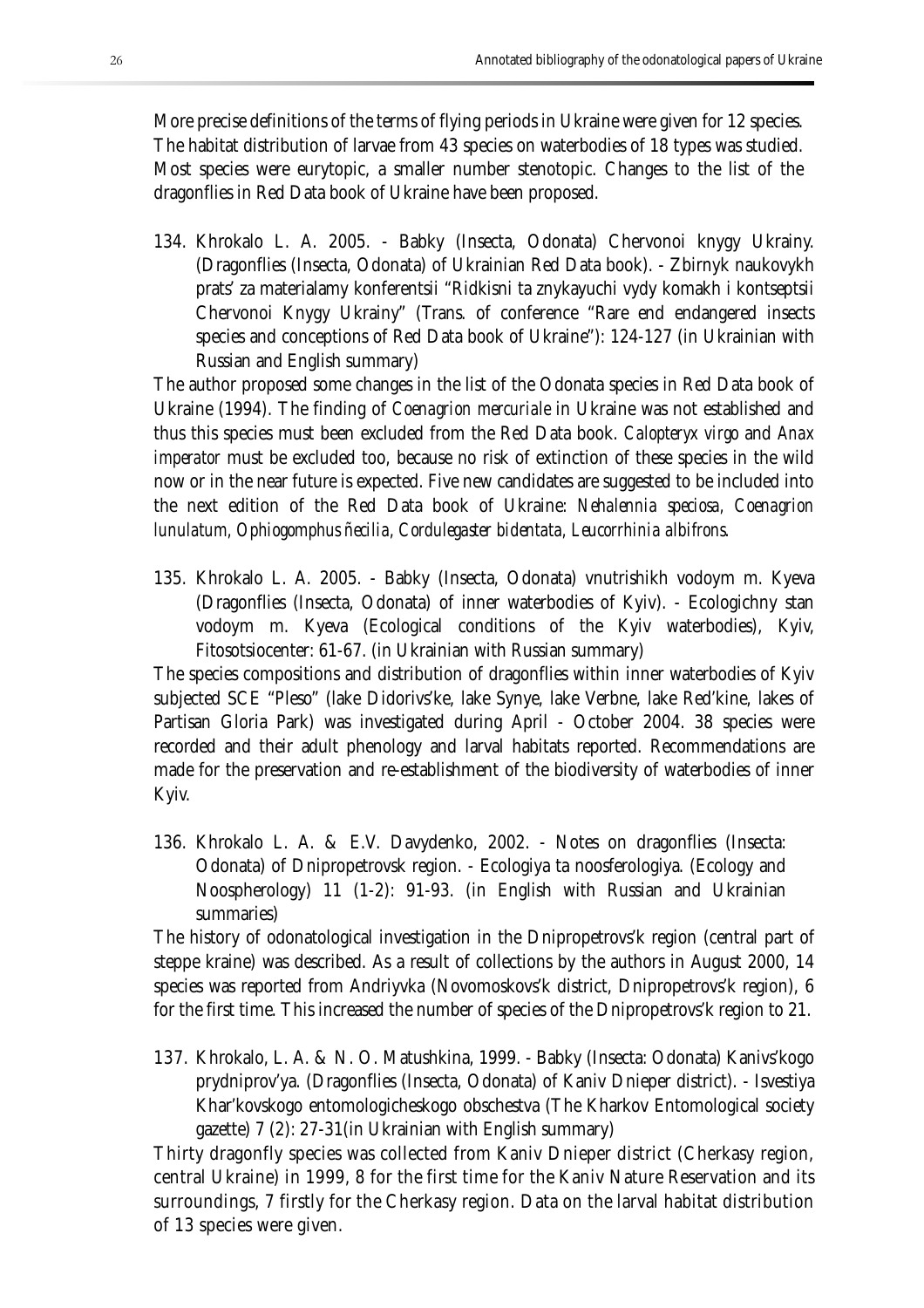138. Khrokalo L. & N. Matushkina, 2005. - Expansion of *Crocothemis erythraea* in Ukraine. - Abstracts of the 4<sup>th</sup> WDA International Symposium of Odonatology, Pontevedra (Spain): 72-73. (in English)

The authors analysed all literature data on distribution *Crocothemis erythraea* in Ukraine. It was found in the S and SW areas in the beginning and middle of XX century. During the last two decades *C. erythraea* was recorded in Ukraine in the SW, in Crimea peninsula and towards to north and east, namely central regions, eastern, northern and northeastern regions. During 2001-2004 new records were made in the Crimea, Odessa, Vinnytsya, Cherkasy, Chernihiv and Kyiv administrative regions. *C. erythraea* reproduced in the northern Ukraine (in Kyiv region).

139. Khrokalo L. & G. Prokopov, 2005. - Notes on Crimean Odonata (Crimea, Ukraine). - Abstracts of the 4<sup>th</sup> WDA International Symposium of Odonatology, Pontevedra (Spain): 42. (in English)

The authors reported 29 species during 1999-2004 in S and W coastal and mountain parts of Crimea. *Anax ephippiger, Sympetrum flaveolum* and *S. danae* were firstly recorded for Crimea peninsula. The larvae of 10 species were found in rivers, 7 in ponds, 7 in small lakes (including mountain lakes), and one species in brooks and springs. Problems of identifying *Calopteryx taurica* larvae and the distribution of *Orthetrum coerulescens anceps* were discussed.

140. Khrokalo L. A. & P. M. Sheshurak, 2003. - Sesonna dynamika liotu babok (Insecta, Odonata) Pivnichnogo skhodu Ukrainy. (Flight seasonality of dragonflies (Insecta, Odonata) in Northerneastern Ukraine). - Tezy dopovidey IV z'izdu Ukrains'kogo Entomologichnogo towarystva (Abstracts of IV congress of Ukrainian Entomology society), Bila Tserkva: 136. (in Ukrainian)

The phenology of 50 species was investigated in NE Ukraine during 1987-2002. The author analysed the dynamics of adults numbers during seasons for mass and frequent species. One observation of *Sympetrum sanguineum* adult overwintering was reported.

141. Kiseleva, G.A. 1992. - Bentophauna malych rek gornoy i predgornoy zony Kryma (Benthofauna of small rivers in mountane and submontane Crimean zones). - Ratsional'noe ispol'zovanie i okhrana ecosystem Kryma. (Rational use and protection of Crimean ecosystems), Kyiv: 76-81. (in Russian)

General results of ecology and faunistic investigation of macrozoobenthos in 28 small Crimean mountain and submontain rivers during 1975-1990 were given. Odonata larvae were considered as a component of macrozoobenthos.

142. Kiseleva, G. A. & E. V. Ezernytsky, 1985. - Raspredelenie vodnoy enthomofauny v verkhov'yakh basseyna reki Salgir pri antropogennom vozdeystvii. (Distribution of water entomofauna in the uppers of river Salgir basin in the anthropogenic impacting). - Ecologicheskie i prirodookhrannye aspecty izucheniya gornogo Kryma (Ecological and nature-conservative aspects of study of mountain Crimea), Simferopol': 110-119 (in Russian)

Macrozoobenthos of the uppers of river Salgir basin (Crimea Peninsula) was studied during 1980-1984. The author reported 28 Odonata species from different sites.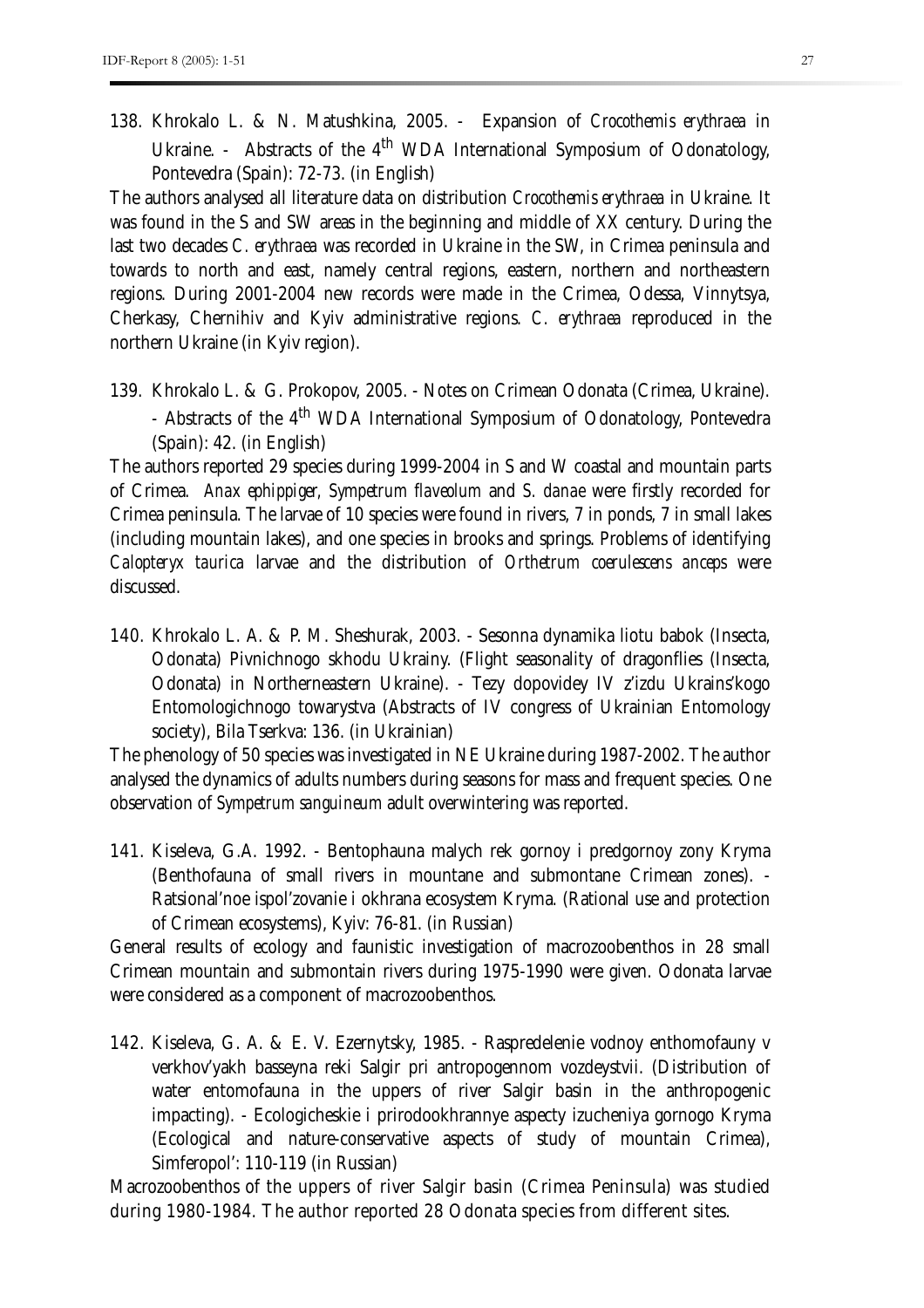143. Kiseleva G. A. & A. N. Vasyuta, 1984. - Funktsional'naya rol' i indicatornoe znachenie macrozoobenthosa vodotokov, pitayuschikh Simferopol'skoe vodokhranilische. (Functions and indicator significance of macrozoobenthos of currents feeding Simferopol' reservoir). - Prirodnye compleksy Kryma, ikh optimizatsiya i okhrana. Sbornik nauchnykh trudov. (Natural complexes of Crimea, optimisation and protection of them. Proc. of scientific works), Simferopol': 141-151. (in Russian)

Larvae of 7 Odonata species were reported as components of macrozoobenthos of Salgir and Kurtsy rivers (Crimea).

144. Kiseleva, G. A. & V. I. Vershytsky, 1998. -- Odonatofauna v vodnykh ecosystemakh Kryma (Odonata fauna in water ecosystems of Crimea). - Ecosystemy Kryma ikh optimizatsiya i okhrana (Crimean ecosystems, optimization and protection of them) Simferopol': 38-41. (in Russian)

Data on the habitat distribution of larvae of 36 species in the mountains, the steppe and the south coast of Crimea was reported as results of long-term investigation of macrozoobenthos of different water ecosystems in Crimea.

145. Kolev, E., S. N. Gorb, C. Schilling & D. Riemer, 2001. - Ein Kopf-Kühlsystem bei Libellen (Odonata)? (Head cooling system in dragonflies (Odonata)?). - Technische Biologie und Bionik. 5. Bionik - Kongress, Dessau 2000: 317-322. (in German)

The authors provided a three-dimensional computer reconstruction of the aorta and trachea in thorax-neck-head area in the damselfly *Ischnura elegans*. This study showed that air stream within four tracheae running very closely to the aorta surface in the prothorax-neck area in adult Odonata might serve as an active head cooling system. The principal of handling thermal energy are interesting for the design of technical micro systems, which integrate components directing the flow of heat.

146. Kuntse, R. & J. Noskiewicz, 1938. - Zarys zoogeografii Polskiego Podola. - Prace naukove Wydawnictwo towarzystva naukowego we Lwowie 2 (4): 277-278. (in Polish with German subtitle)

As a result of a literature review *Sympecma paedisca, Sympetrum meridionale* and *Orthetrun albistylum* are reported for the some places of former Polish Podolie (now L'viv and Ivano-Frankivs'k regions, W Ukraine)

147. Lavigne, R. J. 1976. - Odonata as prey of robber flies (Diptera: Asilidae). - Cordulia 4: 1-10. (in English)

*Aeshna grandis* and *Sympetrum flaveolum* were recorded as prey of *Satanas gigas* in Kyiv region (N Ukraine).

148. Lomnicki, M. 1877. - Sprawozdanie z wycieczki zoologiczncj odbytej na Podolu w r. 1876 pomiedzu Ceretem, Zbruczem a Dniestrem. Prasiatnoce-Sieciywki.- Sprawozdanie Komisyi Fizyograficznej 1 1 : 128-151. (in Polish)

This paper contained the first list of Odonata species from Western Ukraine. Twelve species were found in some territories of Ternopil' region and one species was found in L'viv region.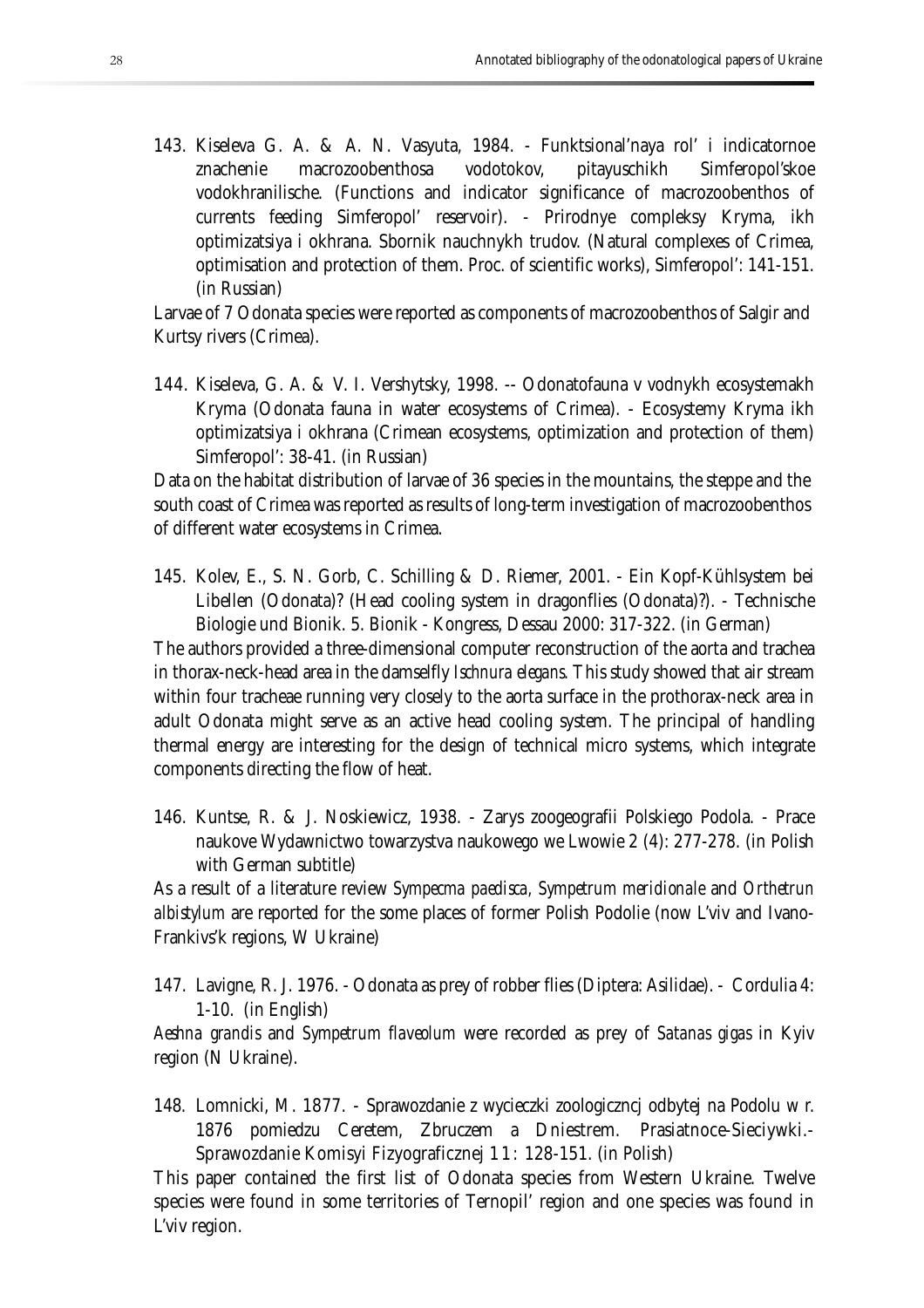149. Lyashenko, A. V, B. B. Makovs'ky, K. E. Zorina-Sakharova & N. M. Leschenko, 2005. - Macrozoobenthos ta fitifil'na fauna deyakykh ozer m. Kyeva (Macrozoobenthos and phytophilic fauna of some Kyiv lakes). - Ecologichny stan vodoym m. Kyeva (Ecological conditions of the Kyiv waterbodies), Kyiv, Fitosotsiocenter: 144-181. (in Ukrainian with Russian summary)

Odonata larvae of 16 species were reported from some inner waterbodies (lakes) of Kyiv (N Ukraine). Some doubts exist whether the authors correctly identified *Coenagrion lunulatum, Nehalennia speciosa, Sympecma fusca.*

150. Mal'tsev, I. V. 1953. - Vrednye i poleznye nasekomye lesonasazhdeniy stepnogo Kryma (Harmful and useful insects of steppe Crimea plantations). - Trudy Krymskogo filiala Akademii Nauk SSSR (Transactions of the Crimean office of the Academy of Sciences of the USSR) 3 (2): 57-64 (in Russian)

In this paper Odonata were considered as an insect group distributed in plantations in the Crimean steppe. Eleven species were reported, *Aeshna viridis* for the first time for Crimea. The significance of Odonata in forestry plantations was discussed.

151. Marisova, I. V., P. M. Sheshurak & N. I. Berezhnyak, 1988. - Bezkhrebetni u zhyvlenni zelenoi zhaby *Rana escuelnta* Synklepton (Amphibia: Anura: Ranidae) v Chernigiv'ky oblasti Ukrainy. (Invertebrates as the food of frog *Rana escuelnta* Synklepton (Amphibia: Anura: Ranidae) from Chernihiv region of Ukraine). - Isvestiya Khar'kovskogo entomologicheskogo obschestva (The Kharkov Entomological Society Gazette) 6 (2): 78-82. (in Ukrainian with English summary)

A list of invertebrates found in the stomach of the frog *Rana esculenta* is presented. The frogs were caught at the end of May in 1994-1995 in the Chernihiv region (NE Ukraine). Adults and larvae of 6 Odonata species were discovered.

152. Martynov, V.V. & A. V. Martynov, 2003. - Interesnye nakhodki strekoz (Odonata) na teritorii yugo-vostoka Ukrainy (Interesting records of dragonflies (Odonata) in the southeast of Ukraine). - Vestnik zoologii 38 (2): 80 (in Russian with English subtitle). *Onychogomphus forcipatus*, *Anax ephippiger, Sympetrum fonscolombii* and *Crocothemis erythraea* were reported for the first time from Donetsk region.

153. Martynov, V.V. & A. V. Martynov, 2004. - Interesnye nakhodki strekoz (Insecta, Odonata) na teritorii Ukrainy (Interesting records of dragonflies (Insecta, Odonata) from Ukraine). - Vestnik zoologii 38 (5): 38 (in Russian with English subtitle).

*Somatochlora alpestris* and *Aeshna juncea* were recorded in Chornogory ridge in Carpathian Mountain, *Cordulegaster bidentata* in the Ivano-frankivs'ka region (Carpathian Mountain), *Brachytron pratense* for the Odessa region (SW Ukraine) and *Chalcolestes parvidens* for the first time for the E Ukraine (Donets'k region).

154. Martynov, V.V. & A. V. Martynov, 2004. - Materialy k faune strekoz (Insecta, Odonata) Luganskoy oblasti (Materials to dragonflies fauna (Insecta, Odonata) of Lugansk district). - Vestnik zoologii 38 (6): 74 (in Russian with English subtitle).

The authors reported 37 Odonata species from the easternmost Ukraine (Lugans'k region).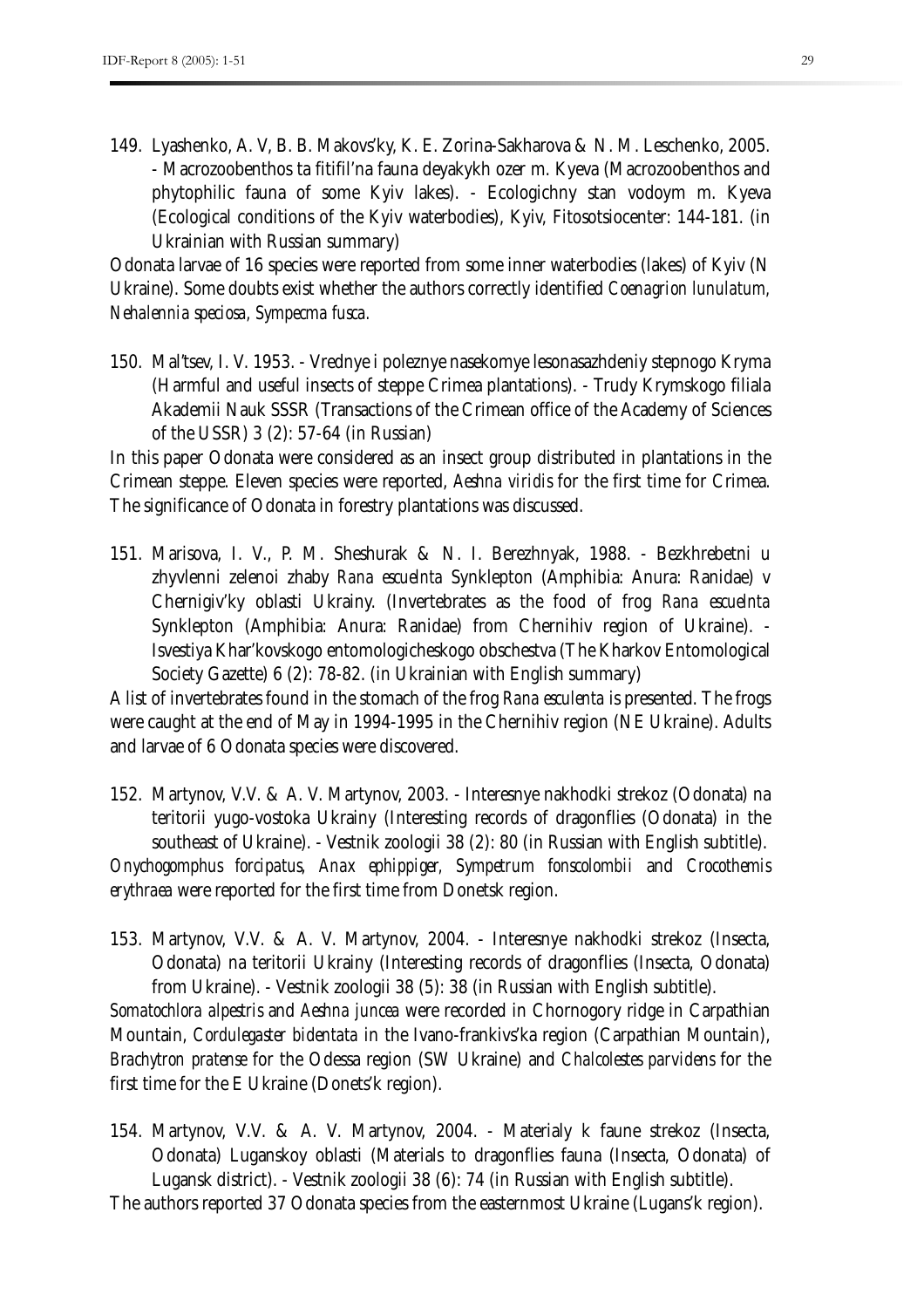155. Martynov, V. V. 2005. - K voprosu o rasprostranenii i sostoyanii populyatsiy nekotorykh krasnoknizhnykh nasekomykh na teritorii Donbassa (On the question of the distribution and population status of some insect species occurring in the Donbass area and listed in the Red Data Book of Ukraine). - Zbirnyk naukovykh prats' za materialamy konferentsii "Ridkisni ta znykayuchi vydy komakh i kontseptsii Chervonoi Knygy Ukrainy" (Transactions of the conference "Rare end endangered insects species and conceptions of Red Data book of Ukraine"): 75-79. (in Russian with Ukrainian and English summary).

The author gave more precise information than provided by the Red Data Book of Ukraine (1994) on the distribution and biotope preferences of *Calopteryx virgo* and *Anax imperator*  from Donets'k and Lugans'k region (E Ukraine).

156. Martynov, A. V. & B. B. Martynov, 2005. - Predvaritel'ny obzor strekoz (Insecta, Odonata) Vostochnoy Ukrainy (Preliminary review of dragonflies (Insecta, Odonata) of Eastern Ukraine). - Entomologiya v Ukraini. Tezy dopovidey naukovoi entomologichnoi konferentsii prysvyachenoi pam'yati chlena-correspondenta NAN Ukraynu professora V. G. Dolina (Entomology in Ukraine. Transactions of scientific entomology conferences devoted the memory of Prof. V.G. Dolina) L'viv: 136-138. (in Russian)

In this historic review of odonatological investigations of the E Ukraine (Donets'k, Lugans'k and Kharkov region) 59 Odonata species were recorded, comprising 78.6% of the total species number in Ukraine. The species distribution in lotic and lentic waterbodies was given.

157. Matushkina, N. A. 2001. - Stylus kak sensorny element yaytseclada strekoz (The stylus as a sensory element of the dragonfly ovipositor). - Uchenye zapiski TNU. (Transactions of the Taurichesky National University), Series: Biology 14 (1): 116-120 (in Russian with English summary)

The ovipositor styli of *Lestes sponsa* females function as a mechanosensory organ, controlling the precise egg positioning into the substrate.

158. Matushkina, N. A. 2002. - Reorganizatsiya genital'nikh segmentov samok *Anax imperator* (Odonata, Aeshnidae) v khode metamorphosa (Development of females genital segments of *Anax imperator* (Odonata, Aeshnidae) during the metamorphosis). - Abstr. of XII Congress of Russian Entomol. Soc., St-Peterburg, 19-24th August 2002: 231-232. (in Russian with English subtitle)

The changes in ovipositor muscles during metamorphosis and maturation are reported for female *Anax imperator* by comparing F-0 larvae, juvenile (several hours after emergence) and mature adults.

159. Matushkina, N. A. 2002. - Morpho-funktsional'ni kharakterystyky yaytseklada babok (Insecta, Odonata) (Morpho-functional features of ovipositor in Odonata (Insecta). - Autoreferat of Ph. D. Thesis of Biological sciences, Kyiv: 1-19. (in Russian with English and Ukrainian summaries)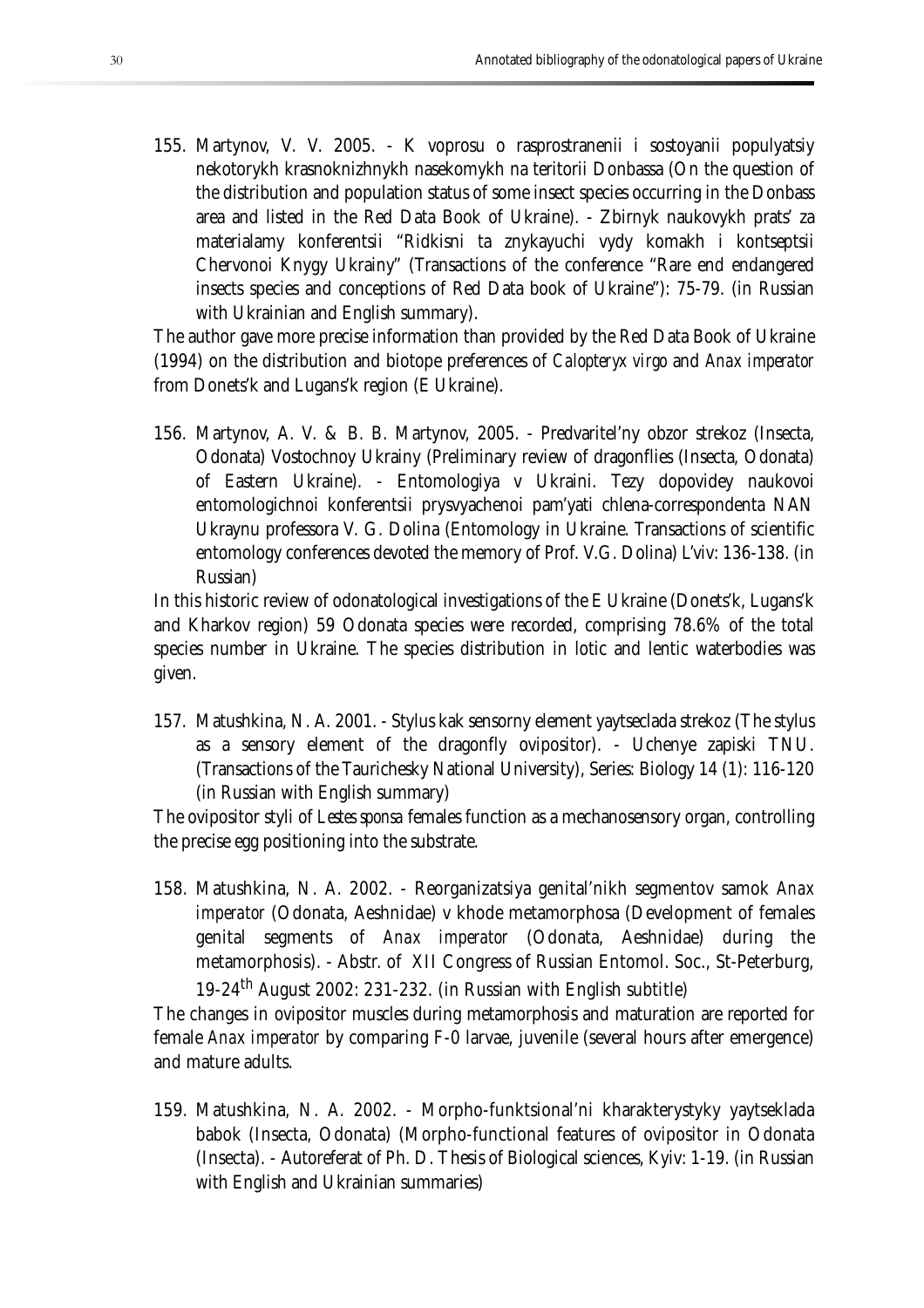This study contained the results of comparative morphology of the ovipositor, the redevelopments of genital segments in different stages of ontogenesis and some aspects of endophytic oviposition in Odonata.

160. Matushkina, N. A. 2004. - Sravnitel'naya morphologia yaytsekladov nekotorykh ravnokryltkh strekoz (Odonata, Zygoptera) (Comparative morphology of ovipositor in some damselflies (Odonata, Zygoptera). - Vestnik zoologii 38 (3): 53- 66 (in Russian with English summary)

The author investigated the structural differences in the ovipositors of species belonging to five Zygoptera families: *Bayadera melanopteryx* (Euphaeidae), *Chalcolestes parvidens*  (Lestidae), *Heteragrion alianeum* (Megapodagrionidae), *Platycnemis pennipes*  (Platycnemidae) and *Palaemnema domina* (Platystictidae). Possible correlations between ovipositor features and oviposition behaviour were discussed.

161. Matushkina, N. A. 2004. - Conservation of Chalcolestes (*Odonata: Lestidae*) in the East Europe: problems and possibility to cooperation - Abstract book of 2<sup>th</sup> Krajove Symposium Odonatologiczne, 29<sup>th</sup> Symposium Sekcij Koleopterologicznej PTE, 3th Seminarium Trichopteologiczne, Urszulin (Poland). - 30 (in English).

The nessesary conservation status of damselfly of genus *Chalcolestes* and the need of conservation activity in Eastern European countries was discussed. Unification of the monitoring methods was proposed. Using original and literature data, a list of typical morphological peculiarities of *Chalcolestes* species from different habitats was compiled.

162. Matushkina, N. 2005. - Ovipositor and egg laying behaviour of Odonata: phylogenetic implications. - Abstracts of the  $4^{\text{th}}$  WDA Symposium of Odonatology, Pontevedra (Spain). - 25. (in English)

This study aimed to test the phylogenetic value of some oviposition-related characters in Odonata. Twenty nine species from 27 genera representing 13 families of recent suborders of Odonata were included in the data matrix. Anisoptera and Anisozygoptera are represented as separate clades in the phylogenetic tree, each supported by at least one synapomorphy. Monophyly of the family Aeshnidae is supported by 2 synapomorphies. Lestidae are represented by a separate clade with the most strongly supported monophyly among Zygoptera.

163. Matushkina, N. A & S. N. Gorb, 1997. - Skeletno-myshechnaya organizatsia yaytseklada endophytnogo tipa u strekoz (Odonata) (Skeleton-muscle organisation of the endophytic ovipositor in Odonata). - Vestnik zoologii 31 (5-6): 57-70. (in Russian with English summary)

The ovipositors of *Calopteryx splendens, Lestes barbarus, Enallagma cyathigerum* and *Aeshna mixta* were studied. The comparative research aimed to understand the general design of the endophytic ovipositor in the Odonata and to reveal differences between species. Possible evolutionary pathways of the reduction of ovipositor muscles within Odonata were discussed.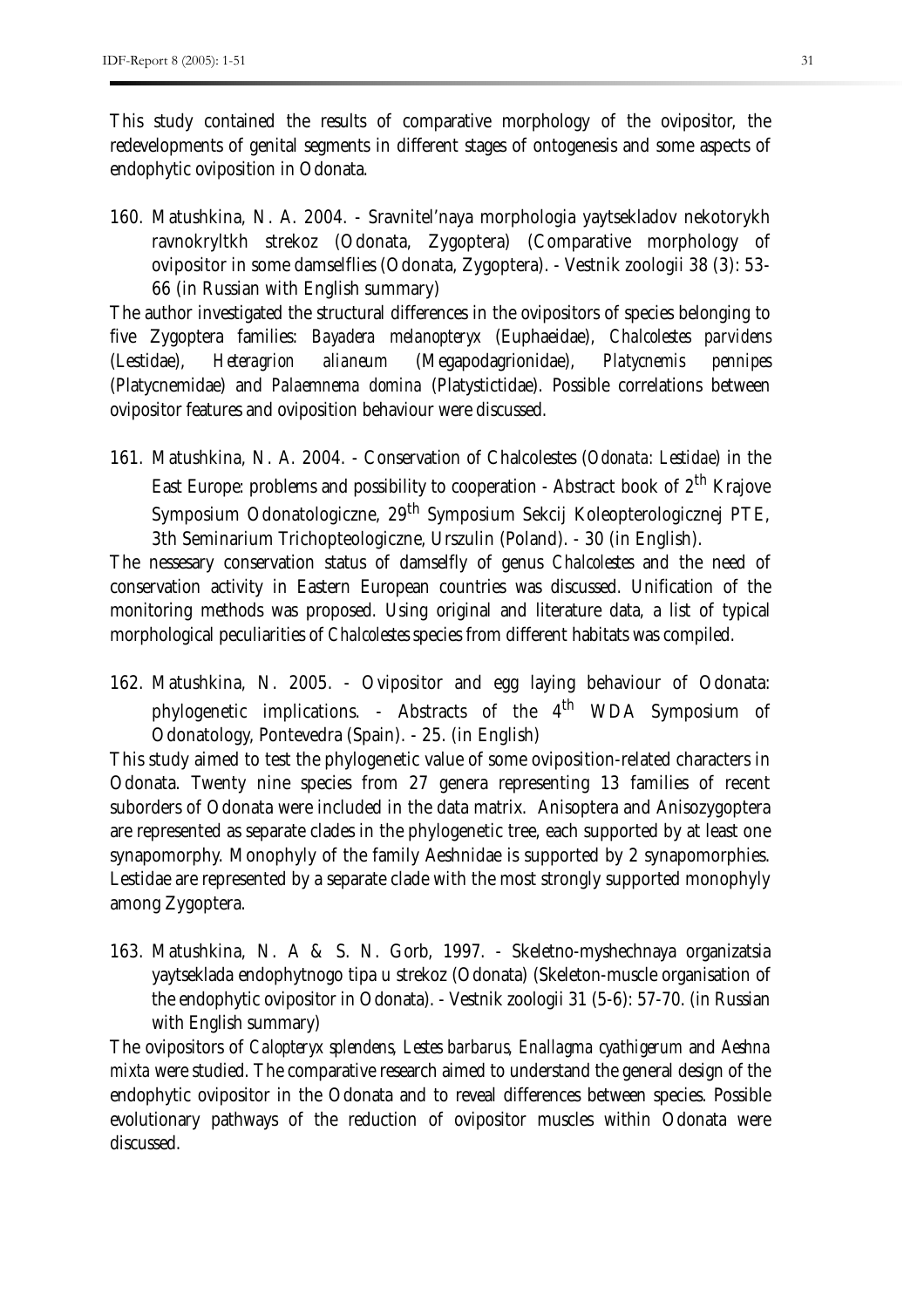164. Matushkina, N. A. & S. N. Gorb, 2000. - Classifikatsiya endophitnykh kladoc ravnokrylykh strekoz (Odonata, Zygoptera) (Patterns of endophytic egg-sets in damselflies (Odonata, Zygoptera)). - Vestnik zoologii, Supl 14: 152-159. (in Russian with English summary)

The egg clutches of endophytically laying species *Lestes barbarus, L. sponsa, Chalcolestes viridis, Sympecma paedisca* and *Enallagma cyathigerum* were described. Drawings of different types of clutches were used to propose a classification of patterns of damselfly clutches: irregular type, regular simple type, including four subtypes, and a regular complex type, including two subtypes. The authors concluded that different patterns of egg-sets were results of adaptation to the substrate properties.

165. Matushkina, N. & S. Gorb, 2002. - Stylus of the odonate endophytic ovipositor: a mechanosensory organ controlling egg positioning. - Journal of Insect Physiology 48: 213-219. (in English)

Using light and scanning electron microscopy, a sensory field consisting of 15-20 campaniform sensillae was described on the base of the stylus of the endophytic ovipositor of Odonata. The authors hypothesized that two symmetric styli equipped with this number of sensillae can function as a mechanosensory organ responsible to control egg position in plant stems during oviposition. In laboratory experiments on *Lestes sponsa* and *L. barbarus*, it was demonstrated that the distance between laid eggs was not dependent on the present of styli. Removal of styli from both sides did not influence a shift of oviposition to one side. Females with one removed stylus shifted the clutch line in the opposite direction toward the removed stylus. Additionally, removal of styli influenced position of single eggs in egg sets, and disturbed the capacity for complex oviposition.

166. Matushkina, N. A. & S. N. Gorb, 2002 (2003). - Substraty dlya endophytnoy otkladki yaits nekotorykh europeiskikh strekoz (Insecta: Odonata) (Endophytic oviposition substrates used by some European dragonflies (Insecta: Odonata)). - The Kharkov Entomological Society Gazette 10 (1-2): 108-118. (in Russian with English summary)

Using original and literature data the authors drew up the list of materials (plants, soil and others), which were utilized as oviposition substrates by 41 species of European dragonflies. General peculiarities of the selection of substrates for oviposition in different dragonfly species and systematic groups were discussed. This paper may be useful in ecological and faunistic studies in a variety of aquatic ecosystems.

167. Matushkina, N. O. & L. A. Khrokalo, 2002. - Vyznachnyk babok (Odonata) Ukrainy: lychynky ta ekzuvii. (Identification key of dragonflies (Odonata) of Ukraine: larvae and exuviae) Manual for the students of biology specialities, Kyiv, Fitositsiocentr: 1- 72 (in Ukrainian)

These are the first identification tables for the larvae and exuviae of the 70 Odonata species recorded in Ukraine. This key contains many figures of morphological structures taken from approved literature sources. Distribution, ecological peculiarities and phenology of species were also given. The authors described the methods of collection, fixation and storing adults, larvae and exuviae and rearing the larvae in laboratory.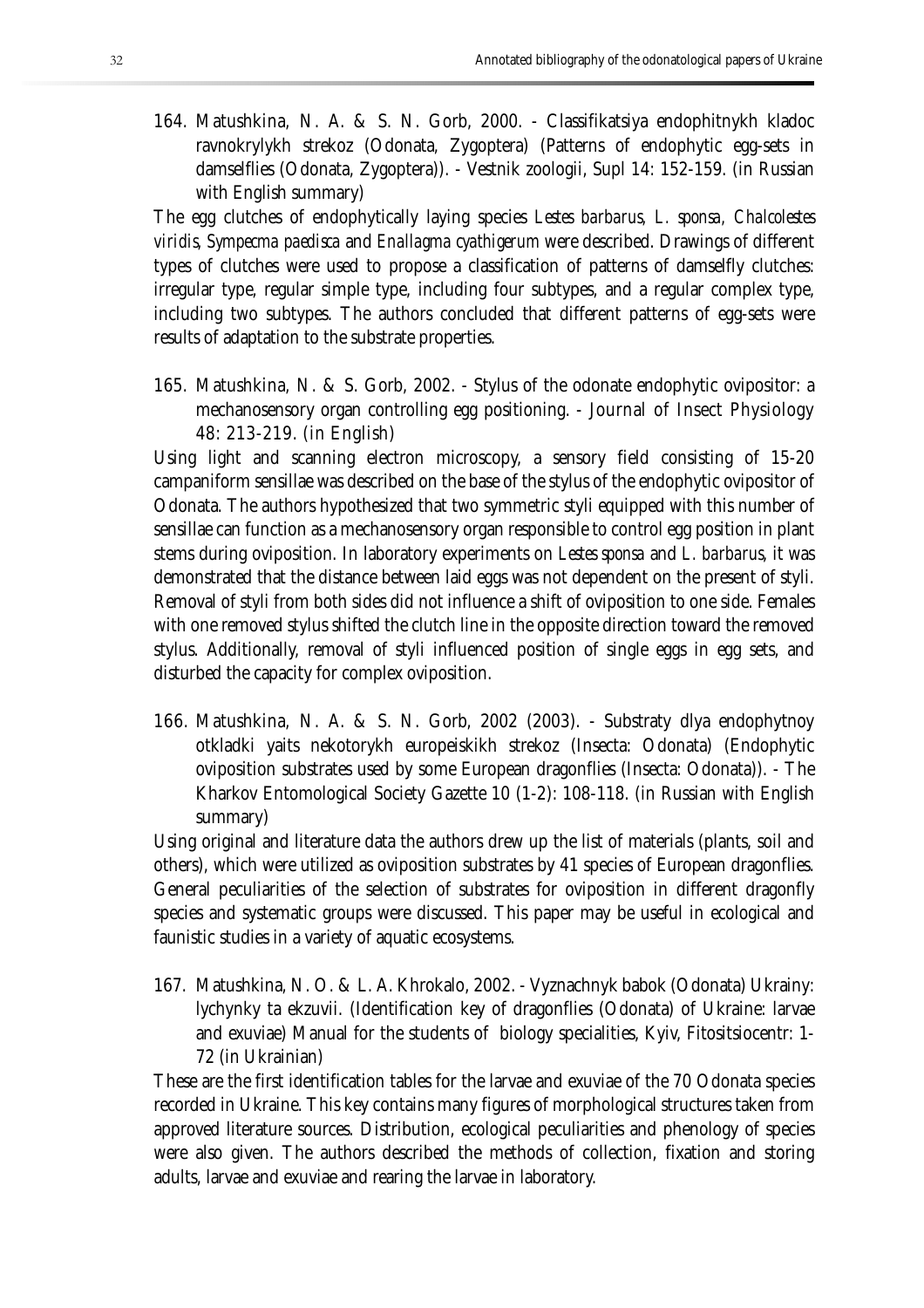168. Mauersberger, R. - 1994 Zur wirklichen Verbreitung von *Orthetrum coerulescens*  (Fabricius) und *O. ramburi* (Selys) = *O. anceps* (Schneider) in Europa und die Konsequenzen für deren taxonomischen Rang (Odonata, Libellulidae). - Deutsche entomologische Zeitschrift, Neue Folge 41: 235-256. (in German with English summary)

The author revealed 11 males of *Orthetrum coerulescens anceps* (phenotype 5 - typical form of *O. c. anceps*) collected from Mukachevo (Zakarpats'ka region, W Ukraine) in 1986. The material is kept in the National museum in Prague.

169. Medvedev, S. I. 1963. - Kratkie svedeniya ob entomfaune bolot severo-vostochnoy Ukrainy (Short notes on entomofauna of bogs from northeastern Ukraine). - Trudy biologicheskogo facul'teta Khar'kovskogo gos. universiteta imeny Gor'kogo (Transactions of the Biology department of the Khar'kov National Gor'ky University) 36: 75-81. (in Russian)

The author reported 10 Odonata species as common species for grass bogs, among them *Coenagrion ornatum* and *C. lunulatum* (this data need of confirmation)*. Nehalennia speciosa* was registered in a *Sphagnum* bog in the Kharkiv region (E Ukraine).

170. Medvedev, S. I. 1964. - O reliktovykh vidakh nasekomykh i relictovykh uchastkakh na Ukraine (About relic insect species and relic areas in Ukraine). - Voprosy genetiki I zoologii. Kharkovsky gosudarstvenny univesitet. (Question of genetics and zoology. Kharkov National University): 75-78 (in Russian)

The author suggested that *Sphagnum* bogs in the river Merla valley near Kranocutsk (Kharkiv region, E Ukraine) are glacial relics as is *Nehalennia speciosa* found there.

- 171. Mokrushov, P. A. 1972. Zritel'nye stimuly v povedenii strekoz. 1. Okhota i posadka y strekozy chetyrekhpyatnistoy (*Libellula quadrimaculata*) (Visual stimuli in behavior of dragonflies. 1. Hunting and perch in *Libellula quadrimaculata*). - Vestnik zoologii 4: 46-51. (in Russian with English summary)
- 172. Mokrushov, P. A. 1975. Zritel'nye stimuly v povedenii lichinok i vzroslykh strekoz (Vizual stimuli in behavior of Odonata larvae and adults). - Magazine: Povedenie vodnyukh bezpozvonochnykh. (Behavior of water invertebrates.): 52-53 (in Russian with English summary)
- 173. Mokrushov, P. A. 1982. Territorial'noe povedenie chetyrekhpyatnisnoy strekozy *Libellula quadrimaculata* (Odonata, Anisoptera) (Territorial behavior of the Fourspotted dragonfly, *Libellula quadrimaculata* (Odonata, Anisoptera)). - Vestnik zoologii 2: 58-62 (in Russian with English summary)
- 174. Mokrushov, P. A. & V. V. Zolotov, 1973. Zritel'nye stimimuly v povedenii strekoz 2. Okhota i begstvo u lichinok koromysla sinego *Aeschna cyanea* Muell. (Vizual stimuli in behaviour of Odonata 2. Hunting and escape in *Aeschna cyanea* Muell. larvae). - Vestnik zoologii 6: 75-77 (in Russian with English summary)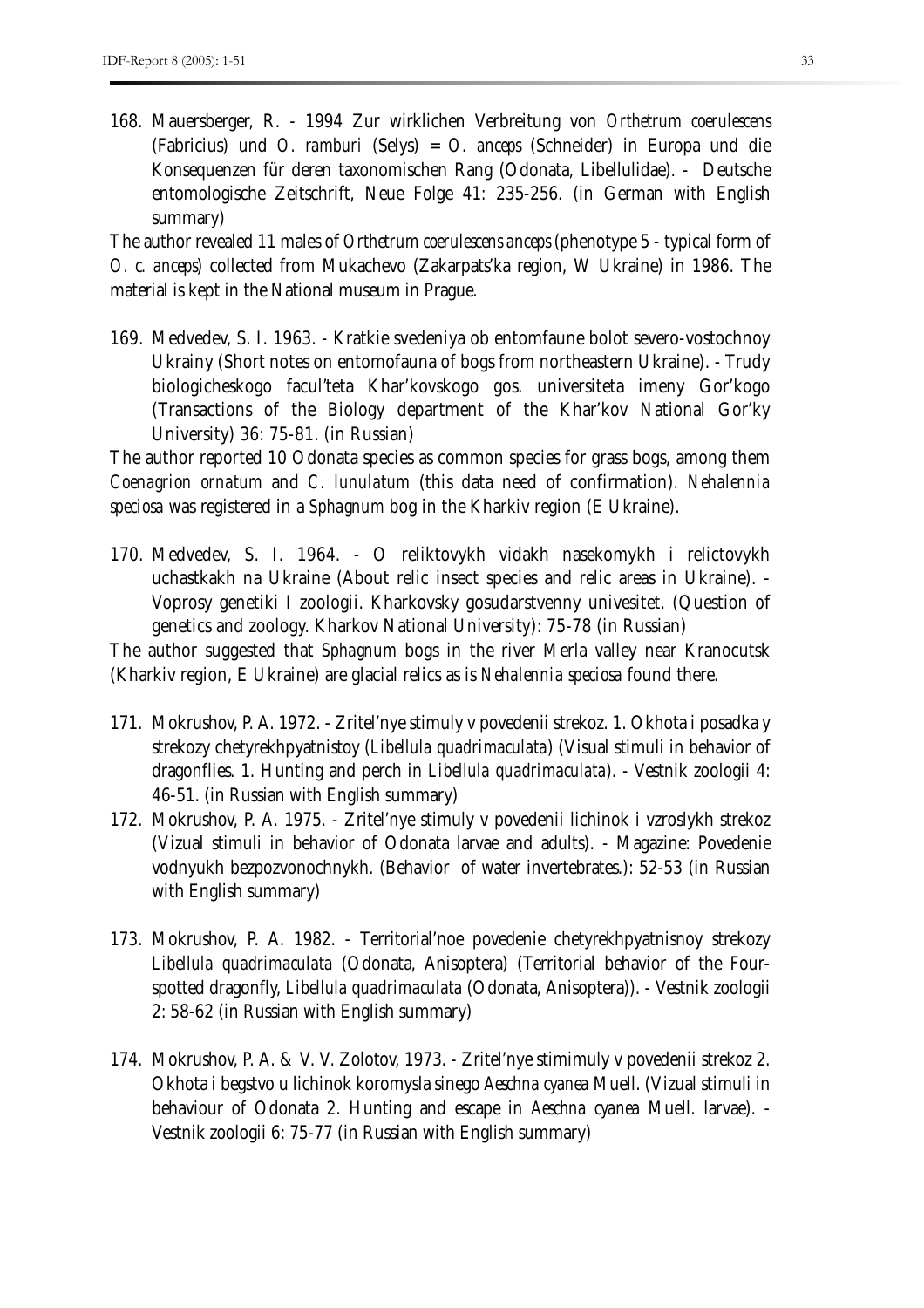- 175. Mokrushov, P. A. & L. I. Frantsevich, 1973. Neyrony, chuvstvitel'nye k dvizheniyu kontrastnykh ob'yektov u lichinok strekozy *Aeschna cyanea* (Neurons sensitived to object moving in larvae *Aeschna cyanea*). - Zhurnal evolutsionnoy biochimii i phiziologii (Journal of evolutionary biochemistry and physiology) 9 (2): 189-194 (in Russian with English summary)
- 176.Mokrushov, P. A. & L. I. Frantsevich, 1976a. Zritel'nye interneyrony, chuvstvitel'nye k razmeru ob'yektov i napravleniyu dvizheniya u strekoz roda Sympetrum (Vizual interneurons sensitived to object size and direction of moving in dragonflies of genus *Sympetrum*). - Zhurnal evolutsionnoy biochimii i phiziologii (Journal of evolutionary biochemistry and physiology) 12 (4): 341-346. (in Russian with English summary)
- 177. Mokrushov, P. A. & L. I. Frantsevich, 1976 b. Zritel'nye stimimuly v povedenii strekoz 3. Vybor mesta dlya posadki u strekozy-nayady *Erythromma najas* Hansem. (Vizual stimuli in behaviour of Odonata 3. Perch-site selection in *Erythromma najas*  Hansem.) - Vestnik zoologii 4: 20-24. (in Russian with English summary).
- 178. Nadvorny, V.G. 1989. Nekotorye gruppy nasekomykh poimennykh biotopov r. Teterev. (Some groups of insects from flood-lands biotopes of Teterev River). - Problemy obschey i moleculyarnoy biologii (Problems of general and molecular biology) 8: 72-79. (in Russian)

The author reported 11 Odonata species from the valley of the Teteriv river (Kyiv, Zhytomyr regions, N Ukraine).

179. Nadvorny, V. G. 1996. - Vidovoj sostav, rasprostranenie i zhiznedeyatel'nost' nasekomykh v razlichnykh biotsenozakh Polesskogo gosudarstvennogo zapovednika (Special composition, distribution and vital functions of insects in different biocenoses of Polessky National Reserve). - The Kharkov Entomological Society Gazette 4 (1-2): 19-64. (in Russian).

Fourteen Odonata species were reported from Polessky National Reserve (Zhytomyr region) and their relative frequency and habitat distribution. The author suggested that *Coenagrion lunulatum* and *Sympecma fusca* were common species in region of investigation, but these data were needed of confirmation.

180. Nadvorny, V. G. 2005. - Osobennosti rasprostraneniya redkikh i ischesayuschikh vidov bespozvonochnykh, vnesennykh v Krasnuyu knigu Ukrainy, v poimakh malykh rek srednego pridneprov'ya (The peculiarities of the distribution of rare and declining species of invertebrates in floodplains of small rivers of the Middle Dnieper region). - Zbirnyk naukovykh prats' za materialamy konferentsii "Ridkisni ta znykayuchi vydy komakh i kontseptsii Chervonoi Knygy Ukrainy" (Transactions of conference "Rare end endangered insect species and conceptions of Red Data book of Ukraine"): 90-92. (in Russian with Ukrainian and English summary)

Distribution records, population status and ecology notes are reported of *Calopteryx virgo* and *Anax imperator* from the valleys of the middle Dnieper basin. Both species were common.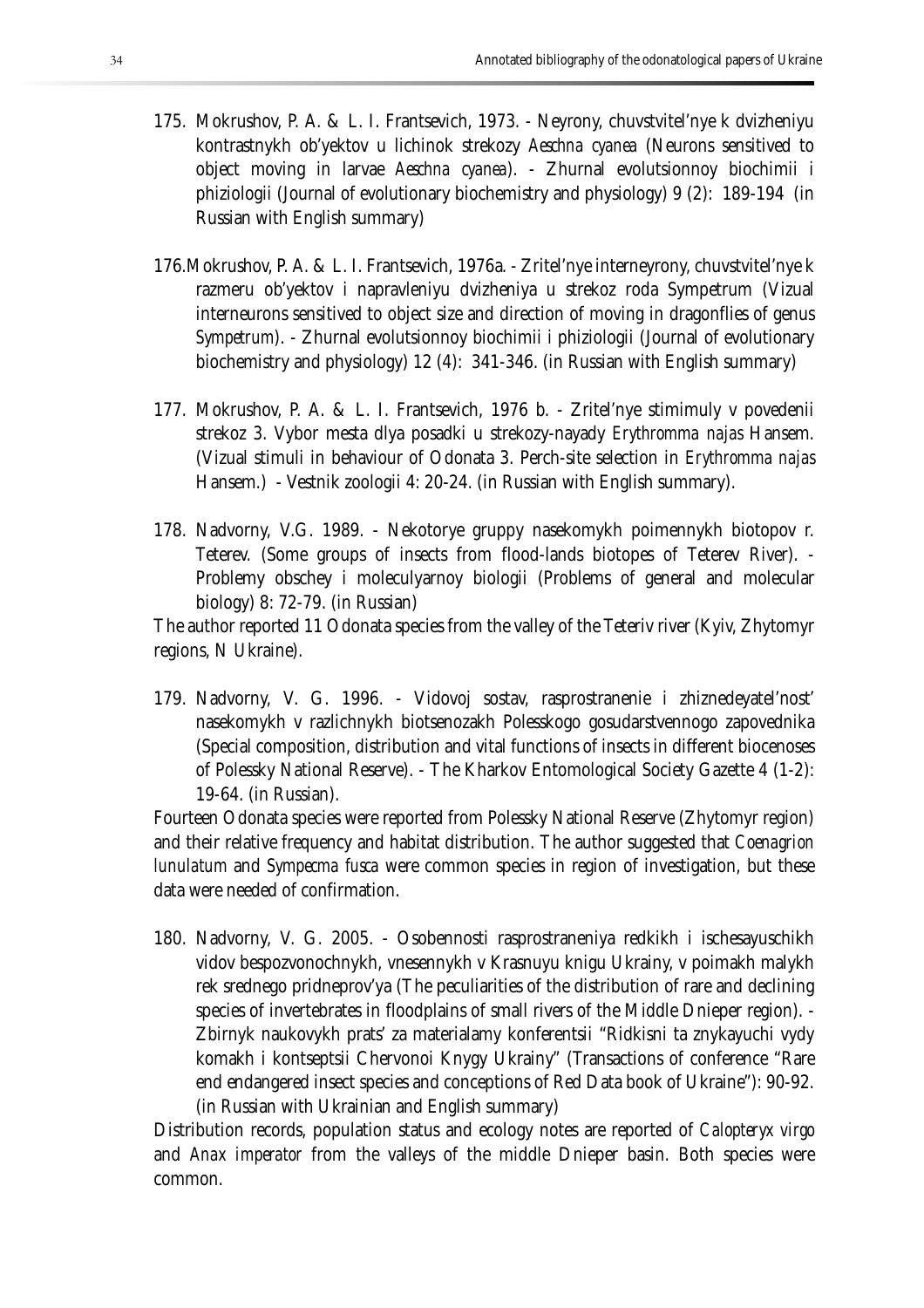181. Oliger, A. I. 1975a. - K voprosy o zarazhennosti strekoz (Odonatoptera) kleschami semeystva Arrhenuridae v Donbasse (On the question of the susceptibility of dragonflies to mites of the family Arrhenuridae in Donbass). - Problemy parasiytologii (Problems of parasitology) 2: 78-80. (in Russian with English summary)

The number of individuals of different Odonata species infested by water mites (*Arrhenuridae*) is given.

182. Oliger, A. I. 1975b. - O faune lichinok strekoz (Odonatoptera) vodoemov Donetskoy oblasti (On the fauna of Odonata larvae from waterbodies of Donets'k region). - Vestnik zoologii 1: 82-84. (in Russian with English summary)

During 1970-1971 collections of Odonata larvae in 24 points of Donets'k region were made. In total 25 Odonata species were found, their distribution and relative abundance were presented in the table.

183. Oliger, A. I. 1975c. - Ecologo-faunisticheskaya kharakteristica strekoz (Odonatoptera) Donbassa (Eco-faunistic characteristic of Odonata from Donbass). - Avtoreferat disertatsii k.b.n. (Autoreferat of PhD thesis of biology) Donetsk: 1-20. (in Russian) Collections and visual observations of Odonata from Donets'k region were made during 1970-1973. As a result, 41 species were recorded as adults and 31 as larvae. The zoogeographical analysis showed 4 groups (Siberian, European, Pontic and Mediterranean). The relative abundance was calculated for all registered species. The author suggested that *Lestes macrostigma, L. viridis, Erythromma najas, Aeshna affinis, Anaciaeschna isosceles, Somatochlora flavomaculata, Libellula fulva, Crocothemis erythraea, Sympetrum danae, Leucorrhinia dubia, L. caudalis* were rarest species in the region. The habitat distribution of adults and larvae was studied. The author assigned all species to 8 phenological groups, and 5 groups depending on the diurnal flight rhythmn. Optimal temperatures for the flight of most species were 19-22 $\rm ^{0}C$ . Flight activity depending on illumination, some aspects of behaviour and Odonata species infested by *Arrhenuridae* water mites was studied.

184. Oliger, A. I. 1980. - Fenologiya i sutochnaya activnost' strekoz (Odonata) v uygovostochnoy chasti Ukrainy (Phenology and diurnal activity of dragonflies in the southeastern part of Ukraine). - Zoologicheskiy zhurnal 59 (9): 1425-1427. (in Russian with English summary)

The author studied the phenological aspects of flight peculiarities of 47 Odonata species from the SE part of Ukraine. The author assigned all species to 8 seasonal and 5 diurnal groups.

185. Oliger, A. I. 1985. - O biotopicheskom raspredelenii strekoz Donetskoy oblasti (Biotopic distribution of dragonflies in the Donetsk region). - Byulleten' Moskovskogo obschestva ispytateley prirody. Otdel. Biologii (Bull. of Moscow Nature Society. Dep. Biology) 90 (5): 25-33. (in Russian with English summary).

Field observations of 47 Odonata species are reported from the SE part of Ukraine (Donetsk region) during 1971-1974. Behaviour patterns were described of mature and immature adults of *Gomphus flavipes*, *Brachytron pratense, Aeshna mixta, Ae. affinis, Anaciaeschna isosceles, Anax imperator, Cordulia aenea, Libellula depressa, Orthetrum brunneum, O. albistylum* and *Sympetrum* species.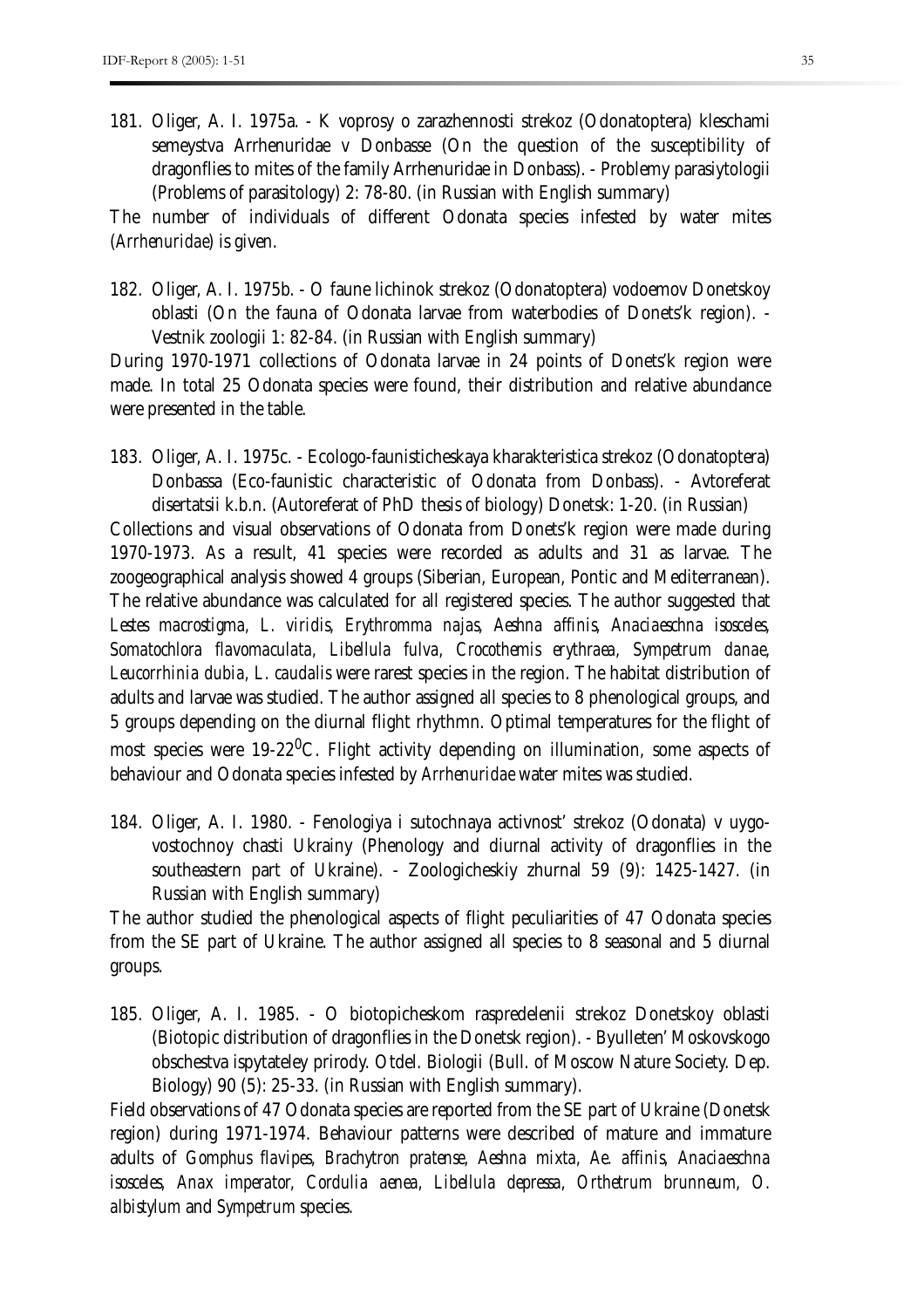The habitat distribution was given for feeding immature adults of all species in different steppe and forest-steppe areas. The author suggested that minimum competition for habitats was reached due to differences in season and daily periods of flight, behaviour patterns and close connection with the condition of microlandscapes.

186. Pavlyuk, R. S. 1968. - Ob ectoparasitakh strekoz (Odonata) - lichinkakh vodyanykh kleschey roda *Arrhenus* (About ectoparasits of Odonata - larvae of hydrocarinaes of genus *Arrhenus*). - 5 Vsesoyuznoe soveschanie po boleznyam i parazitam ryb I vodnykh bespozvonochnykh (5th All-union meeting about diseases and parasites of fish and water invertebrates), Leningrad: 91-92 (in Russian).

This paper is note about hydrocarinaes of genus *Arrhenurus*, which infested larvae and adults of *Coenagrion puella, Coenagrion pulchellum, C. hastulatum, Ischnura pumilio* in the W Ukraine.

187. Pavlyuk, R. S. 1970a. - Do pytannya pro okhoronu babok (Odonata, Insecta). (To the question about protection of dragonflies). - Okhorona pryrody ta ratsional'ne vykorystannya pryrodnykh resursiv URSR. Materialy conferentsii molodykh vchenykh. (Nature protection and rational use of nature resourses of USSR (Ukraine). The materials of conferences of young scientists), Kyiv: 192-195. (in Ukrainian)

The author reported about rare Odonata species from the western Ukraine and proposed arrangements of their protections.

188. Pavlyuk, R. S. 1970b. - K voprosy isucheniya parasitofauny strekoz (Towards the question of studing of the Odonata parasites). - Fauna Moldavii i ee okhrana. Materialy dokladov I pespublikanskoy mezhvuzovskoy nauchno-practicheskoy konferentsii (Fauna of Moldova and its protection. Materials of I Republican interinstitutes scientific-practice conferences), Chisinau: 73-74. (in Russian)

The author investigated parasites of Odonata in the western part of Ukraine, including areas, bordering to Moldova (Chernivtsi region). Ectoparasites found in adult Odonata (acarines of genus *Arrhenuru*s) and endoparasites (gregarines *Hoplorhynchus oligacanthus*, trematodes *Prosotocus confuses, Plagiorchis elegans* and cestodes *Tatria decanantha*) were recorded.

189. Pavlyuk, R. S. 1973a. - O neobkhodimosti tschatel'nogo vidovogo opredeleniya lichinok strekoz (On the necessity of precise identification of Odonata larvae). - Gidrobiologichesky zhurnal (Hydrobiological Journal), Kyiv 9 (4): 129-131. (in Russian with English summary)

Several Ukrainian hydrobiological articles are analysed and mistakes are pointed out (for example, records of *Leucorrhinia albifrons* and *Coenagrion mercuriale* in the south of Ukraine and *Oxygastra curtisi* in Dnestr river were doubtful). The author recommended verifying the species identity of larvae by collecting the adults.

190. Pavlyuk, R. S. 1973b. - O tsistitsercoidakh *Tatria decantha* Fuhrmann, 1913 (Cestoda: Amabiliidae) iz strekoz zapadnykh oblastey Ukrainy (On cysticercoids of *Tatria decantha* Fuhrmann, 1913 (Cestoda: Amabiliidae) in dragonflies from the western regions of Ukraine). - Parazitologiya, Moscow 7(4): 353 - 356. (in Russian).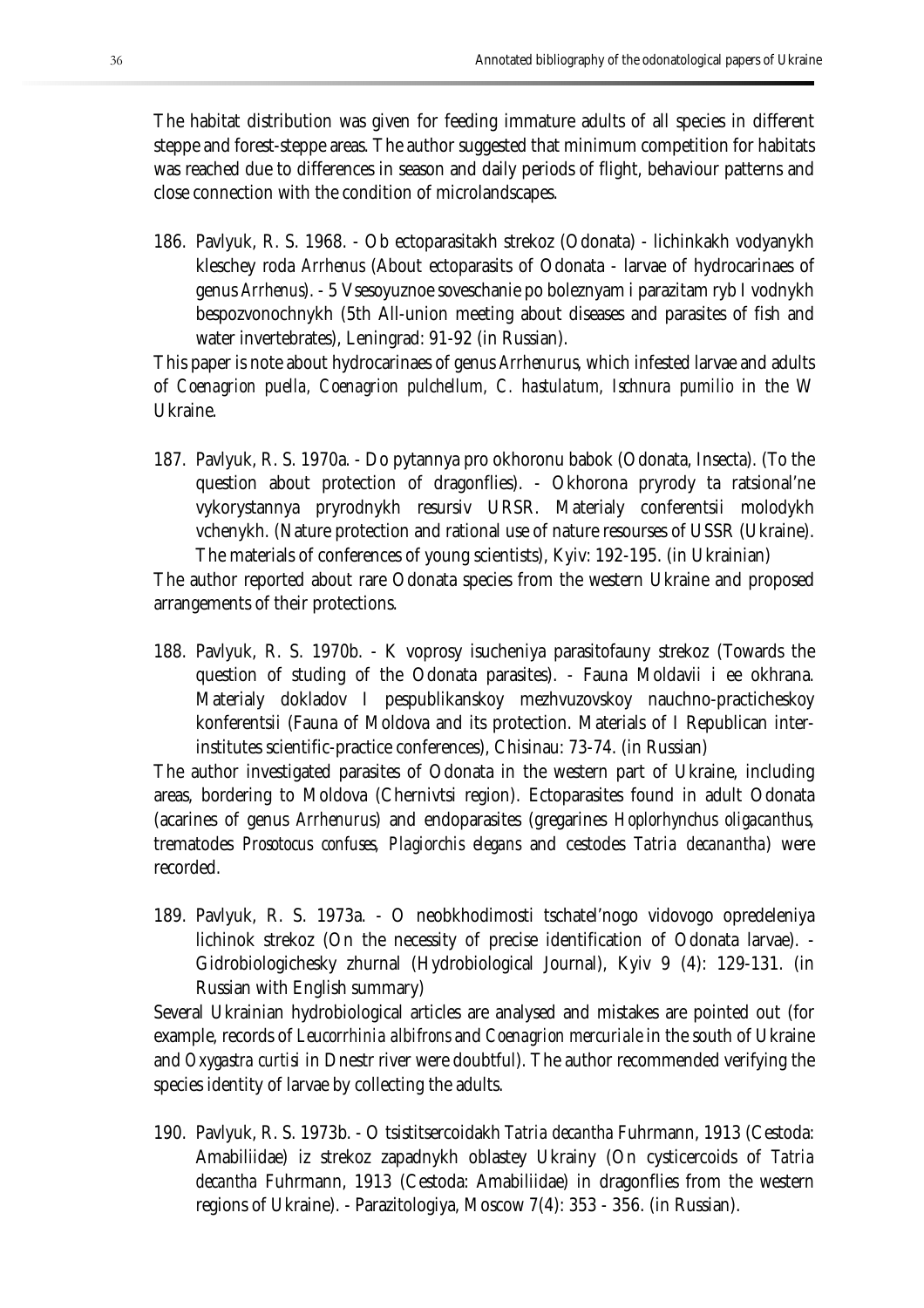191. Pavlyuk, R. S. 1973c. - Novye dannye o metatsercariyakh *Halipegus ovocaudatus* Vulp., 1858 (Trematoda, Halipegidae) (New data on the metacercariae of *Halipegus ovocaudatus* Vulp., 1858 (Trematoda, Halipegidae)). - Vestnik zoologii 2: 33 - 37.

(in Russian)

Four hundred larvae and 13520 adults of 57 Odonata species, collected in western Ukraine during 1965-1971, were investigated for parasitological observations. Seventeen species of Odonata were reported as new hosts of the trematode *Halipegus ovocaudatus*. Lymnophilic dragonfly species were infected more often than rheophilic species.

- 192. Pavlyuk, R. S. 1974. Fauna babok (Insecta, Odonata) pivnichno-zakhidnoi chastyny volyns'kogo Polissya (Dragonfly fauna (Insecta, Odonata) of the northwestern part of the Volin Polissya). - Visnyk Univ. Lviv, Ser. biol. 7: 79 - 84. (in Ukrainian) Thirty-one species reported from the western part of Ukrainian Polissya include *Leucorrhinia albifrons, Orthetrum albistylum* and *Sympetrum depressiusculum*. In the upstream Pryp'yat' River mainly limnophilic species were registered. The lowest odonate diversity was observed at Svityaz' Lake.
- 193. Pavlyuk, R. S. 1975a. K vyyavleniyu novykh dopolnitel'nykh khozyaev trematody *Plagiorchis elegans* Rud., 1802 (New hosts of the trematode *Plagiorchis elegans* Rud., 1802). - Problemy Parasitololii. Materialy 8 nauchnoy konferentsii parasitologov UkrSSR (Problems of Parasitology. Materials of the 8<sup>th</sup> scientific conference of parasitologists from Ukrainian SSR), Kiev, Naukova Dumka: 88 - 89. (in Russian)
- 194. Pavlyuk, R. S. 1975b. Strekozy (Insecta, Odonata) zapadnykh oblastey USSR, ikh parasity i vragi. (Dragonflies (Insecta, Odonata) from the western regions of USSR (Ukraine) and their parasites and predators). Avtoreferat disertatsii kand. biol naukii. (Autoreferat of PhD thesis of biology), L'viv: 1-29. (in Russian)

This literature review of faunistic investigations of dragonflies in the W Ukraine and about parasitological investigations of dragonflies in Soviet Union is based on original material collected during 1965-1971. He investigated the contents of intestines of predators (fish, amphibians, and wetland birds) during 1957-1970. As a result, 65 Odonata species was reported from this area, 20 of them were first recorded for Polesie in W Ukraine, 1 for the western forest-steppe, 5 for the pre-carpathian, 4 for the Carpathian Mountains and 2 for the Transcarpathian region. *Leucorrhinia albifrons* was first recorded for the Ukraine. The author also studied the phenology of flight periods, described behavioural aspectss of several Odonata species and provided morphological and ecological descriptions of ecto- and endoparasites of dragonflies.

195. Pavlyuk, R. S. 1980. - K fenologii strekoz zapadnoy lesostepi (Towards the phenology of dragonflies from western forest-steppe). - Issledovanija po entomologii i acarologii na Ukraine. Tez. docladov. 2 c'ezda YEO. (Investigation on entomology and acarology in Ukraine. Abstracts of the  $2<sup>nd</sup>$  meeting of the Uktaininan Entomological Society, Uzhhorod: 51-52 (In Russian)

The author reported changes in the adult phenology in the western forest-steppe part of Ukraine in different years. In 1970 the emergence of Odonata was delayed by two weeks. In optimal conditions 10 species flew in the first, 30 in the last decade of May, 45 in the last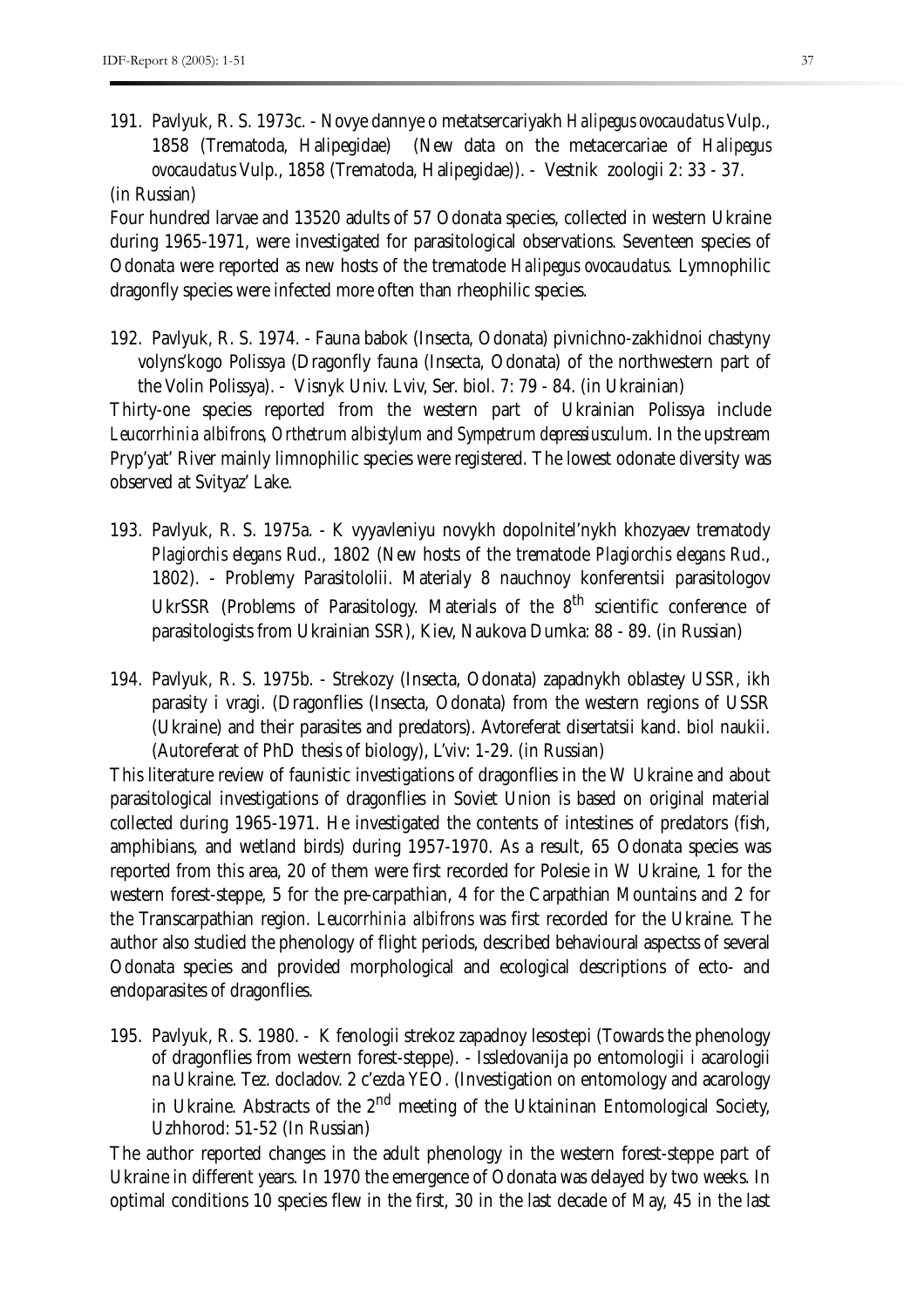decade of June and a maximum of 48 in the first ten-day period of July. A gradual decline in the number of flying species was dependent on a decrease of nocturnal air temperatures. Thus, 20 species were recorded in the end of September, 13 in the first decade of October and 3-5 remained until the first snow cover.

196. Pavlyuk, R. S. 1981a. - K isucheniju fauny strekoz (Insecta, Odonata) del'ty Dunaya (On the study of Odonata fauna of the Danube delta). - Vestnik zoologii 3: 94-95. (in Russian)

Between 1976 and 1978 about 700 individuals belonging to 22 species were collected the vicinity of the village Vilcovo (Odessa region, SW Ukraine). The most abundant species were *Crocothemis erythraea* and *Ischnura elegans*. *Lestes macrostigma* was first recorded from the Danube delta and *Cercion lindeni* first for Ukraine.

197. Pavlyuk, R. S. 1981b. - Parasitologicheskie issledovaniya strekoz (Insecta, Odonata), khranyacshikhsya v entomologicheskikh kollektsiyakh (A parasitological study of dragonflies (Insecta, Odonata) kept in entomological collections). - Vestnik zoologii 2: 90 - 95. (in Russian)

Fixated and dry Odonata specimens from entomological collections were investigated for parasites, among them 525 adults of 43 Odonata species collected from different places of USSR (including Ukraine) kept at L'viv University educational collection. The larvae of water mites and some endoparasites were observed. Methods of extraction of parasites were described. Helminths *Prosthogonimus* were extracted from 130 years old bodies of *Cordulia aenea* and *Libellula quadrimaculata*. As a result, 8 Odonata species were recorded as new hosts for larvae of water mites of the genus *Arrhenurus*, 10 species as new hosts for the trematod genus *Prosthogonimus* and one species for a nematode.

198. Pavlyuk, R. S. 1981. - Do vyvchennya fauny babok (Insecta, Odonata) Chornohory ta sumizhnykh girs'kykh terytoriy (Towards a fauna of the Odonata (Insecta, Odonata) of Chornohory and neighbouring mountain territories). - Visnyk Univ. L'viv, Ser. biol. - 12: 113-115. (in Ukrainian)

History review of odonatology investigation in Chornohory - the highest part of Ukrainian Carpathian Mts - was reported with list of registered species. Above 1000 m a s.l. were found *Lestes barbara, Cordulegaster bidentata, Sympetrum striolatum.* Original data of founds 4 species in different places of Chornohory mountains were reported as well.

199.Pavlyuk, R. S. 1989. - O sostoyanii isuchennosti fauny strekoz na Ukraine (About status of study Odonata fauna in Ukraine). - Problemy ecologii gornykh regionov. Tez. docladov vsesoyusnoy nauchno-practicheskoy conferentsii. Sectsiya odonatologii (Problems of ecology of mountain regions. Book of abstracts of All-Union scientificpractical conference. Section Odonatology): 10-17. (in Russian)

The author concluded that Ukraine was investigated heterogenously and data for most of the regions, especially the NE and S, need updating.

200.Pavlyuk [as Pavliuk], R. S. 1989. - Redkie vidy strekoz fauny Ukrainy (Rare dragonflies in the fauna of Ukraine). - Latvijas Entomologs 32: 101-105. (in Russian with English summary)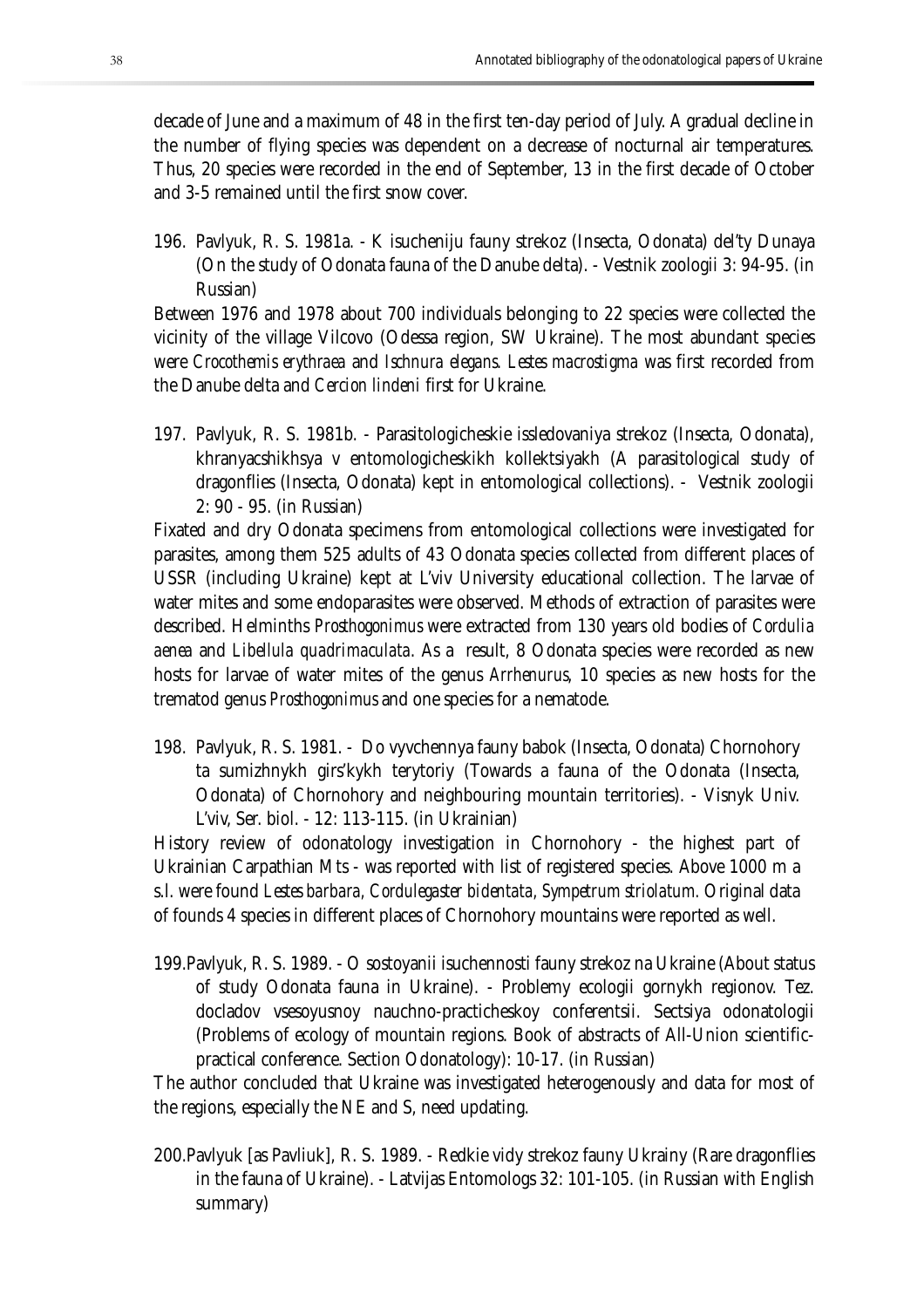The author suggested that *Cordulegaster boltonii, C. bidentata, Somatochlora arctica, S. alpestris, Coenagrion armatum, C. ornatum, Nehalennia speciosa* and some others were the rarest species in the Ukraine. Data on the fluctuation of the abundance and distribution of some species were presented as were considerations on the protection of dragonflies.

201. Pavlyuk [as Pavliuk], R. S. 1990. - Strekozy zapadnykh oblastey Ukrainy (The dragonflies of the western districts of Ukraine). - Latvijas Entomologs 33: 37-80. (in Russian with English summary)

This detailed faunistic survey from seven western administrative regions during 1965-1986 revealed 65 species.

202. Pavlyuk R. S. 1990. - O proschlom i nastoyaschem sostoyanii odonatofauny Rostoch'ya (On the past and present composition of the odonatofauna of Rostocze). - Badania biologiczne ekosystemow l<sup>1</sup>dowych i wodnych Rostocza i Karpat Wschodnich w warunkach antropopresji. Lubelsko-Lwowska Sesja naukowa, Instytut biologii Uniwersytetu marii Curie-Sklodowskiej, Lublin: 107-109. (in Russian)

Comparison of species composition of Odonata from southeastern Rostocze and nothernwestern Rostocze (W Ukraine) is given. The present and past condition and quantity of different dragonfly species presented as well. Author revealed as rare species from Rostocze such ones: *Sympecma paedisca, Lestes viridis, Epitheca bimaculata, Libellula fulva.* 

203. Pavlyuk [as Pavliuk], R. S. 1992. - Istoriya isucheniya i sostav fauny strekoz (Odonata) Ukrainy (The history of investigation and the composition of the Odonata fauna of Ukraine). - Acta hydroentomologica latvica, 2: 27-51. (in Russian with English summary)

The first information about the species composition of Ukrainian Odonata is from the end of the 19<sup>th</sup> century. Extensive publications appeared in the second half of the 19th century (Belke, 1858; Ivanov, 1876; Lomnicki, 1877; Yaroshevsky, 1882). At the end of the 19<sup>th</sup> and the beginning of the  $20<sup>th</sup>$  century important works were published by Dziedzielewicz (1877-1919), Rodzyanko (1887-1914), Brauner (1902-1910) and Bartenev (1912). Detailed faunistic research was carried out by Artobolevsky who published 13 papers between 1915 and 1929. Before the Second World War important papers were published by Solodovnikov (1927-1929), Fudakowsky (1932-1935), Hrabar (1933) and St. Quentin (1933). The author of this paper had investigated dragonflies for more than 20 years (Pavlyuk 1970- 1990) with particular emphasis on its parasites, but also accumulating information on Odonata fauna. During the post-war period Ukrainian dragonflies were also investigated by Oliger (1975-1985), Polischuk (1974), Gorb (1990-1992) and others. Unfortunately, some doubtful information appeared in several hydrobiological publications, obviously as a result of misidentified larvae.

The second part of this paper included an annotated list of all 70 Odonata species found in Ukraine. The author provided information on the abundance and distribution of the species in different parts of Ukraine.

204.Pavlyuk, R. 1998. - Eine Bestandsaufnahme der Parasitenfauna der Odonaten in der Ukraine (Odonata, Sporozoa, Trematoda, Cestoda, Nematoda, Acari) (A review of odonate parasites in the Ukraine (Odonata;- Sprozoa, Trematoda, Cstoda, Nematoda,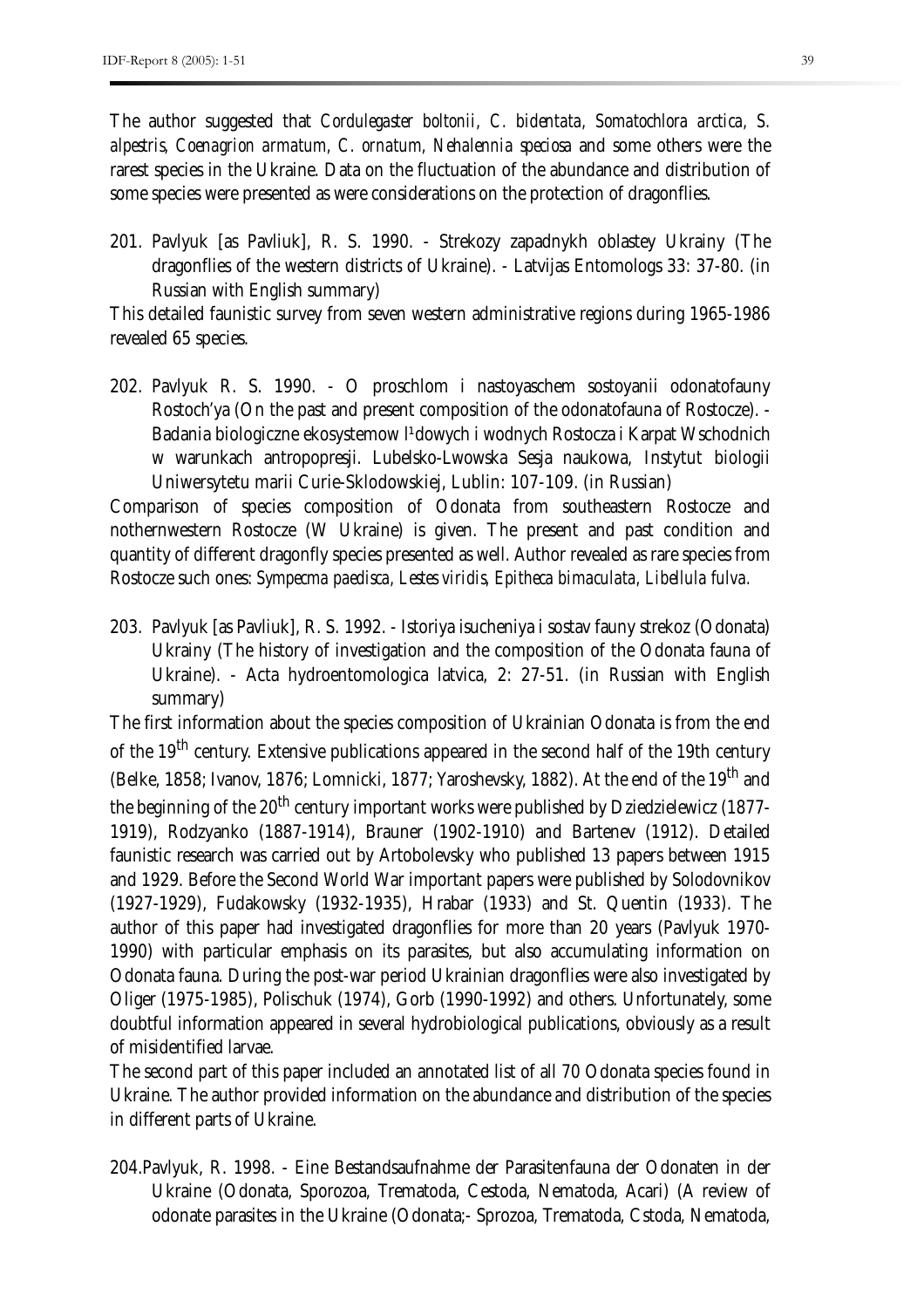Acari). - Opuscula zoologica fluminensia 164: 1-23. (in German with English summary).

During the investigation of 18160 adult and 500 larval Odonata 2 species of water mite, 8 species of gregarines, 8 species of trematods, 2 cestods and 5 nematods were found. These are listed by odonate species and geographic origin. A total of 54 odonate species were mentioned from Ukraine, among them *Nehalennia speciosa*, *Coenagrion armatum*, *C. ornatum*, *Orthetrum albistylum* and *Leucorrhinia caudalis*.

205. Pavlyuk, R. S. & C. V. Golovachov, 1999. - Persha znakhidka *Orthetrum anceps* (Odonata, Libellulidae) v Ukraini (The first record of *Orthetrum anceps* (Odonata, Libellulidae) in the fauna of Ukraine). - Vestnik zoologii 33(4-5): 44. (in Ukrainian)

Three male and one female of *Orthetrum anceps* were found in the environs of Alupka (south coast of Crimea) on 8.07.1998.

206. Pavlyuk R. S. & L. G. Kuz'movich, 1976. - Strekozy (Insecta, Odonata) okrestnostey g. Krementsa Ternopol'skoy oblasti (Dragonflies ((Insecta, Odonata) of environs of Kremenets' town, Ternopil' region). - Vestnik zoologii 3: 82-84. (in Russian)

Twenty eight Odonata species were reported as a result of long-term collections it the environs of Kremenets' (Ternopil' region, W Ukraine) mainly in early summer periods. Abundance indexes for every species were calculated; original phenological data were summarized and compared with literature data.

207. Pavlyuk [as Pavliuk], R. S. & A. Yu. Kharitonov, 1982. - Nomenklatura strekoz (Insecta, Odonata) SSSR (Nomenclature of dragonflies (Insecta, Odonata) USSR). - Poleznye I vrednye nasekomye Sibiri (Useful and pest insects from Siberia), Novosibirsk: 12-42. (in Russian)

The authors proposed Russian names of the 162 Odonata species and 77 subspecies inhabiting the territory of the USSR. These names were derived from the translation of Latin and Greek names of species.

208. Pligin, Yu. V. 1989. - Macrozoobentos. (Macrozoobenthos). - Book "Bezpozvonochnye i ryby Dnepra i ego vodokhranilisch" (Invertebrates and fish of Dnieper and its reservoirs) Kiev "Naukova dumka": 95-117. (in Russian)

The author reported 16 Odonata species as components of zoobenthos in Dnieper River and several of its reservoirs. The records of larval *Coenagrion armatum* and *Sympetrum striolatum* from Kyiv reservoir and *Onychogomphus forcipatus* from the upper Dnieper may need confirmation.

209.Polischuk, V. V. 1964. - Donne tvarynne naselennya Desny i jogo zminy pid vplyvom zabrudnen' (Desna benthos and changes in it under the influence of pollutions). - Book "Desna v mezhakh Ukrainy" (Desna river within the bounds of Ukraine), Kyiv, Naukova dumka: 102-124. (in Ukrainian)

The benthic fauna of the Desna River (NE Ukraine) was investigated during 1960-1962. Larvae of 14 Odonata species were found in different parts of river. The data on *Coenagrion scitulum* could be the result of mis-identification.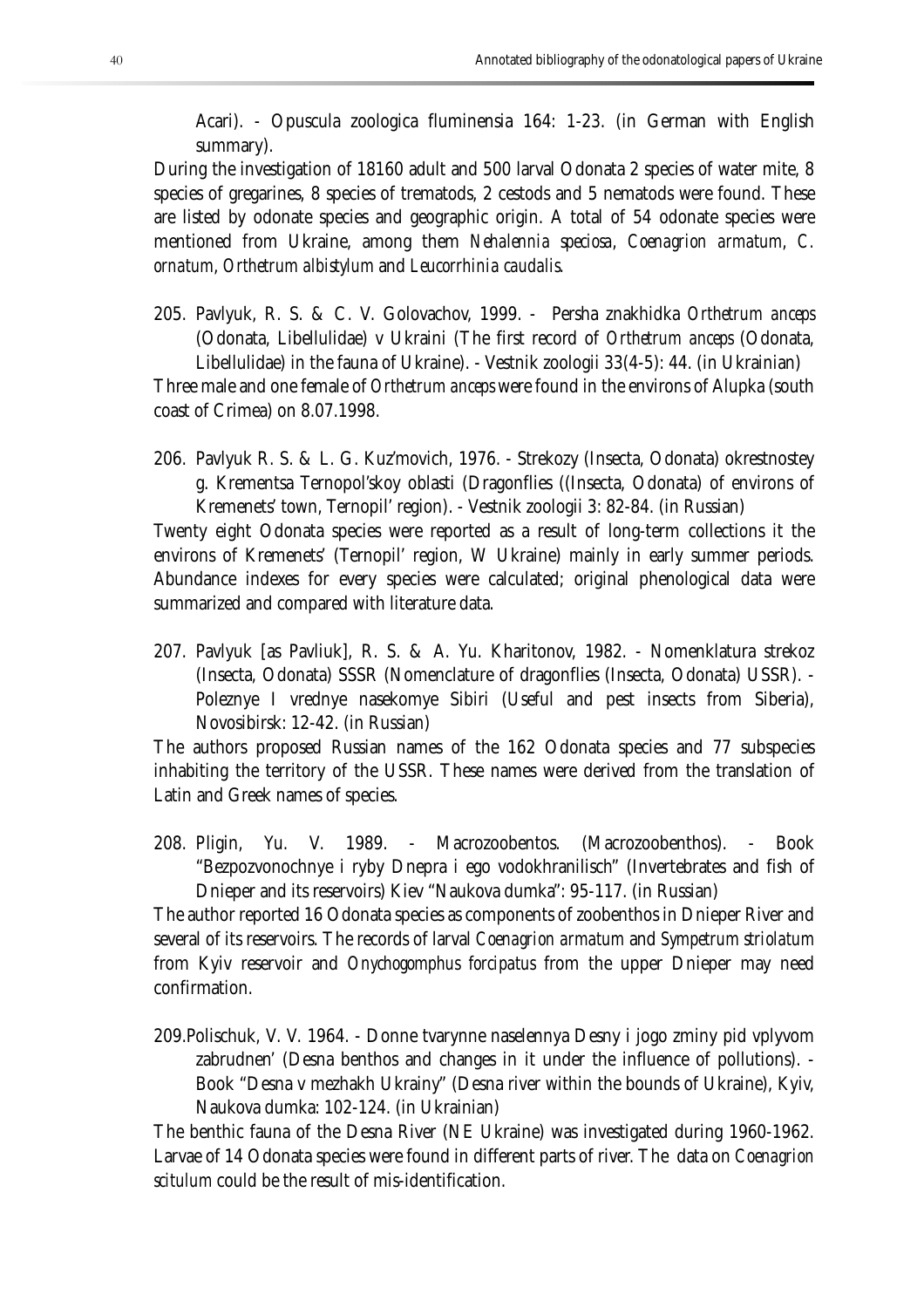210. Polischuk, V. V. 1974 - Book "Gidrofauna ponyzzya Dunayu v mezhakh Ukrainy" (Hydrofauna of low Danube within the bounds of Ukraine), Kyiv, Naukova Dumka: 1-290.

The author reported 44 Odonata species from different part of the Danube delta as result of collection of larvae and adults.

- 211. Prokopov, G. A. 2001. Ecologo-geographichesky analis reki Guva (Yuzhny bereg Kryma) na osnove prodol'nogo raspredeleniya organizmov macrozoobentosa (Ecology-geography analyse of river Guva (south coast of Crimea) on the base of longitudinal distribution of macrozoobenthos). - Uchenye zapiski Tavricheskogo Natsional'nogo universiteta im. Vernadkogo. Ser. Geographiya (Scientific notes of Taurichesky State University Vernadsky, Ser. Geography) 14 (1): 102-107. (in Russian) Larvae of *Calopteryx splendens* were found in one station of the river Guva (south coast of Crimea).
- 212. Prokopov, G. A. 2003. Presnovodnaya fauna basseyna r. Chernoy (Freshwater fauna of river Chernaya basin). - Voprosy razvitiya Kryma. Nauchno-practichesky diskusionno-analitichesky sbornik. Problemy inventarisatsii krymskoy bioty (Problems of development of Crimea. Scientific-practice & discussian-analitic transaction. Problems of inventory of Crimean biota) 15: 151-174. (in Russian)

Data on habitat distribution of Odonata larvae of 19 species are given from different water bodies in the basin of the Chernaya River (Crimea).

213. Pyshkin V. B., G. A. Prokopov, B. M. Gromenko, T. S. Rybka & Yu. E. Tarasov, 2003. - K Faune raznokrylykh strekoz Kryma (Odonata, Zygoptera). - Tezy dopovidey IV z'izdu Ukrains'kogo Entomologichnogo towarystva (Abstracts of IV congress of Ukrainian Entomology society), Bila Tserkva: 101-102. (in Ukrainian)

An analysis of the distribution of some damselflies species in Crimea and Europe using literature and original data.

214. Rahmel, U. & A. Ruf, 1994. - Eine Feldmethode zum Nachweis von anthropogenem Streß auf natürliche Tierpopulationen: "Fluctuating asymmetry". - Natur und Landschaft 69 (3): 104-107. (in German with English summary)

The authors studied fluctuating asymmetry in venation of *Coenagrion puella* wings at the open field place near Odessa (SW Ukraine) in 1991 and at the place near chemical plant in environs of St. Petersburg (Russia) in 1992 as assessments of the condition of natural population. An impact of pollution near the plant only was suggested from the high degree of asymmetry observed in that population.

215.Rodzyanko, V. N. 1987. - Spisok strekoz, vodyaschikhsya v Poltavskoy gubernii (List of Odonata species inhabited Povtava district). - Trudy obschestva ispytateley prirody pri Khar'kovskom universitete (Transact. of Naturalists' Society in Khar'kov University) 20: 97-104 (in Russian)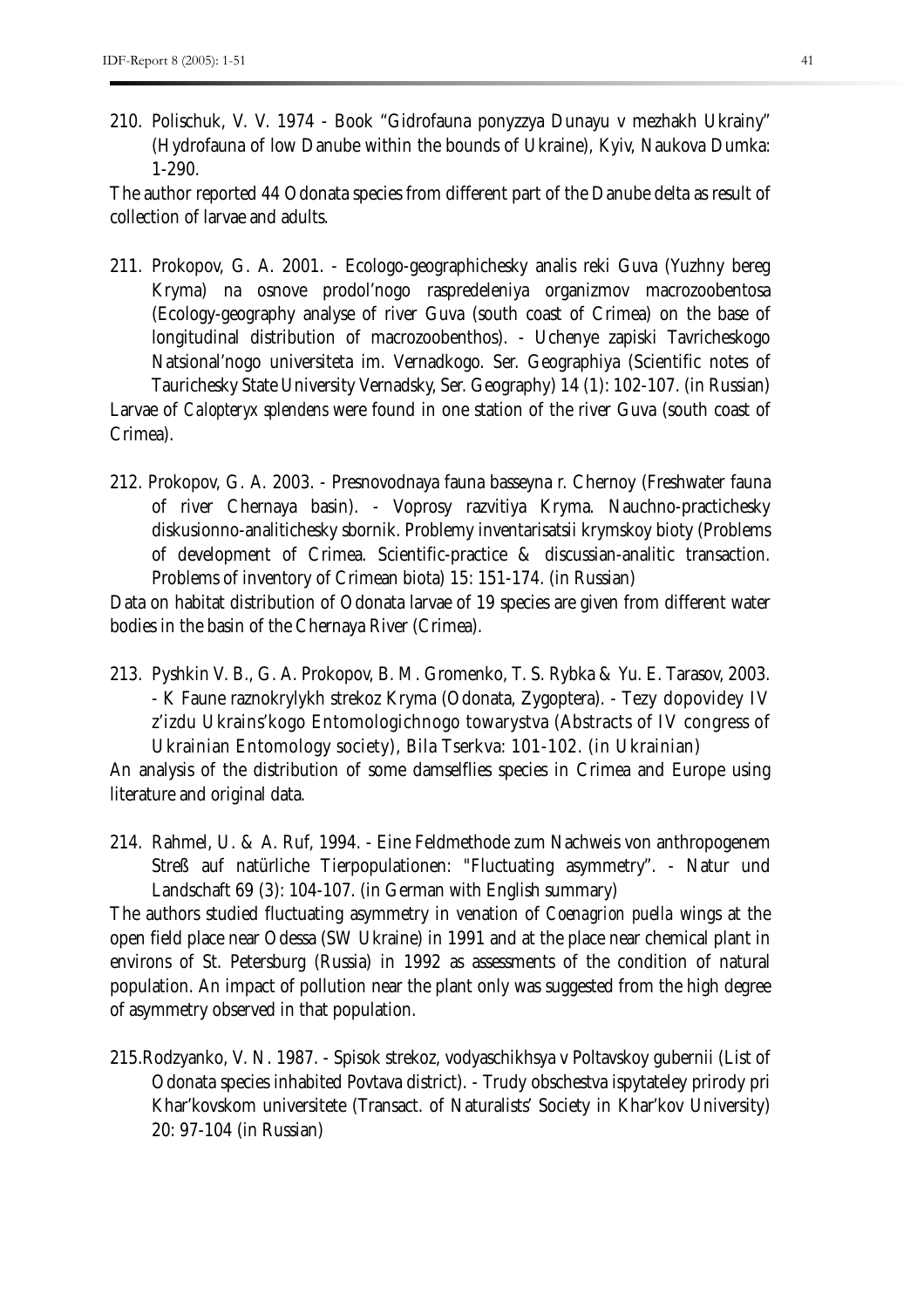Thirty-one species are reported from former Poltava district, in particular the surroundings of Romny and Lubny towns (modern Sumy and Poltava regions, NE Ukraine).

216. Rodzyanko, V. N. 1989 [1988]. - K svedeniyam ob odonatologicheskoy faune Khar'kovskoy i Poltavskoy guberniy (On the data of Odonata fauna of Khar'kov and Poltava districts). - Trudy obschestva ispytateley prirody pri Khar'kovskom universitete (Transactions of the Naturalists' Society of Khar'kov University) 22: 209-223. (in Russian)

The author reviewed the history and results of investigations on the Odonata fauna in the Khar'kov and Poltava districts. He reported own records of 22 Odonata species from Khar'kov and Poltava districts (situated in modern Kharkiv, Poltava and Sumy regions), 6 species were first recorded for these districts. Notes on the distribution in Europe, behaviour patterns and morphological peculiarities of some species were given as well.

217. Rodzyanko, V. N. 1895. - Novye soobscheniya o faune strekoz Poltavskoy i Khar'kovskoy guberniy. (New data on Odonata fauna of Poltava and Khar'kov districts). - Byulenen'Moskovskogo obschestva ispytateley prirody (Bulletin de la Societe Imperiale des Naturalistes de Moscou) 9: 119-127. (in Russian)

Distribution records, behaviour and morphological peculiarities of 14 Odonata species are presented from Khar'kov and Poltava. *Lestes macrostigma* was first recorded for the Khar'kov district, *Nehalennia speciosa*, *Sympetrum flavipes* and *Sympetrum pedemontanum* for Poltava district.

218. Rodzyanko, V. N. 1913. - Dneprovskie strekozy (Libellula borysthenica). - Russkoe entomologicheskoe obozrenie (Russian Entomological Review) 2: 393. (in Russian) 16 Odonata species were collected around the Dnieper hydrobiological station at Trukhanov

Island, Kyiv, N Ukraine) in 1912.

219. Ryazanova, G. I. 2001. - One of the reproduction tactics in the males of *Lestes sponsa*  (Hansemann) (Zygoptera: Lestidae). - Notulae odonatologicae 5(7): 92-93. (in English)

The behaviour at the water of individually marked males of *Lestes sponsa* was observed in the Trans-Carpathian regions of Ukraine in the floodplain of Borzhava River (the basin of Tissa River). Elements of territoriality and conservatism of individual reproductive tactics, despite a lasting absence of reproductive success, were demonstrated.

220. Ryazantsevà, A. E. & E. N. Pushkar', 1987. - Redkie i ischesayuschie vidy nasekomykh Donetskoy oblasti (Rare and endangered insects species from Donetsk region). - Tesisy dokladov III s'ezda Ukrainskogo Entomologicheskogo obschestva (Abstracts of III congress of Ukrainian Entomological society), Kiev: 171-172. (in Russian)

The authors reported 7 species (*Calopteryx splendens*, *C. virgo*, *Gomphus flavipes*, *Aeshna grandis*, *Anax imperator*) as rare in the Donets'k region (E Ukraine).

221.Schmidt, E. 2004. - Klimaerwärmung und Libellenfauna in Nordrhein-Westfalen divergente Fallbeispiele. - Entomologie heute 16: 71- 82. (in German)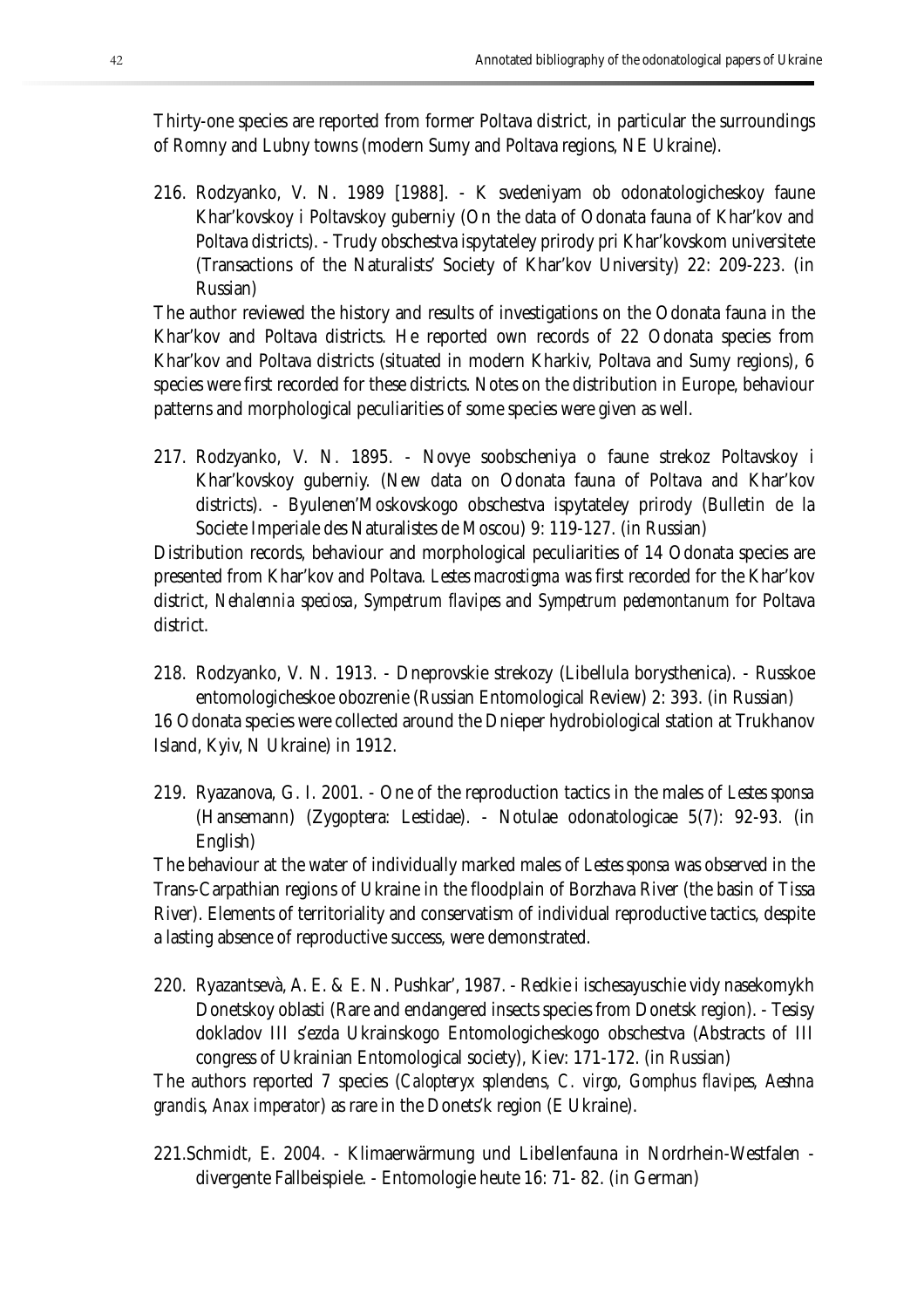The author reported his records of *Sympetrum depressiusculum* at the Dniepr in Kyiv on 1-2. Oct. 1988.

222. Sergeev A. I. & N. S. Severenchuk, 1992. - Spisok vidov macrozoobentosa Dnestra i ego vodoemov (List of species of macrozoobenthos in Dniestr river and its tributaries). - In book "Gidrobiologichesky rezhym Dnestra i ego vodoemov" (Hydrobiological regime of Dniestr river and its waterbodies), Kyiv, Naukova Dumka: 263-267. (in Russian)

*Coenagrion hastulatum* was found as food of mature fish in Dniestr River (SW Ukraine).

223. Sherstyuk, V. V. & N. S. Severenchuk, 1989. - Bespozvonochnye kak kormovye ob'ecty ryb. (Invertebrates as forage object of fish). - Book "Bezpozvonochnye i ryby Dnepra i ego vodokhranilisch" (Invertebrates and fish of Dnieper and its reservoirs) Kiev, Naukova dumka: 117-135. (in Russian)

Larvae of 6 Odonata species were found as prey of different fish species in the Dnieper River. The identification of *Coenagrion concinnum* is doubtful as adults of this species have never been found in Ukraine.

224. Sheshurak, P. N., 2005a. - O redkikh i trebuyuschikh okhrany vidakh nasecomykh Chernigovschiny (About rare and endangered insects species from Chernihiv region). - Materialy mezhdunarodnoy nauchno-practicheskoy konferencii "Problemy ekologii i ecologicheskogo obrasovaniya Poles'ya v postchernobylsky period" (Materials of international scientific conference "Problems of ecology and ecological education in Poles'e in the post-Chernobyl' accident period"): 287-296. (in Russian)

The author analysed the distribution and abundance of 17 Odonata species included in Ukrainian and Byelorussia Red Data Book which were encountered in Chernihiv region (NE Ukraine).

225. Sheshurak, P. M. 2005b. - Ob okhrane nasekomykh na Chernigovschine (About the protection of the insects of Chernihiv region). - Zbirnyk naukovykh prats' za materialamy konferentsii "Ridkisni ta znykayuchi vydy komakh i kontseptsii Chervonoi Knygy Ukrainy" (Transactions of the conference "Rare end endangered insects species and conceptions of Red Data book of Ukraine"): 134-145. (in Russian with Ukrainian and English summary)

The author reports the list of 18 Odonata species found in the Chernihiv region (NE Ukraine) which are rare and endangered and hence need protection.

226. Sheshurak, P. M. 2005c. - Trebuyuschie okhrany nasekomye biostatsionara "Lesnoe ozero" i ego okrestnostey (Chernigovskaya obl., Ukraina) (The insects of the biostation "Lisove ozero" and its environs (Chernihiv region, Ukraine)). - Zbirnyk naukovykh prats' za materialamy konferentsii "Ridkisni ta znykayuchi vydy komakh i kontseptsii Chervonoi Knygy Ukrainy" (Transactions of the conference "Rare end endangered insects species and conceptions of Red Data book of Ukraine"): 146-150. (in Russian with Ukrainian and English summary)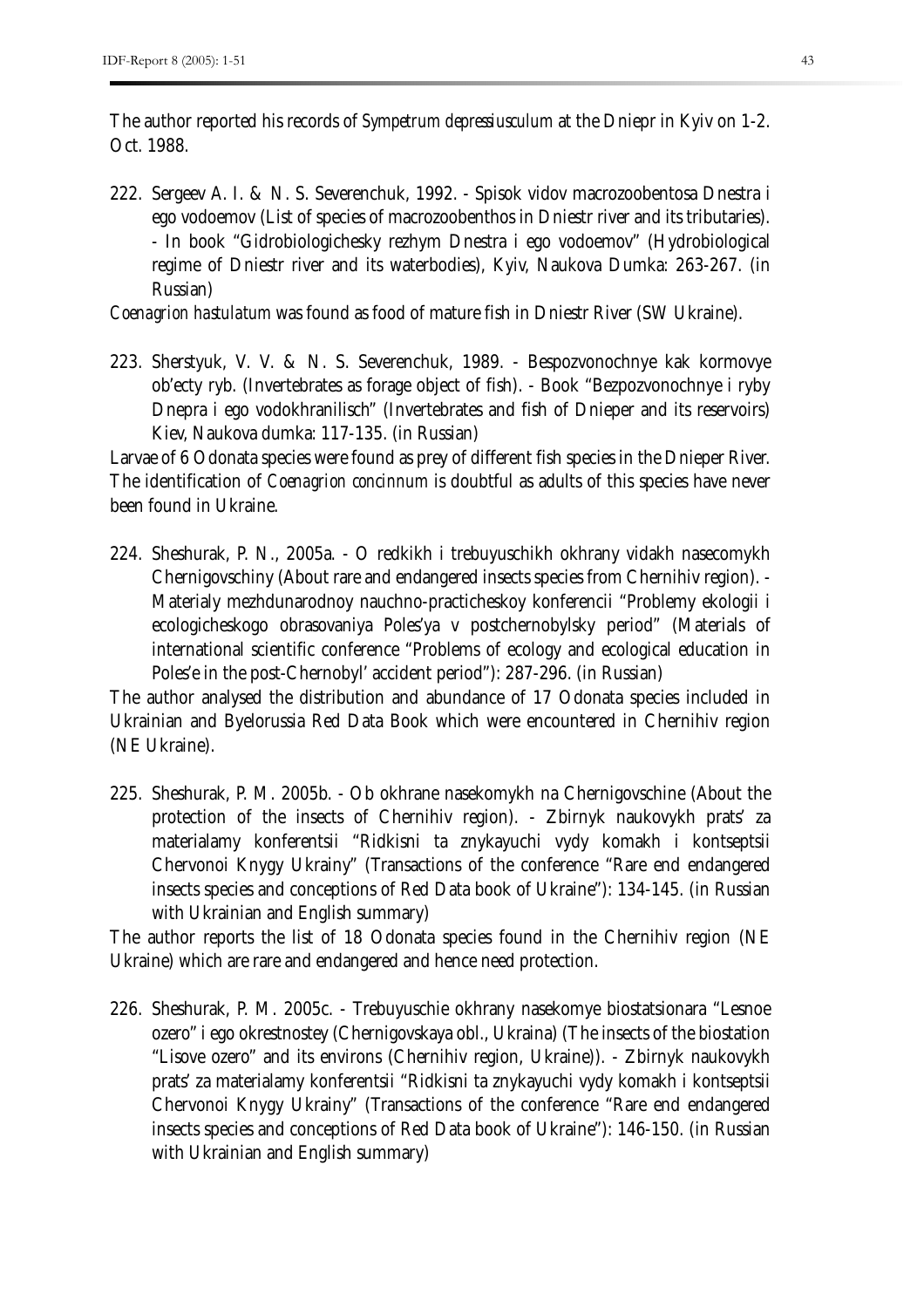Twelve Odonata species included in Red Data Book of Ukraine, Bern Convention and IUCN or are rare in NE Ukraine have been recorded at a lake and meadow in Desna river valley from the Chernihiv region.

227. Sheshurak, P. N. & Z. L. Berest, 2003. - Redkie nasekomye planiruemogo Pridesnyanskogo natsional'nogo prirodnogo parka. (Rare insects from protected Pridesnyansky National Nature Park). - Materialy konferntsii, prisvyachenoi 80 richchu Kanivs'kogo pryrodnogo zapovidnyka "Rol' pryrodno-zapovidnykh terytoriy u pidtrymanni bioriznomanittya". (Materials of conferences devoted to the 80 anniversary of the Kaniv National Nature Reserve " Role of natural protected areas in the maintenance of biodiversity"): 308-309. (in Russian)

The Pridesnyansky National Nature Park, situated in the Desna river valley (NE Ukraine) was investigated. A list of rare and endangered insect species (included in Red Lists and Red Data Books) is presented. *Brachytron pratense*, *Cordulegaster annulatus*, *Gomphus flavipes, Leucorrhinia pectoralis* were reported as rare.

228. Sheshurak, P. M. & L. A. Khrokalo, 2004. - K isucheniyu entomophauny doliny Desny. Strekozy (Odonata) biostatsionara NGPU "Lesnoe ozero" i ego okrestnostey (Chernigovskaya oblast', Ukraina). Materialy naukovo-praktychnoi konferentsii. (Toward the study of entomofauna of Desna river valley. Dragonflies (Odonata) of biology station NPU "Forest Lake" and its environs (Chernihiv region, Ukraine). Transactions of the scientific-practical conference), Nizhin: 115-117. (in Russian)

The authors reported a list of 43 species, collected at the Biological station of Nizhyn Pedagogical Institute in the surroundings of lakes in the Desna River valley (Chernihiv region, NE Ukraine). For some species, data on the relative abundance and ecology are presented.

229. Sheshurak, P. M. & T. V. Padalko, 1995. - Babky (Odonata) Chernigivschyny. (Dragonflies (Odonata) of Chernigiv region). - Aktual'ni putannya pryrodoznavstva (Present questions of natural history), Nizhyn: 166-169. (in Ukrainian)

Odonata collected during entomological expeditions in the Chernihiv region (NE Ukraine) from 1987 to 1994 resulted in the records of 59 species and the relative abundance, behaviours patterns and places of larval development of some species. Probably there is a mistake the identification of *Lestes marcostigma* and *Coenagrion scitulum*, because this species are distributed in more southern areas.

230. Sheshurak, P. M. & T. V. Padalko, 1996. - Ecologo-faunistychny oglyad babok (Odonatoptera) Chernigivchiny. (Ecological-faunistic review of Odonata of the Chernigiv region). - Materialy naukovo-practychnoi konferencii "Suchasny stan ta shlyakhy vyrishennya ecologichnykh problem Chernigivs'koi oblasti" (Materials of scientific-practical conference "Current status and solutions of ecological problems in Chernihiv region"), Nizhyn: 127-129. (in Ukrainian)

The list of 60 Odonata species collected in different places of Chernigiv region (NE Ukraine) was presented. Ecological data of some species (by analyses of literature and the authors' own investigation) were given as well. Comments: The records of *Lestes macrostigma*, *Coenagrion scitulum* and *Sympetrum depressiusculum* in this area need to be confirmed.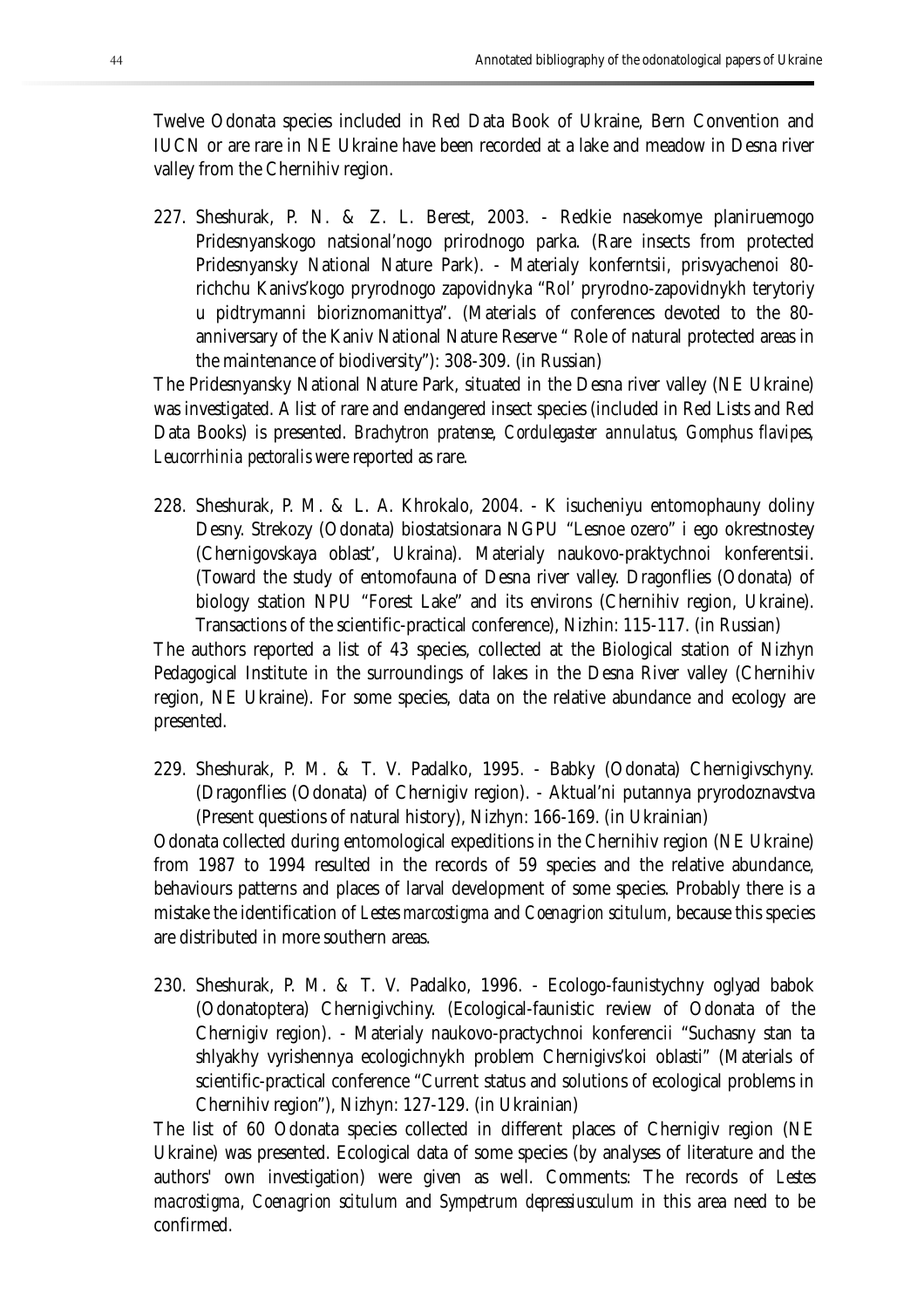231.Sheshurak, P. N. & A. S. Voblenko, 1998. - Necotorye itogi i perspectivy entomologicheskikh issledovaniy na Chernogovschine. (Some results and perspective of entomological research in Chernigov region). - Naukovi zapysky Nizhyns'kogo derzhavnogo pedagogichnogo universytetu imeni Mykoly Gogolya. (Scientific notes of Nizhin State Gogol' Pedagogical University): 113-153. (in Russian with English summary)

The authors provided a literature review of odonatological investigations as well as investigations of other insects of 17 orders in the Chernihiv region. They suggested that the fauna of this territory included 60 Odonata species.

232. Sheshurak, P. N. & V. V. Parkhomenko, 2005. - Nakhodka *Cordulegaster annulatus*  (Odonata, Cordulegastridae) v Sumskoy oblasti (Ukraina) (Finds of *Cordulegaster annulatus* (Odonata, Cordulegastridae) from the Sumy region (Ukraine)). - Vestnik zoologii 39 (4): 48. (in Russian)

This is a note about the record of one female of *Cordulegaster boltonii* from Sumy town (NE Ukraine) in September 1975.

233. Shugurov, A. 1903. - Kratky ocherk fauny i flory bolotsa u istochnica "Bol'shoy fontan" (Short notes on fauna and flora of bog near spring "Big fountain"). - Estestvoznanie i geographiya (Science and geography) 3: 87-90. (in Russian)

The larvae of 6 Odonata species were found in a small basin of one spring near Odessa (SW Ukraine): *Calopteryx splendens*, *Coenagrion puella*, *Pyrrhosoma nymphula*, *Gomphus vulgatissimus*, *Ephitheca bimaculata* were first recorded for Kherson district (SW Ukraine).

234. Shugurov, A. 1903. - Biologicheskie zamenki o strekozakh (Biological notes on dragonflies) Estestvoznanie i geographiya (Natural science and geography) 9: 86-87. (in Russian)

The reasons of mass flight of dragonflies at some places in the surroundings of Odessa (SW Ukraine) were discussed. The main flight direction was from NE to SW. The author explained this phenomenon by mowing of reed in some places in Dnieper valley.

235. Sinitsa, T. I. 1929. - Necotorye dannye o zhyzny odnogo ozero-podobnogo wodoema basseyna r. Dontsa (Some data on life of one lake-typical waterbodies from Donets river basin). - Trudy Khar'kokogo obschestva ispytateley pryrody (Transactions of the Kharkiv Naturalists Society) 52: 249-268. (in Russian)

In one pond in the Seversky Donets River basin situated in Kharkiv environs (E Ukraine) the larvae of 8 species of Odonata were collected.

236. Schaitter, H. J. 1880a. - Libellenschwärme. - Entomol. Nachrichten 6(12): 133. (in German)

The mass flight of *Libellula quadrimaculata* from east to west directions in Galicia (recent L'viv region, W Ukraine) was registered. Author also compared this occurrence with such other ones in East Europe.

237.Schaitter, H. 1880b. - Libellenschwärme in Galizien. - Entomologische Nachrichten 6(15): 167. (in German)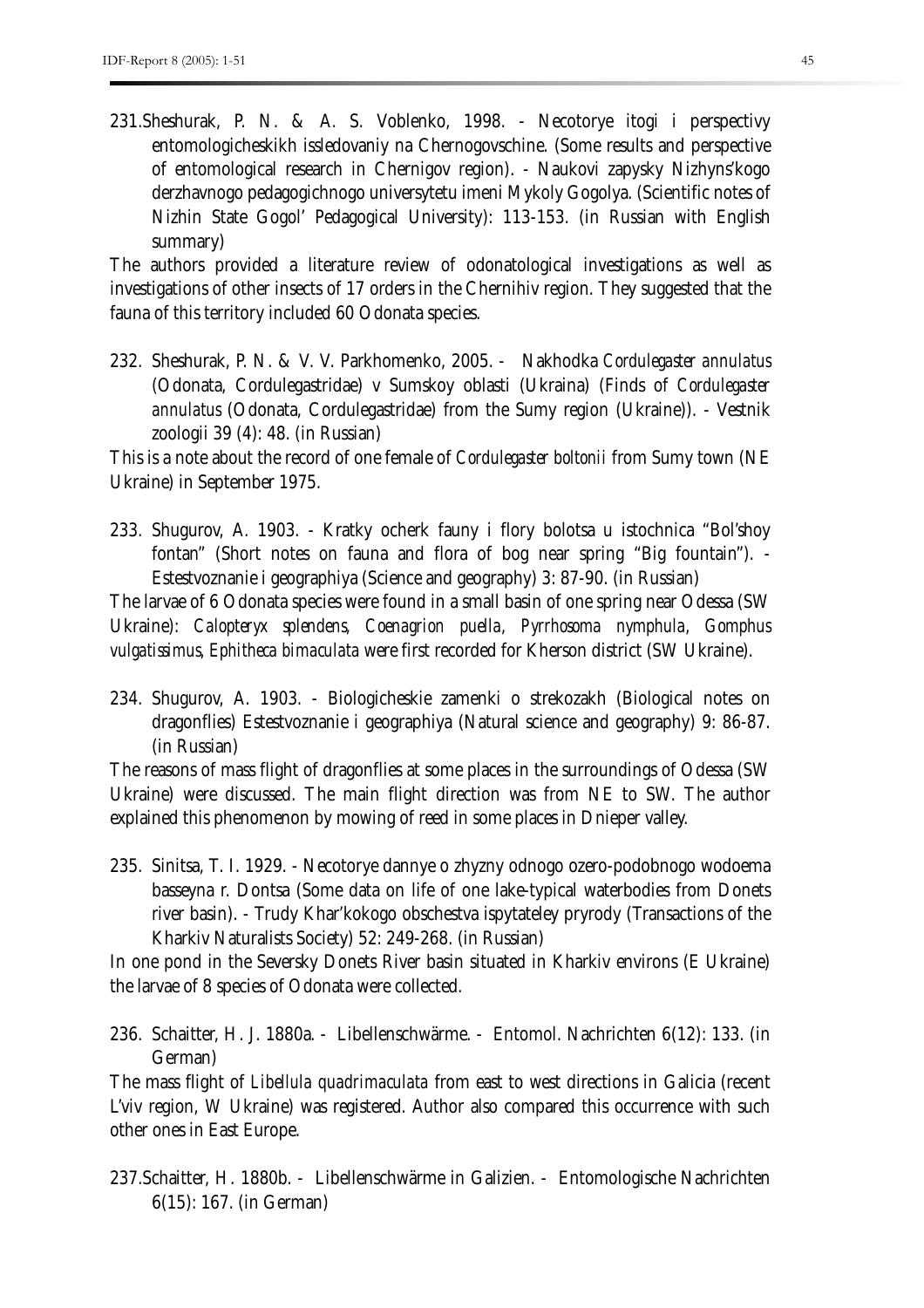The case of mass flight of *Libellula quadrimaculata* on 27th of May in Galicia (recent L'viv region, W Ukraine) in direction from east to west was described.

238. Schweig, C. 1925. - Die Orthopteren und Odonaten Ostgaliziens. Ausbeute 1924. - Inauguraldissertation zur Erlangung der Doktorwürde der philosophischen Fakultät der Universität zu Wien: 1-112. (in German)

This thesis includes Odonata records from East Galicia (present Volyns'ka, L'viv, Ivano-Frankivs'k and Ternopol' regions of Ukraine and eastern Poland territories). A literature review (after Dziêdzielewicz 1891, 1892, 1894, 1896, 1910; and Lomninski 1887) revealed 52 Odonata species for the Ukrainian area. The geographic records, the phenology and distribution in the world is also given. The result of the author's own investigation is a list of 26 Odonata species collected from July to September 1924. Some biological and ecological notes were also reported: distribution by biotopes of several species and attempts of interspecific copulation between *Coenagrion puella* and *C. pulchellum* and between *Lestes*  species.

239. Solodovnikov, S. V. 1927. - Babky (strekavky) Volyni. (Dragonflies of Volyn'). - Visti Kharkivs'kogo sils'kogospodars'kogo instytutu. (News of Kharkiv Agricultural Institute) 8-9: 55-62. (in Ukrainian with German summary)

The author reported the annotated list of 27 Odonata species from environs of Novograd-Volynsky (Zhytomyr region, N Ukraine). Interestingly, *Somatochlora arctica* was reported. The author suggested that it could be result of an incidental immigration from northern territory. Morphological descriptions of the aberrations (phenotypic morphs) of some species were given.

240. Solodovnikov, S. V. 1929. - Materialy k faune i biologii lichinok strekoz r. Dontsa i necotorykh ego pritokov (Materials to the fauna and biology of river Donets and some its tributaries). - Trudy Khar'kovskogo obschestva ispytateley pryrody (Transactions of the Kharkiv Naturalists Society) 52: 249-268 (in Russian)

Solodovnikov was one of first odonatologists in Ukraine who studied both adults and larvae. He collected larvae in the surroundings environs of Kharkiv and Zmiiv. He also investigated the material collected by Committee of sanitation service of Sivers'ky Donets River and its tributaries in the Kharkiv region (E Ukraine). He reported 35 Odonata species from this territory. *Epitheca bimaculata* was first recorded for the Kharkiv region. The author reared larvae in the laboratory to adulthood and identified them. Larvae of 19 species were collected in rivers, 27 in stagnant waterbodies, 14 in both types of water bodies. He also analysed the larval distibution according to the saprogenity and reported ecological characteristics for all registered species. Flight periods of 20 species were reported as well.

241. St. Quentin, D. 1932-1933. **-** Beitrag zur Odonatenfauna der Bukowina. - Bull. Facultãtii de Stiinte din Cernãuti. 6 (1-2): 39-62. (in German)

The author reported 38 Odonata species from different points (in general from Jadova and Migovo of Storozhinets' district) of Chernivtsi region of W Ukraine. Among them there were the rare species *Ophiogomphus cecilia*, *Cordulegaster bidentata*, *Crocothemis erythraea.* A zoogeographic analysis of the species composition was made. The author also gave some data on ecology peculiarities and distribution of registered species.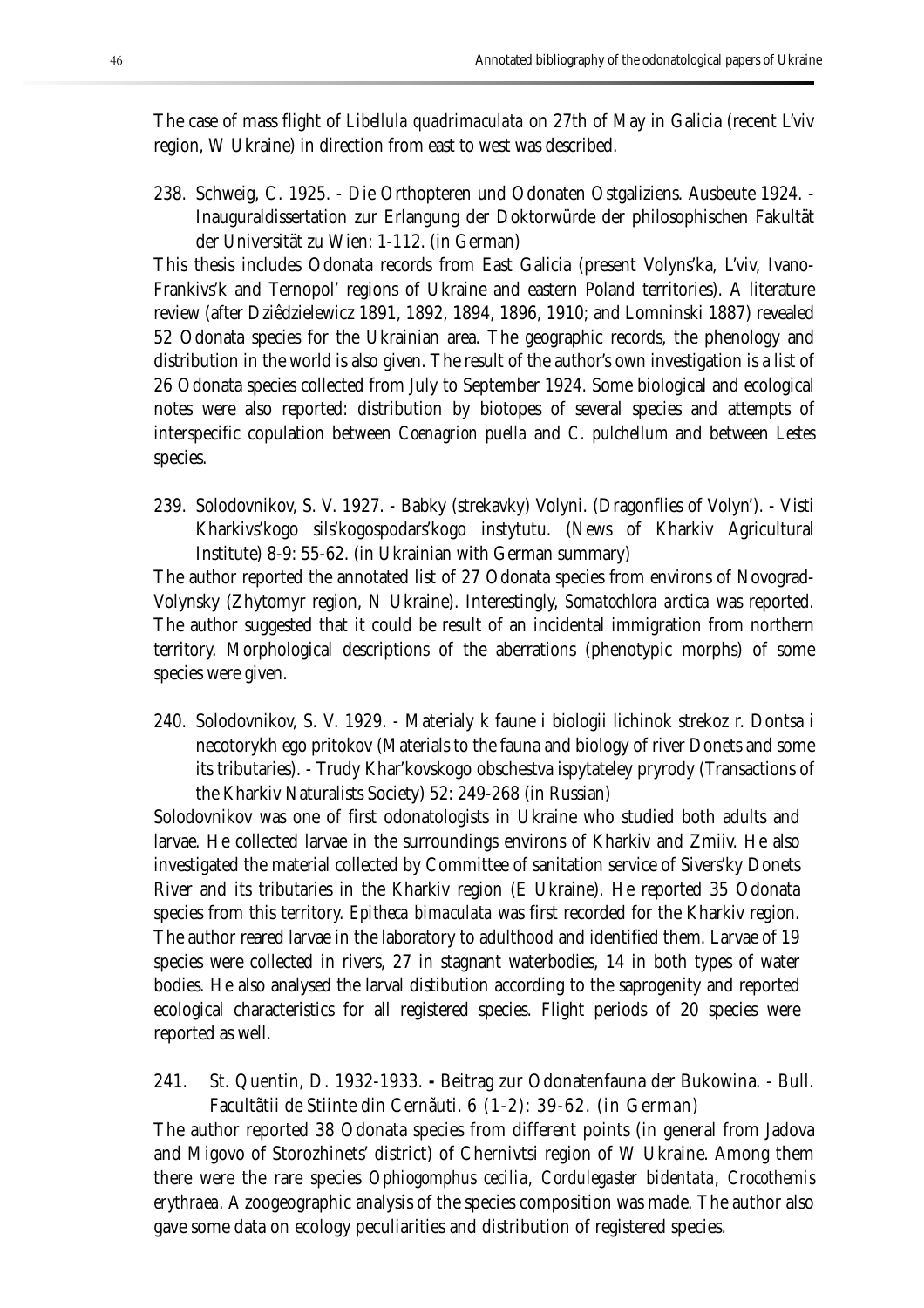242. Temirova S. I., Partalokha I. V. & A. L. Turobov, 1984. - Zooplankton i macrozoobenthos verkhnego techeniya reki Biyuk-Karasu v svyasi s problemoy okhrany malykh rek (Zooplankton and macrozoobenthos upstream of Biyuk-Karasu river in connection with problem of small rivers protection). - Prirodnye compleksy Kryma, ikh optimizatsiya i okhrana. Sbornik nauchnykh trudov. (Natural complexes of Crimea, their optimisation and protection. Proceedings of scientific works), Simferopol': 135-141 (in Russian)

Larvae of *Chalcolestes viridis* were reported as a component of the macrozoobenthos upstream of Biyuk-Karasu River in Crimea.

243. Tseeb, Ya. Ya. 1947. - Zoogeographichesky ocherk i istoriya krymskoy gidrofauny (Zoogeography note and history of Crimean hydrofauna). - Uchenye zapiski Orlovskogo gosudarstvennogo pedinstituta. Seria estestvosnania i khimii. (Scientific notes of Orlovsky state pedagogical institute. Series Natural science and chemistry) 2: 67-112. (in Russian)

The list of Odonata species from Crimea was supplemented by two new species *Aeshna grandis* and *Sympetrum depressiusculum.*he list of Odonata species from Crimea was supplemented by two new species *Aeshna grandis* and *Sympetrum depressiusculum.*

244. Trylis, V. V. 1988. - Bentofauna reki Tal' kak pokazatel' ee sanitarnogo sostoyaniya (Benthofauna of the Tal' river as index of its sanitary conditions). - Voprosy gydrobiologii vodoemov Ukrainy (Questions of hydrobiology of Ukrainian waterbodies), Kiev: 101-106. (in Russian)

Larvae of *Gomphus vulgatissimus*, *Stylurus flavipes* and *Cordulegaster boltonii* were recorded in Tal' River (Kyiv region, N Ukraine).

245. Tymochko, V. B & O. I. Kyselyuk, 2005. - Suchasny stan ridkisnykh vydiv komakh na terytorii Karpats'kogo Natsional'nogo pryrodnogo parku (Recent status of rare insect species in the Carpathian National Nature Park). - Zbirnyk naukovykh prats' za materialamy konferentsii "Ridkisni ta znykayuchi vydy komakh i kontseptsii Chervonoi Knygy Ukrainy" (Transactions of the conference "Rare end endangered insect species and conceptions of Red Data book of Ukraine"): 108-110. (in Ukrainian with Russian and English summary).

Recent records of *Cordulegaster boltoni* from the Ivano-Frankivs'k region (W Ukraine, Carpathian) are reported.

246. Tytar, V. M. 2003. - Babky (Odonata) ostrova Trukhaniv: Zminy za mayzhe stolittya. (Dragonflies (Odonata) of Trukhaniv Island. Changes during about century). - Tezy dopovidey IV z'izdu Ukrains'kogo Entomologichnogo towarystva (Abstracts of IV congress of Ukrainian Entomology society), Bila Tserkva: 101-102. (in Ukrainian).

The author compared literature (Charleman & Artobolevsky, 1915) and original data on the species composition of Odonata from Trukhaniv Island (Kiyv, Dnieper River, N Ukraine). He did not observe 10 species mentioned by previous researchers but reported 13 new species for the island. The author concluded that the presence of southern elements such as *Erythromma viridulum*, *Anax parthenope, Crocothemis erythraea* might be explained by global climatic changes.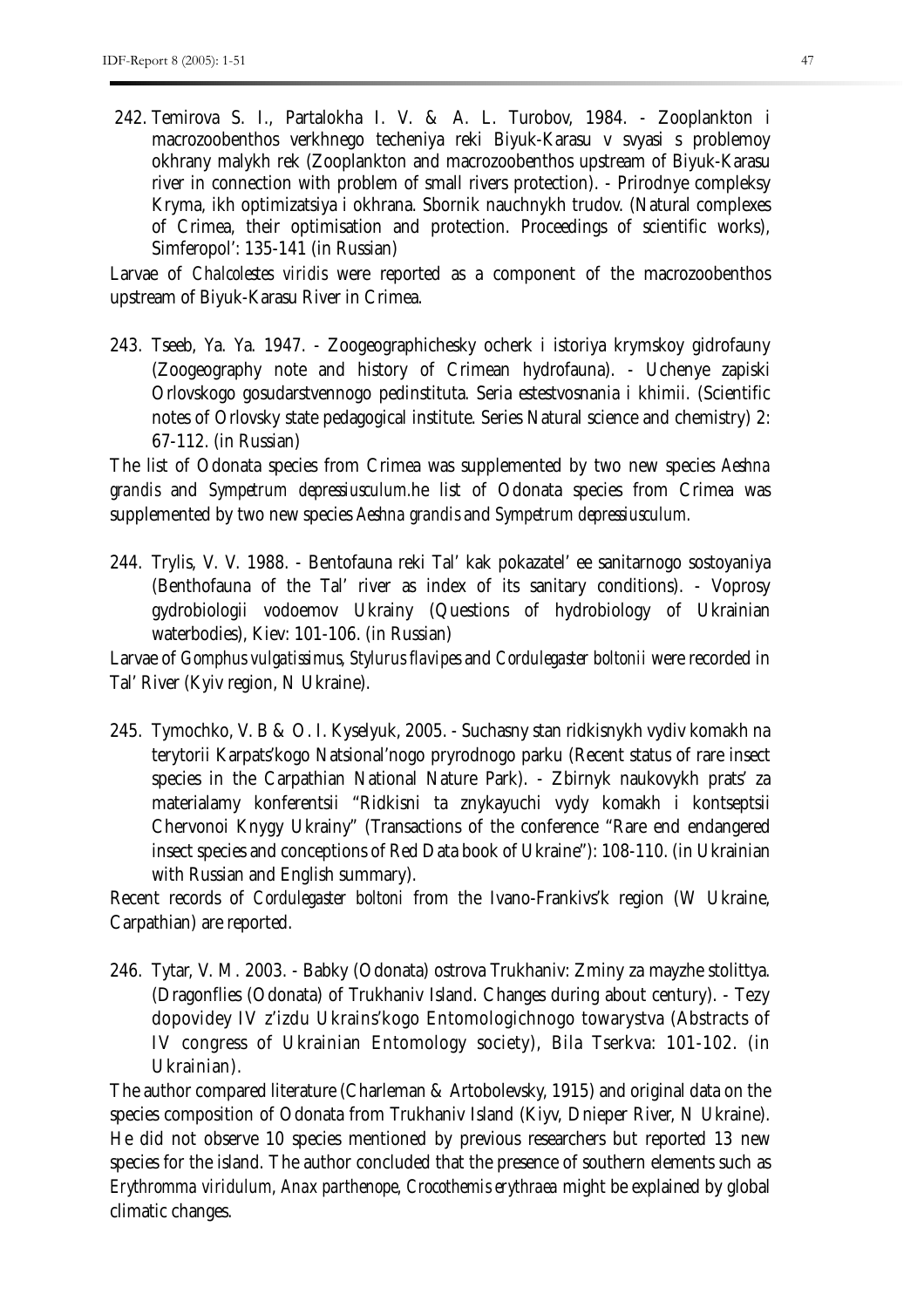247. Tytar, V. M. 2003. - Analiz morphologicheskoy ismenchivosti model'nykh vidov dlya otsenki geneticheskogo i epigeneticheskogo sostoyaniya prirodnykh populyatsiy v zone otchuzhdeniya Chernobyl'skoy AES. (Analysis of morphological variability of model species for assessing the genetic and epigenetic condition of natural populations in the Chernobyl exclusion zone). - In book: Zoologichesky monitoring antropogennykh vozdeystvy. (Zoological monitoring of anthropogenic impacts): 33-58. (in Russian with English summary)

The author investigated the fluctuating asymmetry of veins in wings of *Sympetrum flaveolum* collected before and after the Chernobyl radiation accident. The result showed only a slight (statistically insignificant) shift.

248. Verves, Yu. G., Khrokalo, L. A, Pavlyuk R. S. & P. G. Balan, 2000 (1999). - Do pryntsipiv doboru bezkhrebetnykh tvaryn u Chervonu Knugu Ukrainy (Criteria of estimating species of invertebrate animals for including in the "Red Book of Ukraine"). - Zapovidna sprava v Ukraini. (Nature Reserves in Ukraine) 5 (2): 48-58. (in Ukrainian with English summary)

The authors of this paper analysed the data on invertebrate species including in Red Data Book of Ukraine (1994) and concluded that the majority of species were included without any scientific basis. Status, relevance and all information about Odonata species from Red Data Book of Ukraine (1994) - *Calopteryx virgo, Coenagrion mercuriale, Anax imperator, Cordulegaster boltonii* - is analysed and discussed.

249. Verves, Yu. G., Serga O. I, Khrokalo, L. A & O. V. Bezkrovna, 2005. - Ecologofaunistychny oglyad deyakykh grup bezkhrebetnykh Kyeva ta ocolyts (Eco-faunistic overview of some groups of invertebrate from Kyiv and environs). - Zagal'na i prykladna entomologiya v Ukraini. Tezy dopovidey naukovoi entomologichnoi konferentsii prysvyachenoi pam'yati chlena-correspondenta NAN Ukrainy professora V. G. Dolina (General and applied entomology in Ukraine. Transact. of scientific entomology conferences devoted the memory of Prof. V. G. Dolin) L'viv: 50-51. (in Russian)

Thirty-five Odonata species were recorded in Kyiv and its surroundings during 1999-2004. An analysis of the dragonfly distribution among different structural elements of this big city was made. The second record of *Crocothemis erythraea* from Kyiv (lake Red'kine) was reported.

250. Vizslán, T. & A. Huber, 2001. - Odonate records from sub-Carpathia, southwestern Ukraine. - Notul. odonatol. 5 (8): 103-105. (in English)

The annotated list of 24 Odonata species collected from 21 localities in the floodplain of Latorycia and Uzh Rivers (Zakarpats'ka region, W Ukraine) was reported.

251.Volkova, A. A., Grigor'ev, B. F. & L. I. Gur'evskaya, 1970. - Lichinki strekoz Dneprovsko-Bugskoy ust'evoy oblasti. (Odonata larvae of Dnieper-Bug delta region). - Voprosy rybokhozyaystvennogo osvoenia i sanitarno-biologicheskogo rezhima vodoemov Ukrainy (Questions of fish industry development and water quality of waterbodies of Ukraine) (Kyiv) 1: 65-67. (in Russian)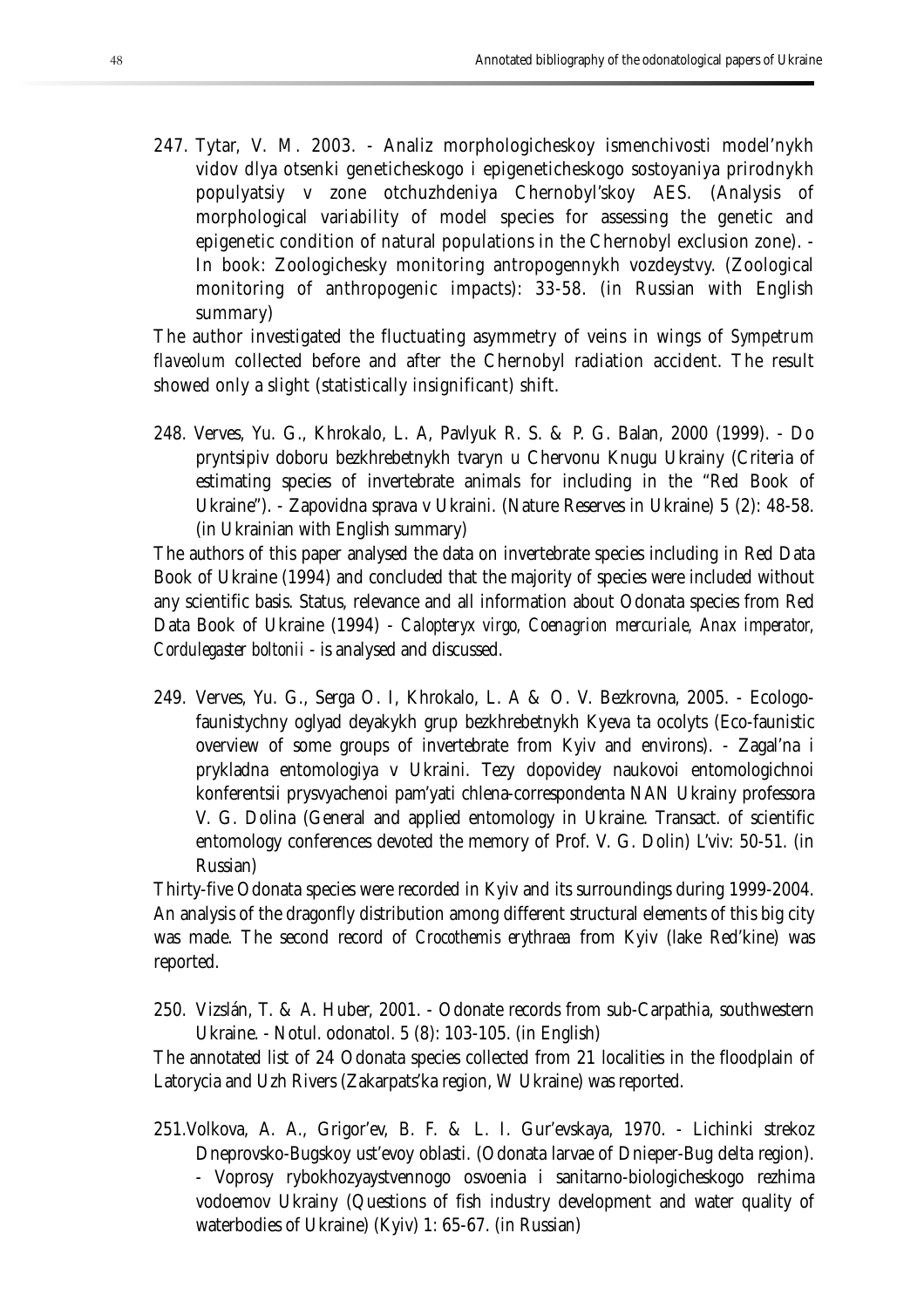Larvae of 23 Odonata species were collected in the Dnieper-Bug delta region in S Ukraine during 1966-1969 and their habitat distribution reported. The distribution of the larvae depends on the depth, type of sediment, salinity and extent of water and submerged vegetation. Some doubts exist regarding the identification of *Coenagrion mercuriale, Leucorrhinia albifrons* and *L. dubia.*

252. Vorobyov, Ye. O. 2005. - Komakhy Poliss'kogo pryrodnogo zapovidnyka, scho potrebuyut' okhorony (Endangered insects of the Polissya Nature Reserve) - Zbirnyk naukovykh prats' za materialamy konferentsii "Ridkisni ta znykayuchi vydy komakh i kontseptsii Chervonoi Knygy Ukrainy" (Transactions of the conference "Rare end endangered insects species and conceptions of Red Data book of Ukraine"): 16-21. (in Ukrainian with English summary)

Thirty-two insect species included in Ukrainian Red Data Book were collected in the Polissya Nature Reserve (N Ukraine). *Calopteryx virgo* was recorded from and suggested to be common at lotic waters.

253. Yaroshevsky, V. A. 1881. - Perechen' setchatokrylykh (Neuroptera), vstrechauschikhsya v Khar'kovskoy gubernii (List of Neuroptera which found in Khar'kov district). - Trudy obschesva ispytateley prirody pri Khar'kovskom universitete (Trans. of Naturalistic Society in Kharkov University) 15: 95-106. (in Russian)

A list of 37 Odonata species collected in different places of Kharkivs'ka district was reported. The collection sites are situated in present-day Sumy, Kharkiv and Donets'k region (NE and E Ukraine). The author also reported records of some Odonata species from other parts of Ukraine and Russia.

254. Wierzejski, A. 1883. - Dodatec do fauny sieciówek (Neuroptera). (Additions to the fauna of Neuroptera) - Sprawozdanie Komisyi fizyograficznéj 17: 253-255. (in Polish) The author revealed four Odonata spesies for present Ukrainian territories (W Ukraine): *Platycnemis pennipes* at the environs of Ivano-Frankivsk'k, *Lestes barbara*, *Nehalennia speciosa* from Angeliv (Pereginske district, Ivano-Frankivs'k region) and *Coenagrion puella* in Buchach (Ternopil' region).

255. Zakharenko, V. B. 1955. - Nasekomye prudov i vremennykh vodoemov severovostochnoy chasti levoberezhnoy Ukrainy (Insects of ponds and temporary waterbodies in the northeastern part of left-bank Ukraine). - Avtoreferat disertatsii k.b.n. (Autoreferat of PhD thesis of biology) Kharkov: 1-14. (in Russian)

The author investigated communities of insect larvae in different waterbodies in Kharkov and Poltava regions (NE Ukraine). Ten Odonata species were recorded in small temporary waterbodies, 19 in small permanent waterbodies, 12 in lakes of former river-beds and 24 in fish ponds. *Pyrrhosoma nymphula* larvae were recorded from a large oligotrophic fish pond, but could be a mis-identification.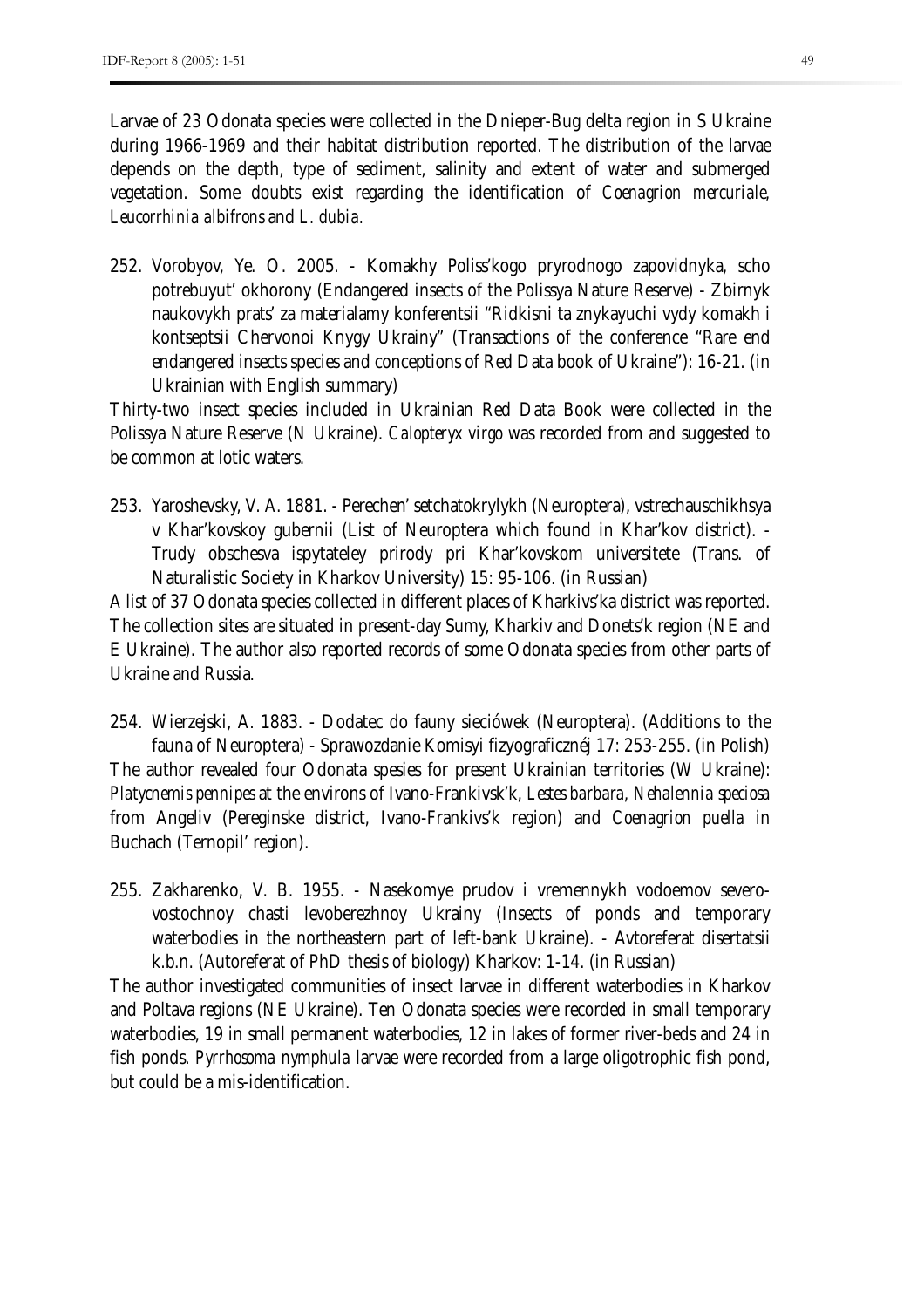256. Zdun, V. J. & R. S. Pavljuk 1976. - Ob ismenemii granits arealov nekotorykh vidov strekoz (Odonata) (About shifting range limits of some Odonata species). - Materials VII. Intern. Symp. Odonatofauna Middle Europe. - 367-369. (in Russian)

The authors reported about the expansion of *Sympetrum depressiusculum* in Ukraine and Europe during several decades. Its range limit moved several hundred kilometres to the north. The species occupied new biotopes in the W and NW Ukraine. Expansions of *Orthetrum albistylum* and *Ischnura pumilio* towards north were noted but to alesser extent.

257. Zamoroka, A. M., P. M. Zhyrak & V. S. Pushkar, 2005. - Ridkisni ta znykayuchi vydy komakh Ivano-Frankivs'koi oblasti u kolektsiyakh students'kogo naukovogo entomologichnogo tovarystva "Tenax-17" (Rare and declining species of insects from Ivano-Frankivs'k region in the collection of the Students Research Entomological Society "Tenax-17"). - Zbirnyk naukovykh prats' za materialamy konferentsii "Ridkisni ta znykayuchi vydy komakh i kontseptsii Chervonoi Knygy Ukrainy" (Transactions of the conference "Rare end endangered insects species and conceptions of Red Data book of Ukraine"): 34-37. (in Ukrainian with Russian and English summaries)

Sixteen rare and declining insect species from the Ivano-Frankivs'k region (W Ukraine, Carpathian) were reported. Literature and original records of *Calopteryx virgo, Anax imperator, Cordulegaster boltoni* were presented as well.

- 258. Zerova, T. E. & V. N. Fursov, 1995. The study of European Chalcidoidea parasitizing the eggs of aquatic insects. - In: Wajnberg, E. (Ed.). Colloques de l'INRA, No. 73. Trichogramma and other egg parasitoids (4th. Int. Symp., Cairo, Egypt, Oct. 4-7, 1994): 47-49.
- 259. Zimbalevskaya, L. N. 1989a. Protection of aquatic invertebrates in the Ukraine. Hydrobiological Journal, Washington 24 (5): 7-11. (in English)

The reasons of necessary and immediate protection of floodplain of Ukrainian rivers basins were discussed, which included species of boreal and Caspian faunal complexes. The author suggested that the limnophilic fresh water fauna typically consisted of phylogenetically young groups like Libellulidae among dragonflies. *Lestes barbara* was a relict species of Mediterranean origin.

260. Zimbalevskaya, L. N. 1989b. - Zoophytos. - Book "Bezpozvonochnye i ryby Dnepra i ego vodokhranilisch" (Invertebrates and fish of Dnieper and its reservoirs) Kiev, Naukova dumka: 54-73. (in Russian)

Phytophilous communities of invertebrates in the littoral of the Dnieper River and its reservoirs were studied. Odonata larvae of 18 species were found. Some doubts are cast upon the right identifications of *Coenagrion concinnum* from Kyiv reservoir (N Ukraine) and *C. scitulum* from Kyiv, Kanev reservoirs and middle Dnieper (N and central Ukraine).

261.Zograf, Yu. N. 1909. - K faune Odonata Donskoy oblasti (To Odonata fauna of Donskaya region). - Trudy stud. kruzhka issled. Russkoy prirody pri Moskovskom Universitete (Trans. stud. group of invest. of Russian nature of Moscow University) 4: 94-96. (in Russian)